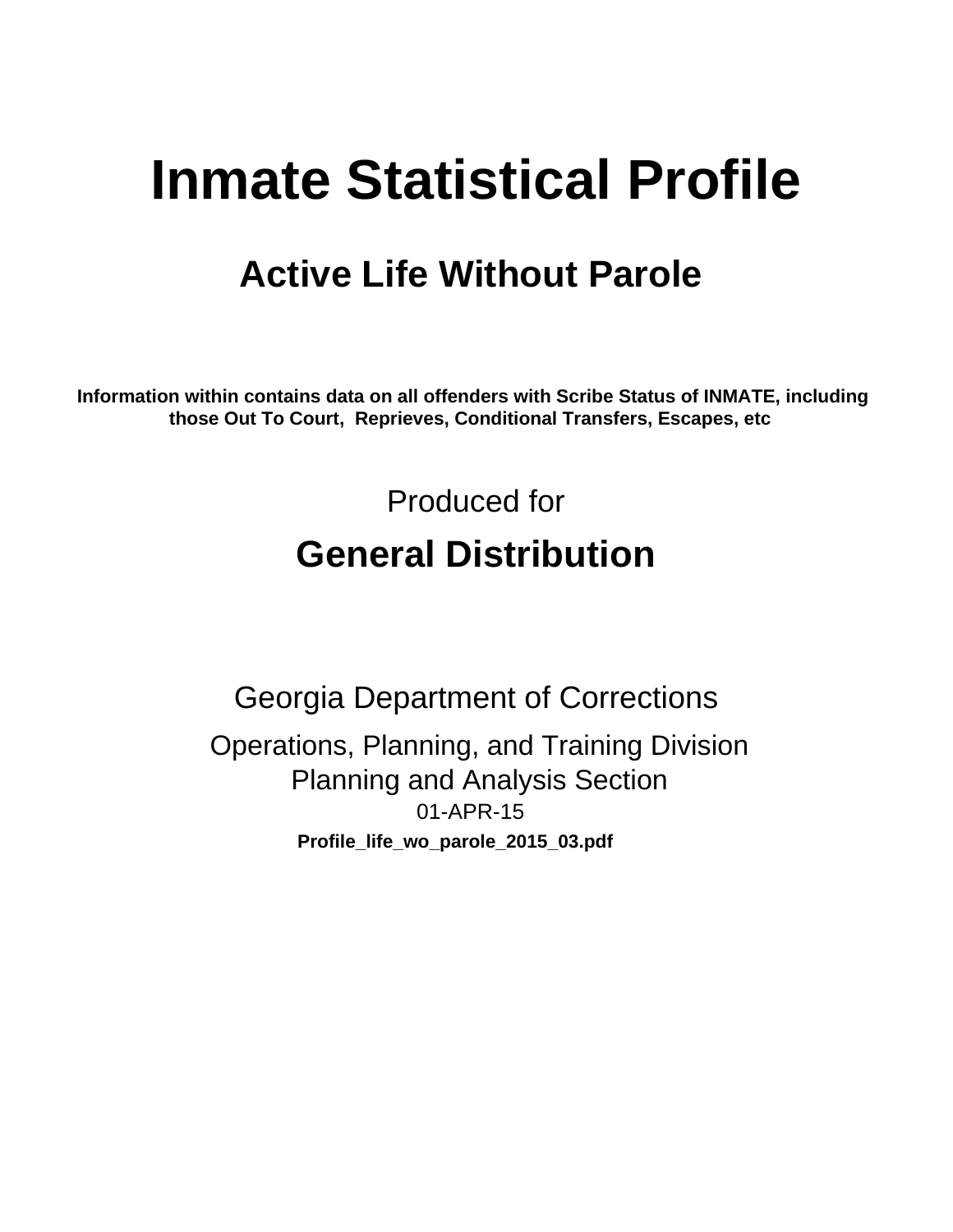#### **Inmate Statistical Profile 01-APR-15** Contents

**Active Life Without Parole** 

Produced for General Distribution

# **Table of Contents**

|    | <b>Demographic information</b>                                       |
|----|----------------------------------------------------------------------|
|    | 4 Current age, broken out in ten year age groups                     |
|    | 5 Race group                                                         |
|    | 6 Marital status, self-reported at entry to prison                   |
|    | 7 Number of children, self-reported at entry to prison               |
|    | 8 Religious affiliation, self-reported at entry to prison            |
|    | 9 Home county - self-reported at entry to prison                     |
|    | 13 Employment status before prison, self-reported at entry to prison |
|    | 14 Age at admission                                                  |
|    | 16 Height, measured at entry to prison                               |
|    | 17 Weight, measured at entry to prison                               |
|    | 18 Military service                                                  |
|    | <b>Correctional information</b>                                      |
|    | 19 Type of admission to prison                                       |
|    | 20 Current / last institution type                                   |
|    | 21 Institution type - transitional centers                           |
|    | 22 Institution type - county prisons                                 |
|    | 23 Institution type - state prisons                                  |
|    | 24 Institution type - private prisons                                |
|    | 25 Institution type - inmate boot camp                               |
|    | 26 Number of disciplinary reports                                    |
|    | 27 Number of transfers                                               |
|    | 28 Number of escapes                                                 |
|    | 29 Time served in current (or last) institution                      |
|    | Educational, psychological and physical information                  |
|    | 30 Highest grade level attained                                      |
| 31 | Culture fair IQ scores                                               |
|    | 32 Wide Range Achievement Test (WRAT) reading score                  |
|    | 33 Wide Range Achievement Test (WRAT) math score                     |
|    | 34 Wide Range Achievement Test (WRAT) spelling score                 |
|    | 35 Current / last mental health treatment level                      |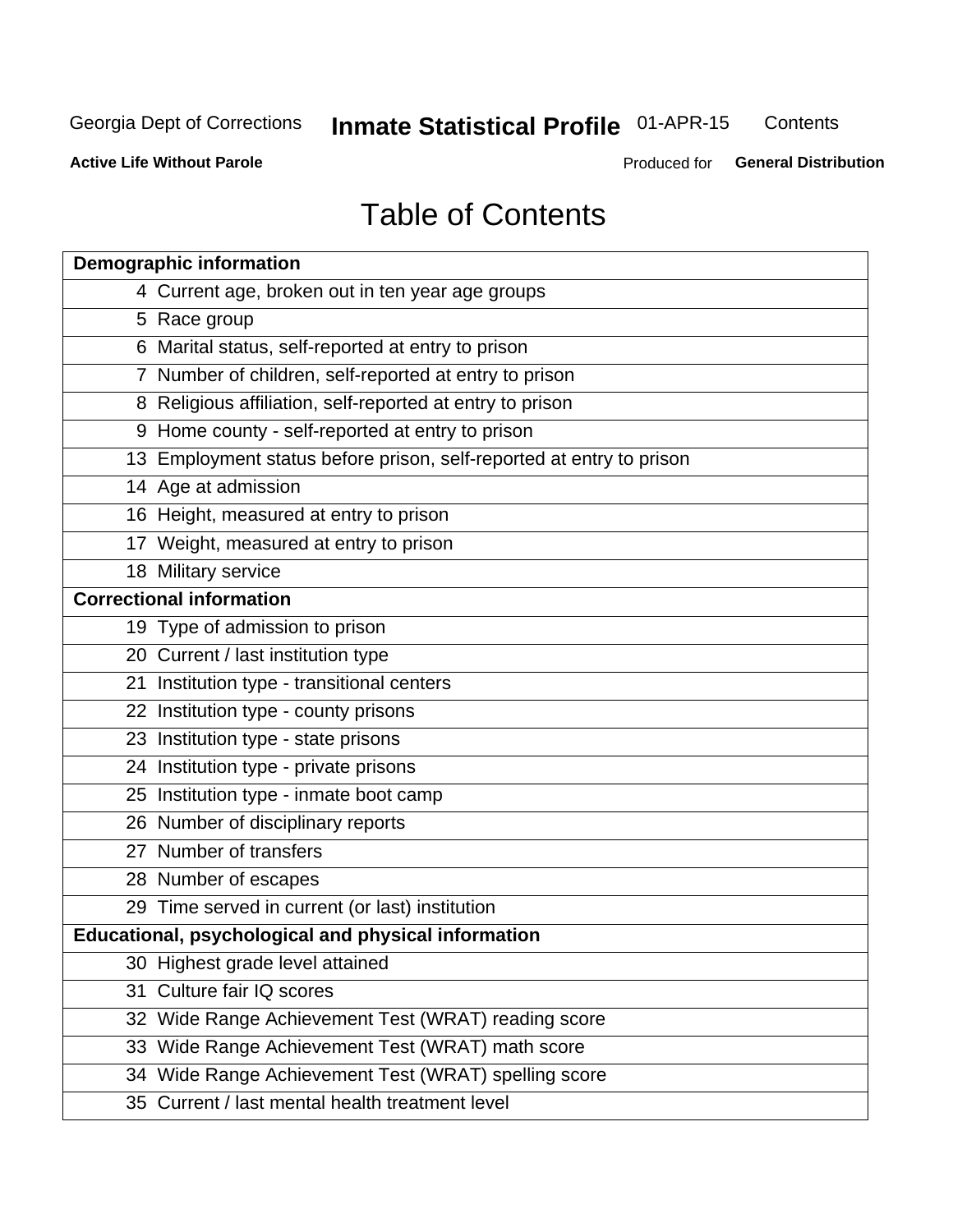# **Inmate Statistical Profile 01-APR-15**

Contents

**Active Life Without Parole** 

Produced for General Distribution

# **Table of Contents**

| <b>Educational, psychological and physical information</b>       |
|------------------------------------------------------------------|
| 36 PULHESDWIT medical scale - 'P' overall condition ('P'hysical) |
| 37 PULHESDWIT medical scale - 'U' upper body                     |
| 38 PULHESDWIT medical scale - 'L' lower body                     |
| 39 PULHESDWIT medical scale - 'H' hearing                        |
| 40 PULHESDWIT medical scale - 'E' vision                         |
| 41 PULHESDWIT medical scale -'S' psychiatric                     |
| 42 PULHESDWIT medical scale - 'D' dental                         |
| 43 PULHESDWIT medical scale - 'W' work ability                   |
| 44 PULHESDWIT medical scale - 'I' impairment                     |
| 45 PULHESDWIT medical scale - 'T' transportability               |
| <b>Crimes and criminal history information</b>                   |
| 46 Number of prior Georgia incarcerations                        |
| 47 Prison sentence in years                                      |
| 48 Primary offense, broken out into felonies vs misdemeanors     |
| 49 Primary offense, broken out into six broad crime categories   |
| 50 Primary offense, detailed offense code                        |
| 52 County of conviction of primary offense                       |
| 56 Circuit of conviction of primary offense                      |
| 58 Years served (jail + prison) in this incarceration            |
| <b>Medical information</b>                                       |
| 59 Results of most recent HIV test                               |
| 60 Results of most recent tuberculosis test                      |
| 61 Results of most recent syphilis test                          |
| 62 Results of most recent Hepatitis-C test                       |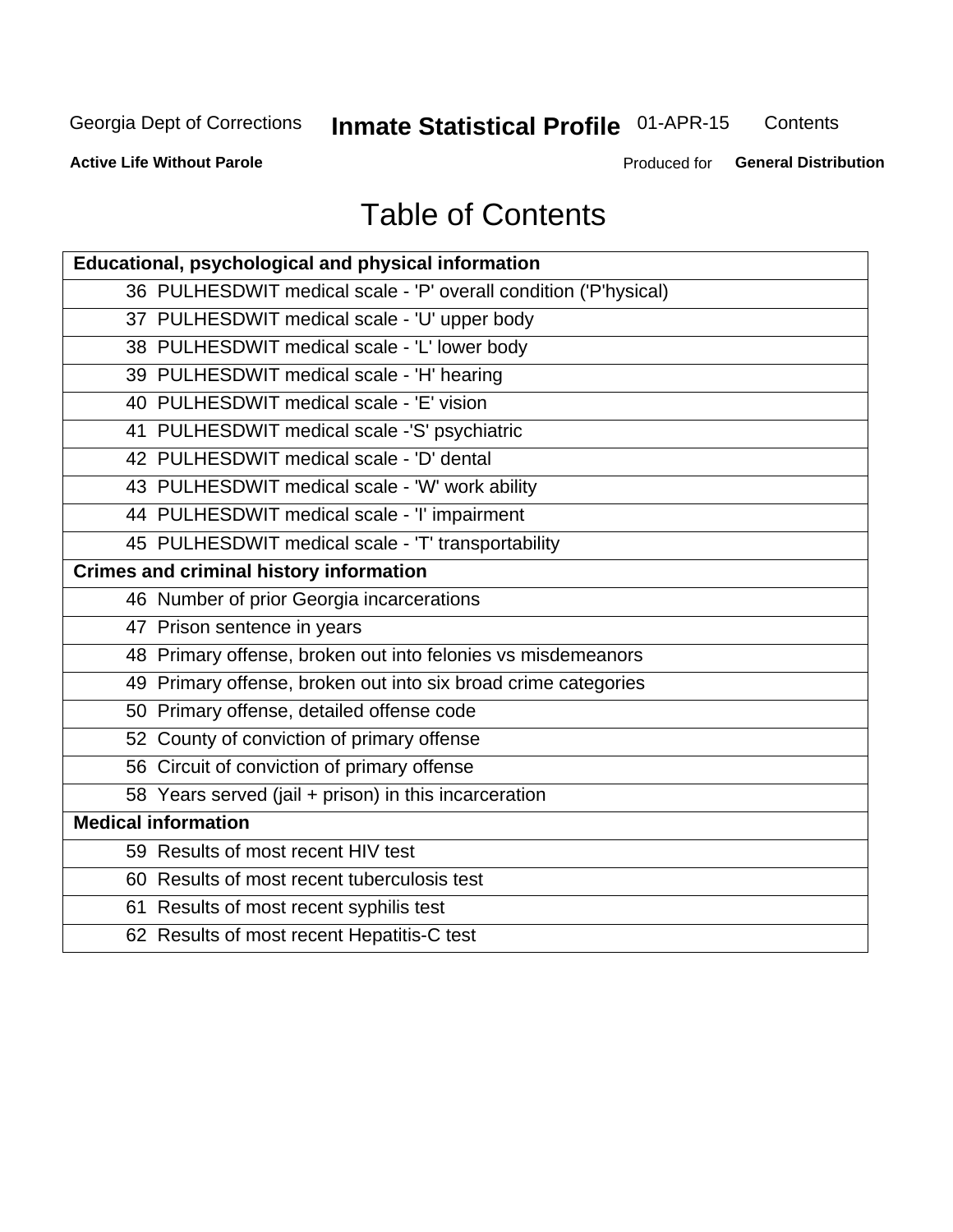### **Active Life Without Parole**

### Produced for General Distribution

### Current age, broken out in ten-year age groups

COL % - percent each COUNT is of its particular column

|                          |              | <b>Male</b> |           |                 | <b>Female</b> |          |              | <b>Total</b> |
|--------------------------|--------------|-------------|-----------|-----------------|---------------|----------|--------------|--------------|
| <b>Current Age</b>       | <b>Count</b> | Col %       | Row %     | <b>Count</b>    | Col %         | Row %    | <b>Total</b> | Col %        |
| <b>Teens (1-19)</b>      | 4            | 0.38%       | 100.00%   |                 |               |          | 4            | 0.37%        |
| <b>Twenties (20-29)</b>  | 163          | 15.57%      | 98.19%    | 3               | 10.00%        | $1.81\%$ | 166          | 15.41%       |
| Thirties (30-39)         | 280          | 26.74%      | 96.89%    | 9               | 30.00%        | 3.11%    | 289          | 26.83%       |
| <b>Forties (40-49)</b>   | 307          | 29.32%      | 96.85%    | 10              | $33.33\%$     | $3.15\%$ | 317          | 29.43%       |
| <b>Fifties (50-59)</b>   | 201          | 19.20%      | 96.17%    | 8               | 26.67%        | 3.83%    | 209          | 19.41%       |
| <b>Sixties (60-69)</b>   | 73           | 6.97%       | 100.00%   |                 |               |          | 73           | 6.78%        |
| Seventy + (70 and above) | 19           | 1.81%       | 100.00%   |                 |               |          | 19           | 1.76%        |
| <b>Total Reported</b>    | 1,047        | 100%        | $97.21\%$ | 30 <sub>1</sub> | 100%          | 2.79%    | 1,077        | 100%         |

| المستحدث بالمسار      |                   |    |            |
|-----------------------|-------------------|----|------------|
| $f \wedge f \wedge f$ | .047<br><u>тн</u> | vu | <b>077</b> |

| Mean<br>(average)              | 42.38 | 41.7.<br>ァ | 42.37 |
|--------------------------------|-------|------------|-------|
| Median (middle)                |       |            |       |
| <b>Mode</b><br>(most frequent) | 34    |            | 34    |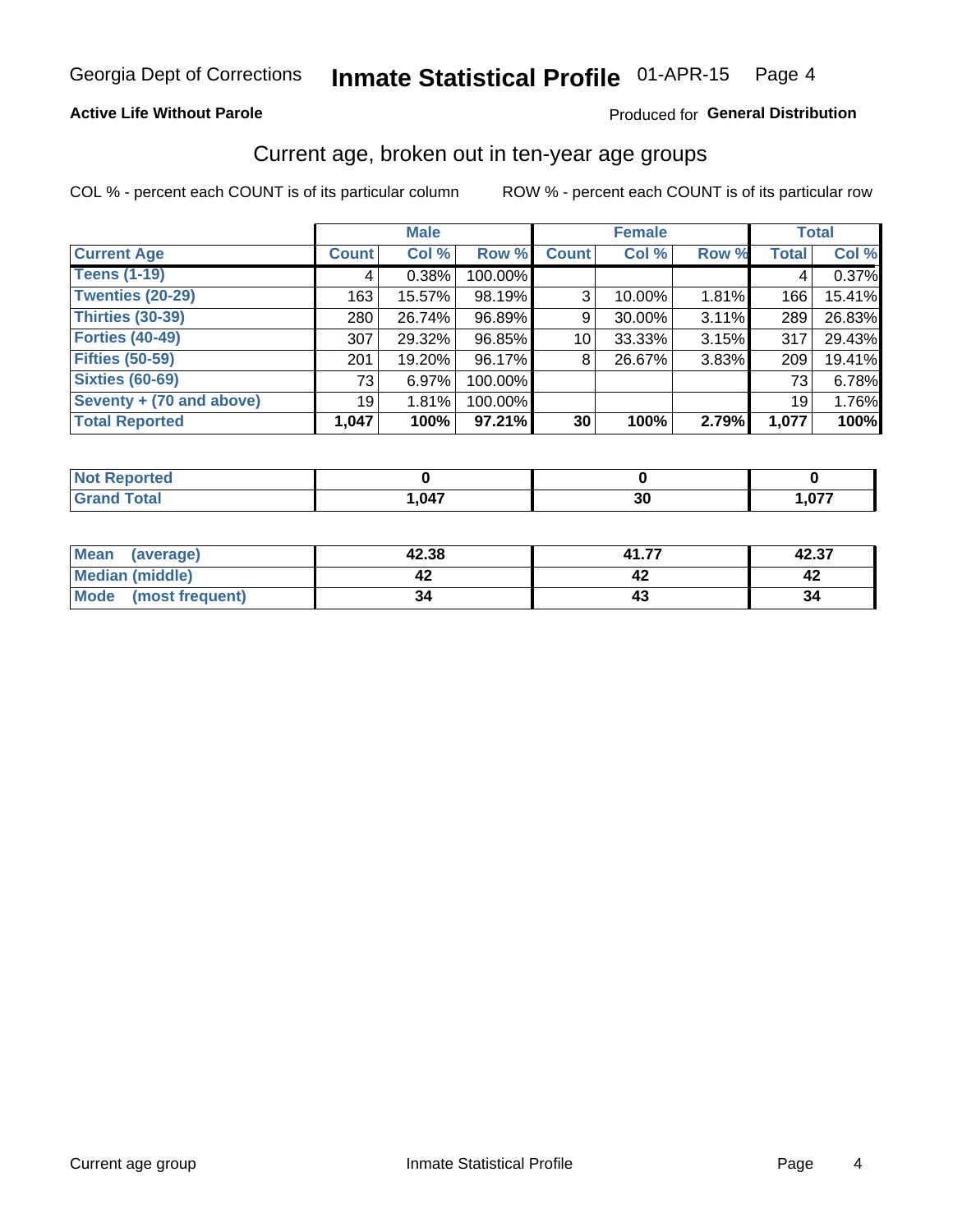#### Inmate Statistical Profile 01-APR-15 Page 5

### **Active Life Without Parole**

Produced for General Distribution

### Race group

COL % - percent each COUNT is of its particular column

|                              | <b>Male</b>  |        |                    | <b>Female</b> |        |       | <b>Total</b> |        |
|------------------------------|--------------|--------|--------------------|---------------|--------|-------|--------------|--------|
| <b>Race Group</b>            | <b>Count</b> | Col %  | <b>Row % Count</b> |               | Col %  | Row % | <b>Total</b> | Col %  |
| <b>White</b>                 | 237          | 22.64% | 95.56%             | 11            | 36.67% | 4.44% | 248          | 23.03% |
| <b>Black</b><br>$\mathbf{2}$ | 783          | 74.79% | 97.75%             | 18            | 60.00% | 2.25% | 801          | 74.37% |
| <b>Other</b><br>5.           |              | .10%   | 100.00%            |               |        |       |              | .09%   |
| <b>Asian</b><br>6            | 4            | .38%   | 100.00%            |               |        |       | 4            | .37%   |
| <b>Hispanic</b><br>10        | 22           | 2.10%  | 95.65%             |               | 3.33%  | 4.35% | 23           | 2.14%  |
| <b>Total Reported</b>        | 1,047        | 100%   | $97.21\%$          | 30            | 100%   | 2.79% | 1,077        | 100%   |

| rted         |      |    |        |
|--------------|------|----|--------|
| <b>Total</b> | .047 | 30 | $\sim$ |

| M |  |  |
|---|--|--|
|   |  |  |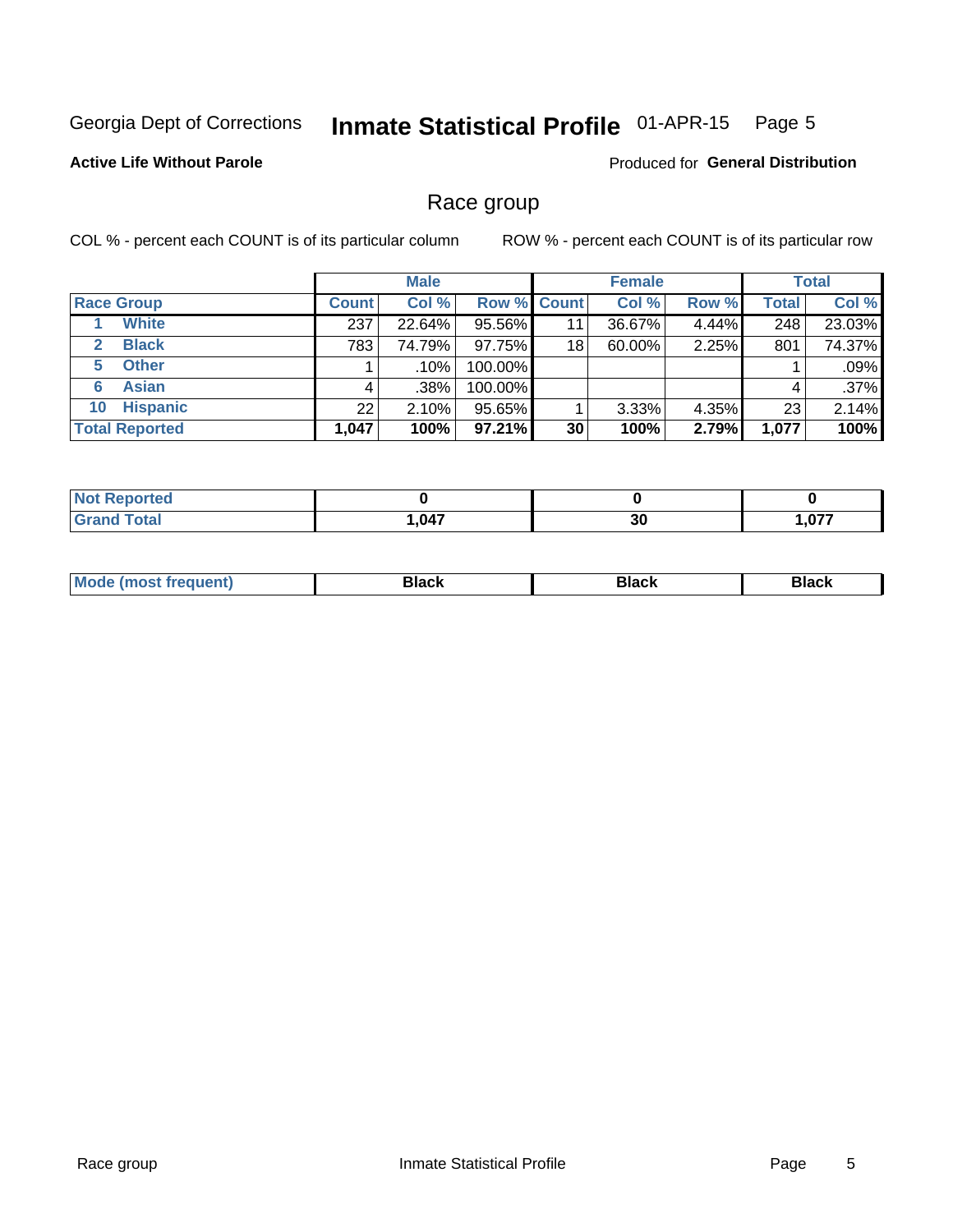#### Inmate Statistical Profile 01-APR-15 Page 6

#### **Active Life Without Parole**

### **Produced for General Distribution**

## Marital status, self-reported at entry to prison

COL % - percent each COUNT is of its particular column

|                            |                 | <b>Male</b> |         |              | <b>Female</b> |        |              | <b>Total</b> |
|----------------------------|-----------------|-------------|---------|--------------|---------------|--------|--------------|--------------|
| <b>Marital Status</b>      | <b>Count</b>    | Col %       | Row %   | <b>Count</b> | Col %         | Row %  | <b>Total</b> | Col %        |
| <b>Unknown</b><br>$\bf{0}$ | 9               | .86%        | 100.00% |              |               |        | 9            | .84%         |
| <b>Divorced</b><br>D       | 85              | 8.12%       | 96.59%  | 3            | 10.00%        | 3.41%  | 88           | 8.17%        |
| <b>Married</b><br>М        | 148             | 14.14%      | 96.10%  | 6            | 20.00%        | 3.90%  | 154          | 14.30%       |
| <b>Separated</b><br>S      | 26 <sub>1</sub> | 2.48%       | 89.66%  | 3            | 10.00%        | 10.34% | 29           | 2.69%        |
| <b>Unmarried</b><br>U      | 756             | 72.21%      | 98.31%  | 13           | 43.33%        | 1.69%  | 769          | 71.40%       |
| <b>Widow</b><br>W          | 23 <sub>1</sub> | 2.20%       | 82.14%  | 5            | 16.67%        | 17.86% | 28           | 2.60%        |
| <b>Total Reported</b>      | 1,047           | 100%        | 97.21%  | 30           | 100%          | 2.79%  | 1,077        | 100%         |

| rtea<br>NO |      |    |                    |
|------------|------|----|--------------------|
|            | ,047 | งบ | $\sim$<br>I .V / 1 |

|  | Mo | ımarrıed | Unmarried | Unmarried |
|--|----|----------|-----------|-----------|
|--|----|----------|-----------|-----------|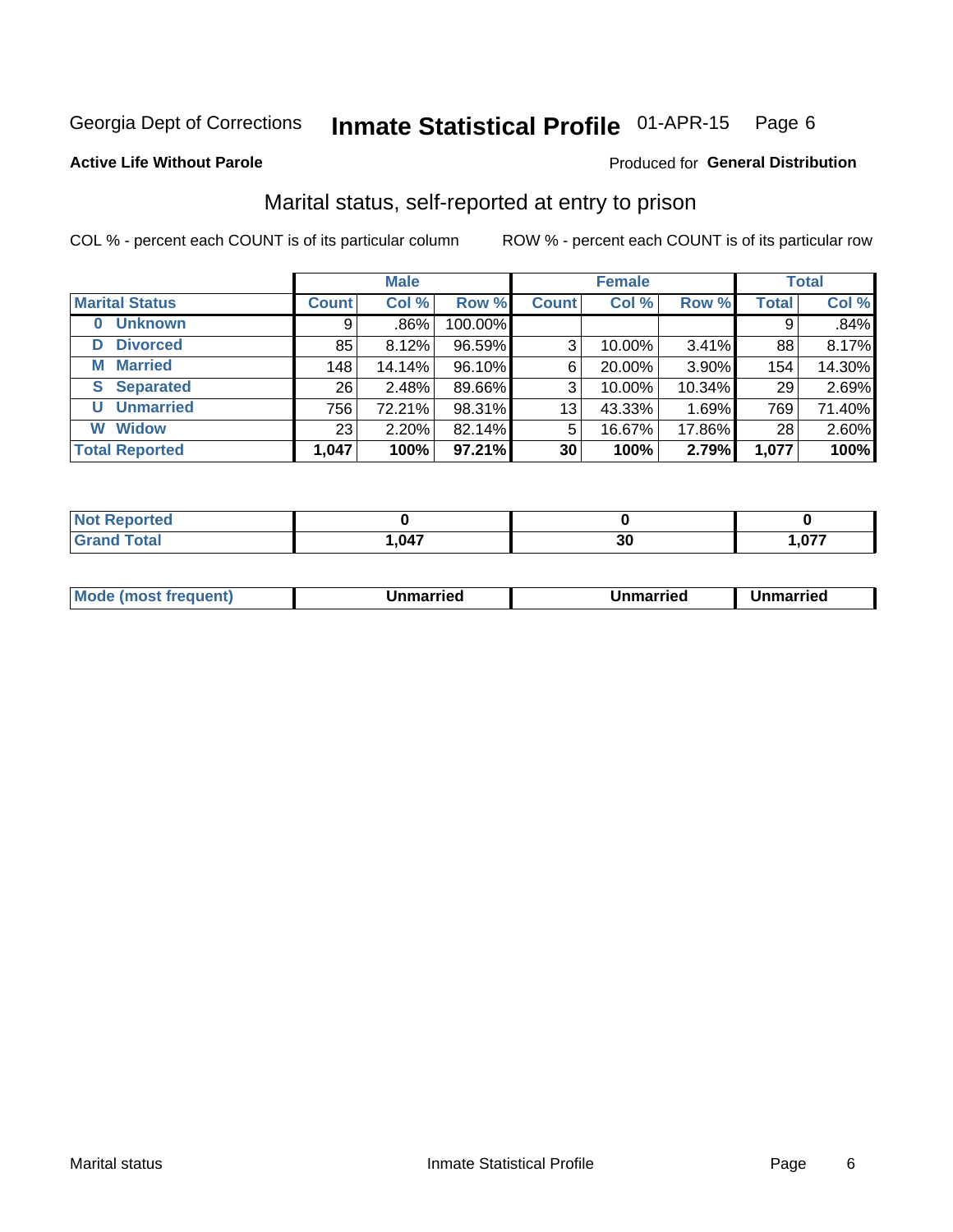#### Inmate Statistical Profile 01-APR-15 Page 7

#### **Active Life Without Parole**

### **Produced for General Distribution**

# Number of children, self reported at entry to prison

COL % - percent each COUNT is of its particular column

|                           |                | <b>Male</b> |         |              | <b>Female</b> |        |              | <b>Total</b> |
|---------------------------|----------------|-------------|---------|--------------|---------------|--------|--------------|--------------|
| <b>Number of Children</b> | <b>Count</b>   | Col %       | Row %   | <b>Count</b> | Col %         | Row %  | <b>Total</b> | Col %        |
| $\bf{0}$                  | 391            | 37.67%      | 97.02%  | 12           | 40.00%        | 2.98%  | 403          | 37.73%       |
|                           | 246            | 23.70%      | 97.62%  | 6            | 20.00%        | 2.38%  | 252          | 23.60%       |
| $\overline{2}$            | 173            | 16.67%      | 98.30%  | 3            | 10.00%        | 1.70%  | 176          | 16.48%       |
| 3                         | 100            | 9.63%       | 96.15%  | 4            | 13.33%        | 3.85%  | 104          | 9.74%        |
| 4                         | 66             | 6.36%       | 98.51%  |              | 3.33%         | 1.49%  | 67           | 6.27%        |
| 5                         | 33             | 3.18%       | 89.19%  | 4            | 13.33%        | 10.81% | 37           | 3.46%        |
| $6\phantom{1}6$           | 14             | 1.35%       | 100.00% |              |               |        | 14           | 1.31%        |
| 7                         |                | 0.67%       | 100.00% |              |               |        | 7            | 0.66%        |
| $\overline{\mathbf{8}}$   |                | 0.10%       | 100.00% |              |               |        |              | 0.09%        |
| $\boldsymbol{9}$          | 2              | 0.19%       | 100.00% |              |               |        | 2            | 0.19%        |
| 10                        | $\overline{2}$ | 0.19%       | 100.00% |              |               |        | 2            | 0.19%        |
| Over 10                   | 3              | 0.29%       | 100.00% |              |               |        | 3            | 0.28%        |
| <b>Total Reported</b>     | 1,038          | 100%        | 97.19%  | 30           | 100%          | 2.81%  | 1,068        | 100%         |

| rreo           |      |                |            |
|----------------|------|----------------|------------|
| Jtal<br>$\sim$ | ,047 | - -<br>-<br>งบ | 077<br>.v. |

| Mean (average)         | 1.48 | 1.48 |
|------------------------|------|------|
| <b>Median (middle)</b> |      |      |
| Mode (most frequent)   |      |      |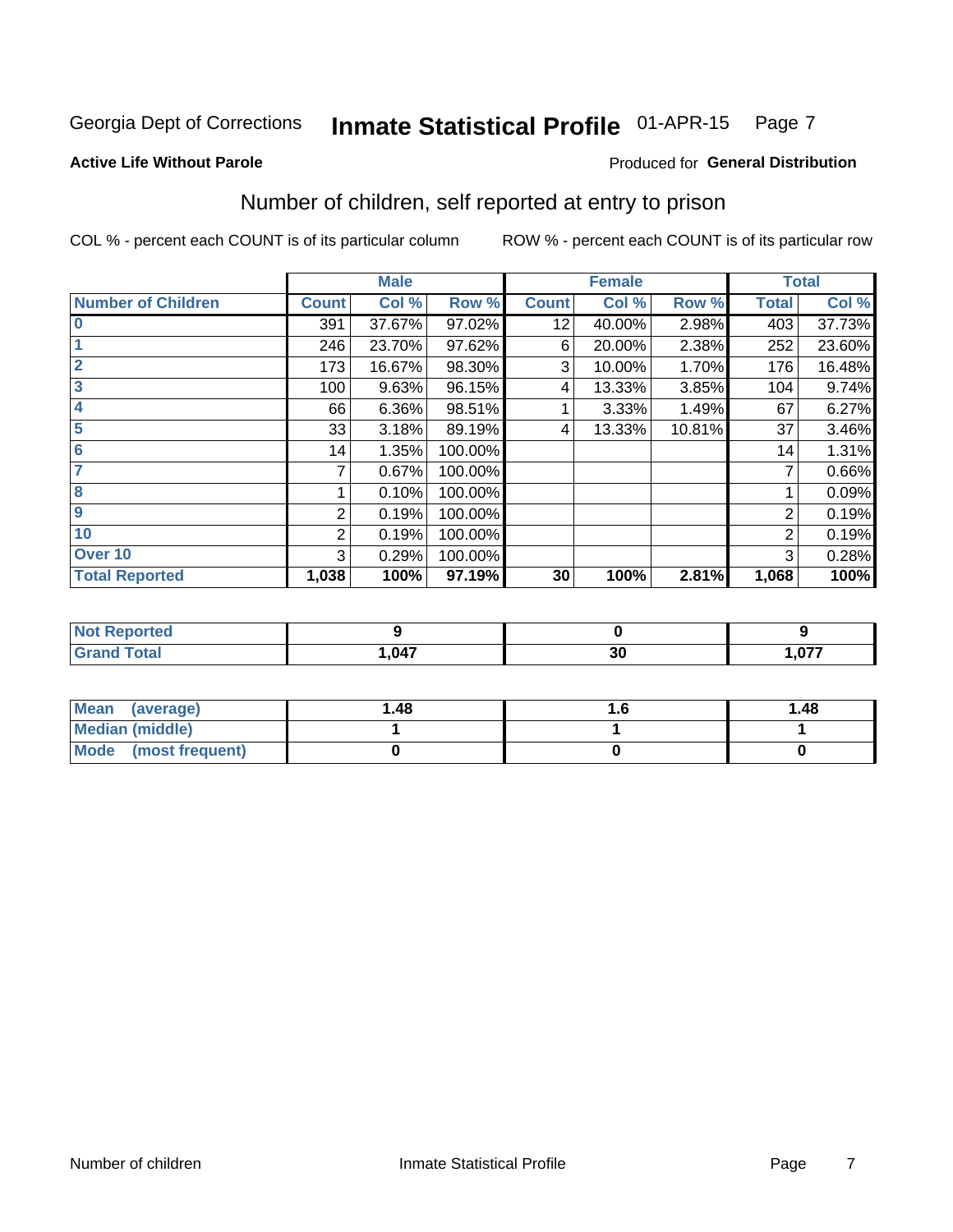#### Inmate Statistical Profile 01-APR-15 Page 8

#### **Active Life Without Parole**

### Produced for General Distribution

## Religious affiliation, self-reported at entry to prison

COL % - percent each COUNT is of its particular column

|              |                              | <b>Male</b>  |        |         | <b>Female</b> |        |       | <b>Total</b> |        |
|--------------|------------------------------|--------------|--------|---------|---------------|--------|-------|--------------|--------|
|              | <b>Religious Affiliation</b> | <b>Count</b> | Col %  | Row %   | <b>Count</b>  | Col %  | Row % | Total        | Col %  |
|              | <b>Islam</b>                 | 48           | 8.25%  | 94.12%  | 3             | 14.29% | 5.88% | 51           | 8.46%  |
| $\mathbf{2}$ | <b>Catholic</b>              | 21           | 3.61%  | 95.45%  |               | 4.76%  | 4.55% | 22           | 3.65%  |
| 3            | <b>Baptist</b>               | 271          | 46.56% | 95.42%  | 13            | 61.90% | 4.58% | 284          | 47.10% |
| 4            | <b>Methodist</b>             | 11           | 1.89%  | 91.67%  |               | 4.76%  | 8.33% | 12           | 1.99%  |
| 7            | <b>Chc Of God</b>            | 2            | .34%   | 100.00% |               |        |       | 2            | .33%   |
| 8            | <b>Holiness</b>              | 22           | 3.78%  | 95.65%  |               | 4.76%  | 4.35% | 23           | 3.81%  |
| 9            | <b>Jewish</b>                | 2            | .34%   | 100.00% |               |        |       | 2            | .33%   |
| 10           | <b>Anglican</b>              |              | .17%   | 100.00% |               |        |       |              | .17%   |
| 12           | <b>Hindu</b>                 | 2            | .34%   | 100.00% |               |        |       | 2            | .33%   |
| 16           | <b>Seven D Ad</b>            | 4            | .69%   | 100.00% |               |        |       | 4            | .66%   |
| 17           | <b>Jehovah Wt</b>            | 8            | 1.37%  | 100.00% |               |        |       | 8            | 1.33%  |
| 18           | <b>Latr Day S</b>            |              | .17%   | 100.00% |               |        |       |              | .17%   |
| 20           | <b>Other Prot</b>            | 79           | 13.57% | 97.53%  | 2             | 9.52%  | 2.47% | 81           | 13.43% |
| 96           | <b>None</b>                  | 110          | 18.90% | 100.00% |               |        |       | 110          | 18.24% |
|              | <b>Total Reported</b>        | 582          | 100%   | 96.52%  | 21            | 100%   | 3.48% | 603          | 100%   |

| ortea<br>י ישטרו<br>$\sim$ | $\sqrt{2}$<br>טו    |    | $\rightarrow$<br>A |
|----------------------------|---------------------|----|--------------------|
| $f \wedge f \wedge f$      | <b>047</b><br>,,,,, | 30 | .077               |

| <b>Mode (most frequent)</b> | Baptist | Baptist | Baptist |
|-----------------------------|---------|---------|---------|
|-----------------------------|---------|---------|---------|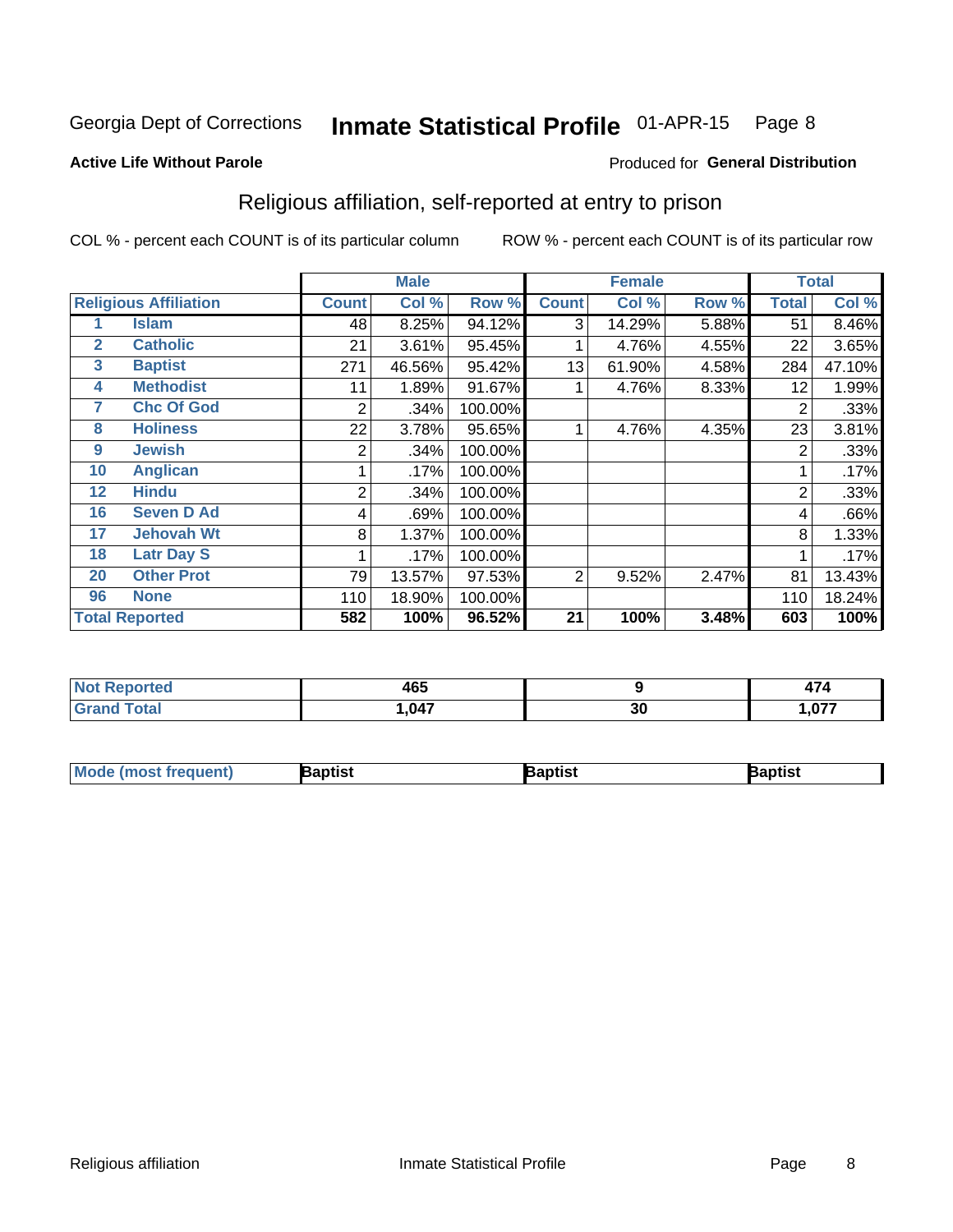#### Inmate Statistical Profile 01-APR-15 Page 9

### **Active Life Without Parole**

### **Produced for General Distribution**

## Home county, self-reported at entry to prison

COL % - percent each COUNT is of its particular column

|     |                             |                         | <b>Male</b> |         |              | <b>Female</b> |        | <b>Total</b>     |        |
|-----|-----------------------------|-------------------------|-------------|---------|--------------|---------------|--------|------------------|--------|
|     | <b>Home County</b>          | <b>Count</b>            | Col %       | Row %   | <b>Count</b> | Col %         | Row %  | <b>Total</b>     | Col %  |
| 000 | <b>Unknown</b>              | $\overline{202}$        | 19.29%      | 95.73%  | 9            | 30.00%        | 4.27%  | $\overline{211}$ | 19.59% |
| 001 | <b>Appling County</b>       | 4                       | .38%        | 100.00% |              |               |        | 4                | .37%   |
| 002 | <b>Atkinson County</b>      | $\mathbf 1$             | .10%        | 100.00% |              |               |        | 1                | .09%   |
| 003 | <b>Bacon County</b>         | $\mathbf 1$             | .10%        | 100.00% |              |               |        | 1                | .09%   |
| 005 | <b>Baldwin County</b>       | 3                       | .29%        | 100.00% |              |               |        | 3                | .28%   |
| 007 | <b>Barrow County</b>        | $\overline{7}$          | .67%        | 100.00% |              |               |        | 7                | .65%   |
| 008 | <b>Bartow County</b>        | 6                       | .57%        | 100.00% |              |               |        | 6                | .56%   |
| 009 | <b>Ben Hill County</b>      | 5                       | .48%        | 100.00% |              |               |        | 5                | .46%   |
| 010 | <b>Berrien County</b>       | $\overline{2}$          | .19%        | 100.00% |              |               |        | $\overline{2}$   | .19%   |
| 011 | <b>Bibb County</b>          | 21                      | 2.01%       | 95.45%  | 1            | 3.33%         | 4.55%  | 22               | 2.04%  |
| 012 | <b>Bleckley County</b>      | $\overline{c}$          | .19%        | 100.00% |              |               |        | $\overline{2}$   | .19%   |
| 014 | <b>Brooks County</b>        | 1                       | .10%        | 100.00% |              |               |        | 1                | .09%   |
| 016 | <b>Bulloch County</b>       | 3                       | .29%        | 100.00% |              |               |        | 3                | .28%   |
| 017 | <b>Burke County</b>         | 10                      | .96%        | 100.00% |              |               |        | 10               | .93%   |
| 018 | <b>Butts County</b>         | $\overline{2}$          | .19%        | 100.00% |              |               |        | $\overline{2}$   | .19%   |
| 020 | <b>Camden County</b>        | 5                       | .48%        | 83.33%  | 1            | 3.33%         | 16.67% | 6                | .56%   |
| 021 | <b>Candler County</b>       | $\mathbf 1$             | .10%        | 100.00% |              |               |        | 1                | .09%   |
| 022 | <b>Carroll County</b>       | $\overline{c}$          | .19%        | 100.00% |              |               |        | $\overline{2}$   | .19%   |
| 023 | <b>Catoosa County</b>       | 3                       | .29%        | 100.00% |              |               |        | 3                | .28%   |
| 025 | <b>Chatham County</b>       | 40                      | 3.82%       | 100.00% |              |               |        | 40               | 3.71%  |
| 026 | <b>Chattahoochee County</b> | $\mathbf 1$             | .10%        | 100.00% |              |               |        | 1                | .09%   |
| 027 | <b>Chattooga County</b>     | $\mathbf 1$             | .10%        | 100.00% |              |               |        | 1                | .09%   |
| 028 | <b>Cherokee County</b>      | $\overline{2}$          | .19%        | 100.00% |              |               |        | $\overline{2}$   | .19%   |
| 029 | <b>Clarke County</b>        | 20                      | 1.91%       | 100.00% |              |               |        | 20               | 1.86%  |
| 030 | <b>Clay County</b>          | $\mathbf 1$             | .10%        | 100.00% |              |               |        | 1                | .09%   |
| 031 | <b>Clayton County</b>       | 28                      | 2.67%       | 100.00% |              |               |        | 28               | 2.60%  |
| 033 | <b>Cobb County</b>          | 39                      | 3.72%       | 100.00% |              |               |        | 39               | 3.62%  |
| 034 | <b>Coffee County</b>        | 3                       | .29%        | 100.00% |              |               |        | 3                | .28%   |
| 035 | <b>Colquitt County</b>      | 3                       | .29%        | 100.00% |              |               |        | 3                | .28%   |
| 036 | <b>Columbia County</b>      | 6                       | .57%        | 85.71%  | 1            | 3.33%         | 14.29% | 7                | .65%   |
| 037 | <b>Cook County</b>          | $\overline{\mathbf{4}}$ | .38%        | 100.00% |              |               |        | 4                | .37%   |
| 038 | <b>Coweta County</b>        | 4                       | .38%        | 80.00%  | 1            | 3.33%         | 20.00% | 5                | .46%   |
| 040 | <b>Crisp County</b>         | $\overline{\mathbf{4}}$ | .38%        | 100.00% |              |               |        | 4                | .37%   |
| 042 | <b>Dawson County</b>        | 1                       | .10%        | 100.00% |              |               |        | 1                | .09%   |
| 043 | <b>Decatur County</b>       | $\overline{c}$          | .19%        | 100.00% |              |               |        | $\overline{2}$   | .19%   |
| 044 | <b>Dekalb County</b>        | 77                      | 7.35%       | 100.00% |              |               |        | 77               | 7.15%  |
| 045 | <b>Dodge County</b>         | $\mathbf 1$             | .10%        | 100.00% |              |               |        | 1                | .09%   |
| 046 | <b>Dooly County</b>         | $\mathbf{1}$            | .10%        | 50.00%  | $\mathbf 1$  | 3.33%         | 50.00% | $\overline{2}$   | .19%   |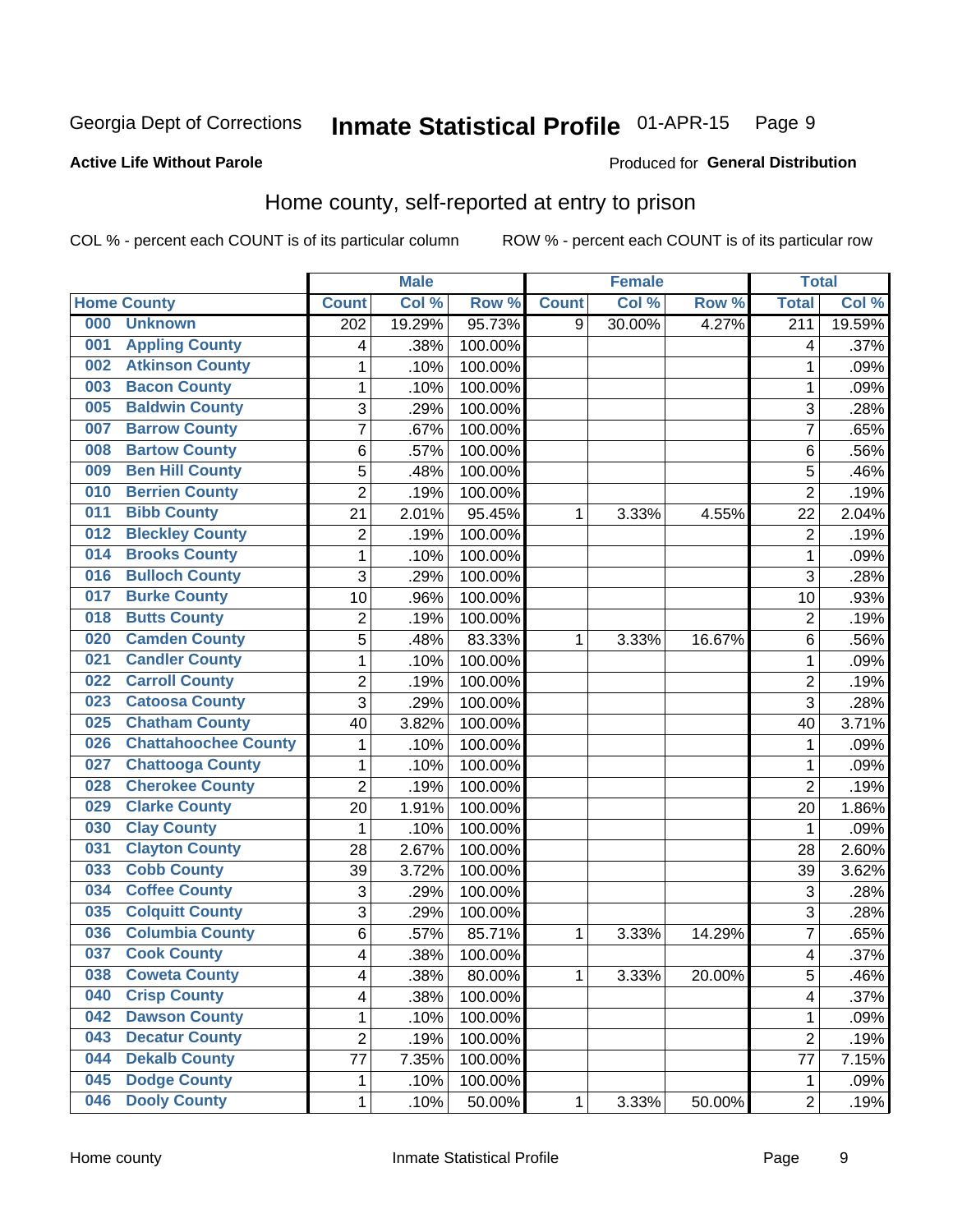#### Inmate Statistical Profile 01-APR-15 Page 10

### **Active Life Without Parole**

#### Produced for General Distribution

## Home county, self-reported at entry to prison

COL % - percent each COUNT is of its particular column

|     |                          |                | <b>Male</b> |         |                | <b>Female</b> |        | <b>Total</b>   |        |
|-----|--------------------------|----------------|-------------|---------|----------------|---------------|--------|----------------|--------|
|     | <b>Home County</b>       | <b>Count</b>   | Col %       | Row %   | <b>Count</b>   | Col %         | Row %  | <b>Total</b>   | Col %  |
| 047 | <b>Dougherty County</b>  | 25             | 2.39%       | 96.15%  | 1              | 3.33%         | 3.85%  | 26             | 2.41%  |
| 048 | <b>Douglas County</b>    | 15             | 1.43%       | 88.24%  | $\overline{2}$ | 6.67%         | 11.76% | 17             | 1.58%  |
| 049 | <b>Early County</b>      | 1              | .10%        | 100.00% |                |               |        | 1              | .09%   |
| 051 | <b>Effingham County</b>  | $\overline{c}$ | .19%        | 100.00% |                |               |        | $\overline{2}$ | .19%   |
| 052 | <b>Elbert County</b>     | 3              | .29%        | 100.00% |                |               |        | 3              | .28%   |
| 053 | <b>Emanuel County</b>    | 4              | .38%        | 100.00% |                |               |        | 4              | .37%   |
| 056 | <b>Fayette County</b>    | 3              | .29%        | 100.00% |                |               |        | 3              | .28%   |
| 057 | <b>Floyd County</b>      | 14             | 1.34%       | 100.00% |                |               |        | 14             | 1.30%  |
| 058 | <b>Forsyth County</b>    | 3              | .29%        | 100.00% |                |               |        | 3              | .28%   |
| 059 | <b>Franklin County</b>   | $\overline{2}$ | .19%        | 66.67%  | 1              | 3.33%         | 33.33% | 3              | .28%   |
| 060 | <b>Fulton County</b>     | 144            | 13.75%      | 99.31%  | 1              | 3.33%         | .69%   | 145            | 13.46% |
| 061 | <b>Gilmer County</b>     | $\overline{2}$ | .19%        | 100.00% |                |               |        | $\overline{2}$ | .19%   |
| 063 | <b>Glynn County</b>      | $\overline{7}$ | .67%        | 100.00% |                |               |        | 7              | .65%   |
| 064 | <b>Gordon County</b>     | $\overline{2}$ | .19%        | 100.00% |                |               |        | $\overline{2}$ | .19%   |
| 066 | <b>Greene County</b>     | 1              | .10%        | 100.00% |                |               |        | 1              | .09%   |
| 067 | <b>Gwinnett County</b>   | 23             | 2.20%       | 95.83%  | 1              | 3.33%         | 4.17%  | 24             | 2.23%  |
| 068 | <b>Habersham County</b>  | 1              | .10%        | 100.00% |                |               |        | 1              | .09%   |
| 069 | <b>Hall County</b>       | 14             | 1.34%       | 100.00% |                |               |        | 14             | 1.30%  |
| 070 | <b>Hancock County</b>    | 2              | .19%        | 100.00% |                |               |        | $\overline{2}$ | .19%   |
| 071 | <b>Haralson County</b>   | $\overline{2}$ | .19%        | 100.00% |                |               |        | $\overline{2}$ | .19%   |
| 072 | <b>Harris County</b>     | $\mathbf 1$    | .10%        | 100.00% |                |               |        | 1              | .09%   |
| 073 | <b>Hart County</b>       | $\overline{2}$ | .19%        | 100.00% |                |               |        | $\overline{2}$ | .19%   |
| 074 | <b>Heard County</b>      | $\mathbf{1}$   | .10%        | 100.00% |                |               |        | 1              | .09%   |
| 075 | <b>Henry County</b>      | 6              | .57%        | 85.71%  | 1              | 3.33%         | 14.29% | $\overline{7}$ | .65%   |
| 076 | <b>Houston County</b>    | 16             | 1.53%       | 100.00% |                |               |        | 16             | 1.49%  |
| 078 | <b>Jackson County</b>    | 3              | .29%        | 100.00% |                |               |        | 3              | .28%   |
| 080 | <b>Jeff Davis County</b> | $\overline{c}$ | .19%        | 100.00% |                |               |        | $\overline{2}$ | .19%   |
| 081 | <b>Jefferson County</b>  | 3              | .29%        | 100.00% |                |               |        | 3              | .28%   |
| 082 | <b>Jenkins County</b>    | $\overline{c}$ | .19%        | 100.00% |                |               |        | $\overline{2}$ | .19%   |
| 087 | <b>Laurens County</b>    | 6              | .57%        | 100.00% |                |               |        | 6              | .56%   |
| 088 | <b>Lee County</b>        | 1              | .10%        | 100.00% |                |               |        | 1              | .09%   |
| 089 | <b>Liberty County</b>    | $\overline{7}$ | .67%        | 87.50%  | $\mathbf 1$    | 3.33%         | 12.50% | 8              | .74%   |
| 090 | <b>Lincoln County</b>    | 1              | .10%        | 100.00% |                |               |        | 1              | .09%   |
| 091 | <b>Long County</b>       | $\mathbf{1}$   | .10%        | 100.00% |                |               |        | 1              | .09%   |
| 092 | <b>Lowndes County</b>    | 8              | .76%        | 100.00% |                |               |        | 8              | .74%   |
| 093 | <b>Lumpkin County</b>    | $\mathbf{1}$   | .10%        | 100.00% |                |               |        | 1              | .09%   |
| 094 | <b>Macon County</b>      | $\mathbf{1}$   | .10%        | 100.00% |                |               |        | 1              | .09%   |
| 095 | <b>Madison County</b>    | $\mathbf{1}$   | .10%        | 100.00% |                |               |        | 1              | .09%   |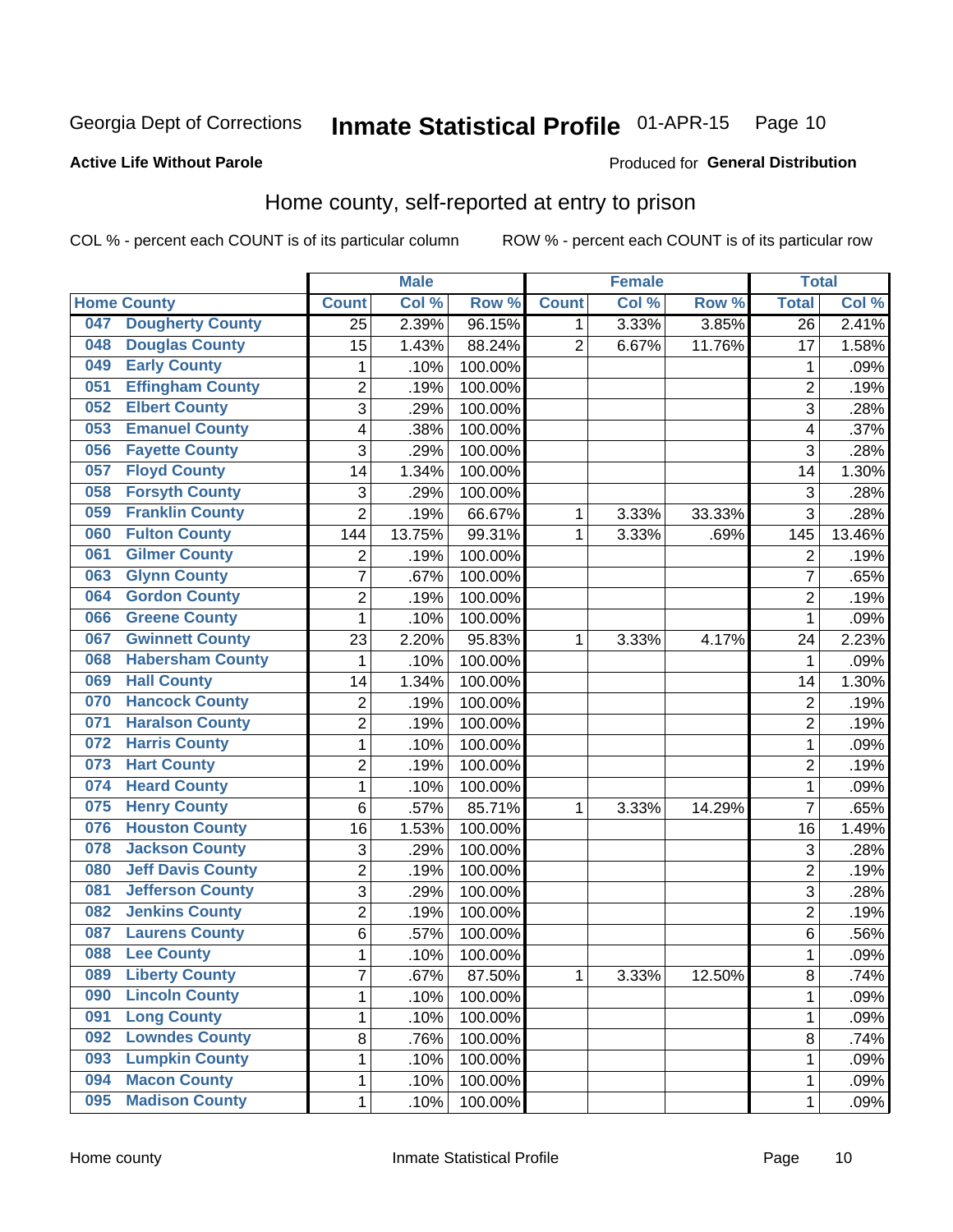#### Inmate Statistical Profile 01-APR-15 Page 11

### **Active Life Without Parole**

### **Produced for General Distribution**

### Home county, self-reported at entry to prison

COL % - percent each COUNT is of its particular column

|                  |                          |                | <b>Male</b> |         |              | <b>Female</b> |        | <b>Total</b>   |       |
|------------------|--------------------------|----------------|-------------|---------|--------------|---------------|--------|----------------|-------|
|                  | <b>Home County</b>       | <b>Count</b>   | Col %       | Row %   | <b>Count</b> | Col %         | Row %  | <b>Total</b>   | Col % |
| 096              | <b>Marion County</b>     | 1              | .10%        | 100.00% |              |               |        | 1              | .09%  |
| 097              | <b>Mcduffie County</b>   | $\overline{2}$ | .19%        | 100.00% |              |               |        | $\overline{2}$ | .19%  |
| 098              | <b>Mcintosh County</b>   | $\overline{c}$ | .19%        | 100.00% |              |               |        | $\overline{2}$ | .19%  |
| 100              | <b>Miller County</b>     | $\mathbf 1$    | .10%        | 100.00% |              |               |        | 1              | .09%  |
| 101              | <b>Mitchell County</b>   | $\mathbf 1$    | .10%        | 100.00% |              |               |        | 1              | .09%  |
| 102              | <b>Monroe County</b>     | 3              | .29%        | 100.00% |              |               |        | 3              | .28%  |
| 103              | <b>Montgomery County</b> | 1              | .10%        | 100.00% |              |               |        | 1              | .09%  |
| 104              | <b>Morgan County</b>     | 1              | .10%        | 100.00% |              |               |        | 1              | .09%  |
| 106              | <b>Muscogee County</b>   | 25             | 2.39%       | 100.00% |              |               |        | 25             | 2.32% |
| 107              | <b>Newton County</b>     | 2              | .19%        | 66.67%  | 1            | 3.33%         | 33.33% | 3              | .28%  |
| 109              | <b>Oglethorpe County</b> | 4              | .38%        | 100.00% |              |               |        | 4              | .37%  |
| 110              | <b>Paulding County</b>   | 6              | .57%        | 100.00% |              |               |        | 6              | .56%  |
| 111              | <b>Peach County</b>      | $\mathbf 1$    | .10%        | 100.00% |              |               |        | 1              | .09%  |
| 112              | <b>Pickens County</b>    | $\mathbf 1$    | .10%        | 100.00% |              |               |        | 1              | .09%  |
| 113              | <b>Pierce County</b>     | $\overline{2}$ | .19%        | 100.00% |              |               |        | $\overline{2}$ | .19%  |
| 114              | <b>Pike County</b>       | 3              | .29%        | 75.00%  | 1            | 3.33%         | 25.00% | 4              | .37%  |
| $\overline{115}$ | <b>Polk County</b>       | 3              | .29%        | 100.00% |              |               |        | 3              | .28%  |
| 117              | <b>Putnam County</b>     | 5              | .48%        | 100.00% |              |               |        | 5              | .46%  |
| 119              | <b>Rabun County</b>      | $\mathbf 1$    | .10%        | 100.00% |              |               |        | 1              | .09%  |
| 120              | <b>Randolph County</b>   | $\overline{2}$ | .19%        | 100.00% |              |               |        | $\overline{2}$ | .19%  |
| 121              | <b>Richmond County</b>   | 36             | 3.44%       | 92.31%  | 3            | 10.00%        | 7.69%  | 39             | 3.62% |
| 122              | <b>Rockdale County</b>   | 4              | .38%        | 100.00% |              |               |        | 4              | .37%  |
| 124              | <b>Screven County</b>    | 1              | .10%        | 100.00% |              |               |        | 1              | .09%  |
| 125              | <b>Seminole County</b>   | $\overline{2}$ | .19%        | 100.00% |              |               |        | $\overline{c}$ | .19%  |
| 126              | <b>Spalding County</b>   | 8              | .76%        | 100.00% |              |               |        | 8              | .74%  |
| 127              | <b>Stephens County</b>   | $\mathbf 1$    | .10%        | 50.00%  | 1            | 3.33%         | 50.00% | $\overline{2}$ | .19%  |
| 128              | <b>Stewart County</b>    | $\mathbf 1$    | .10%        | 100.00% |              |               |        | 1              | .09%  |
| 129              | <b>Sumter County</b>     | 1              | .10%        | 100.00% |              |               |        | 1              | .09%  |
| 132              | <b>Tattnall County</b>   | 4              | .38%        | 100.00% |              |               |        | 4              | .37%  |
| 133              | <b>Taylor County</b>     | 2              | .19%        | 100.00% |              |               |        | $\overline{2}$ | .19%  |
| 134              | <b>Telfair County</b>    | $\mathbf 1$    | .10%        | 100.00% |              |               |        | 1              | .09%  |
| 136              | <b>Thomas County</b>     | 5              | .48%        | 100.00% |              |               |        | 5              | .46%  |
| 137              | <b>Tift County</b>       | 6              | .57%        | 100.00% |              |               |        | 6              | .56%  |
| 138              | <b>Toombs County</b>     | 8              | .76%        | 100.00% |              |               |        | 8              | .74%  |
| 140              | <b>Treutlen County</b>   | $\mathbf 1$    | .10%        | 100.00% |              |               |        | 1              | .09%  |
| 141              | <b>Troup County</b>      | 3              | .29%        | 100.00% |              |               |        | 3              | .28%  |
| $\overline{145}$ | <b>Upson County</b>      | 4              | .38%        | 100.00% |              |               |        | $\overline{4}$ | .37%  |
| $\overline{146}$ | <b>Walker County</b>     | 5              | .48%        | 83.33%  | $\mathbf 1$  | 3.33%         | 16.67% | 6              | .56%  |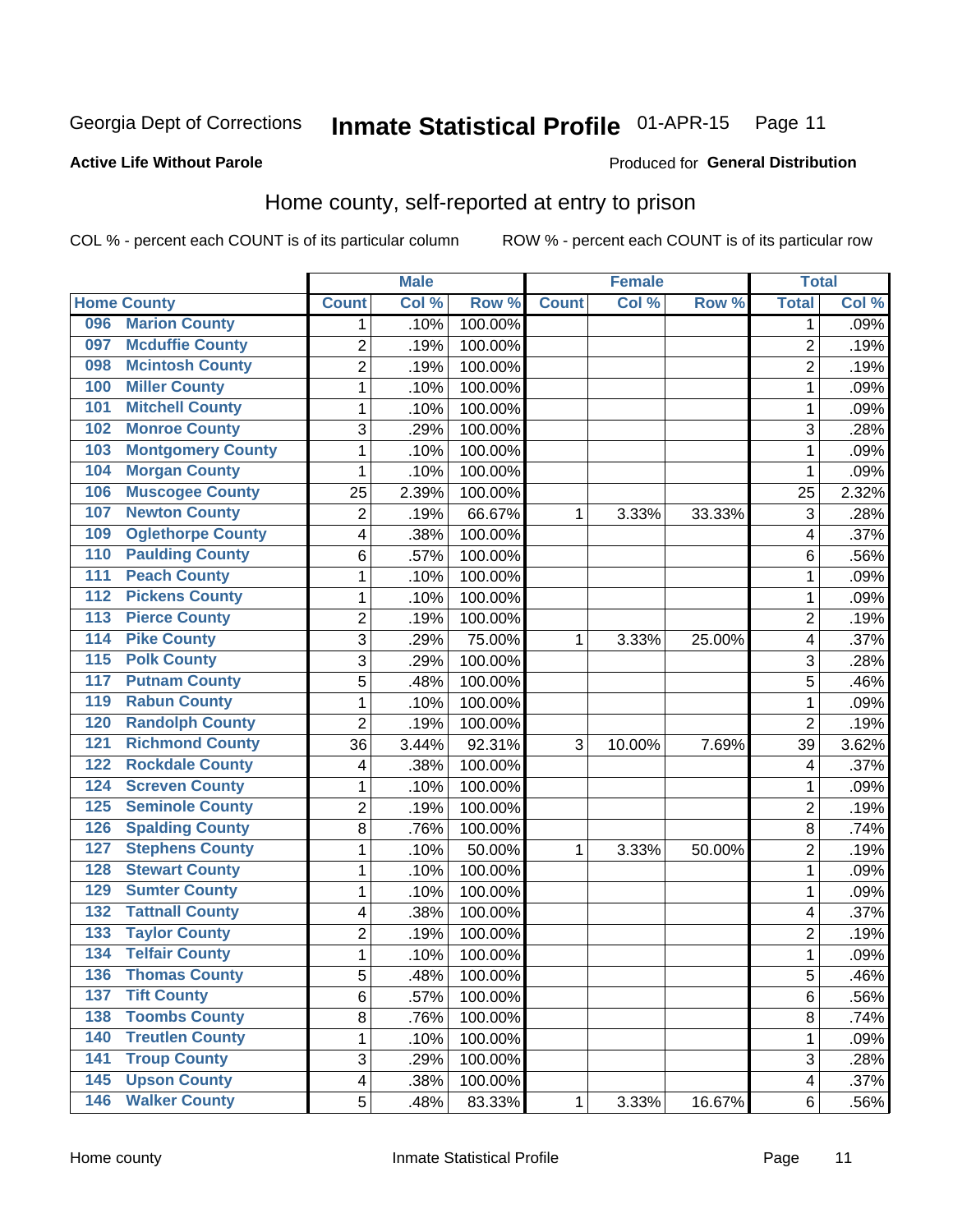# Inmate Statistical Profile 01-APR-15 Page 12

#### **Active Life Without Parole**

#### Produced for General Distribution

### Home county, self-reported at entry to prison

COL % - percent each COUNT is of its particular column

|                    |                             |              | <b>Male</b> |         |              | <b>Female</b> |        | <b>Total</b> |       |
|--------------------|-----------------------------|--------------|-------------|---------|--------------|---------------|--------|--------------|-------|
| <b>Home County</b> |                             | <b>Count</b> | Col %       | Row %   | <b>Count</b> | Col %         | Row %  | <b>Total</b> | Col % |
| 147                | <b>Walton County</b>        |              | .67%        | 100.00% |              |               |        |              | .65%  |
| 148                | <b>Ware County</b>          | ⇁            | .67%        | 100.00% |              |               |        |              | .65%  |
| 150                | <b>Washington County</b>    | 5            | .48%        | 100.00% |              |               |        | 5            | .46%  |
| 151                | <b>Wayne County</b>         | 4            | .38%        | 100.00% |              |               |        | 4            | .37%  |
| 154                | <b>White County</b>         |              | .10%        | 100.00% |              |               |        |              | .09%  |
| 155                | <b>Whitfield County</b>     | 4            | .38%        | 100.00% |              |               |        | 4            | .37%  |
| 157                | <b>Wilkes County</b>        |              | .10%        | 100.00% |              |               |        |              | .09%  |
| 158                | <b>Wilkinson County</b>     | 2            | .19%        | 100.00% |              |               |        | 2            | .19%  |
| 159                | <b>Worth County</b>         |              | .10%        | 100.00% |              |               |        |              | .09%  |
| 999                | <b>Other Custody/Out Of</b> | 3            | .29%        | 75.00%  |              | 3.33%         | 25.00% | 4            | .37%  |
|                    | <b>State</b>                |              |             |         |              |               |        |              |       |
|                    | <b>Total Rported</b>        | 1,047        | 100%        | 97.21%  | 30           | 100%          | 2.79%  | 1,077        | 100%  |

| <b>eported</b> |       |               |       |
|----------------|-------|---------------|-------|
| <b>Total</b>   | 1,047 | $\sim$<br>JJ. | 1,077 |

| Mode (most frequent)<br><b>Fulton County</b> | <b>Richmond County</b> | <b>Fulton County</b> |
|----------------------------------------------|------------------------|----------------------|
|----------------------------------------------|------------------------|----------------------|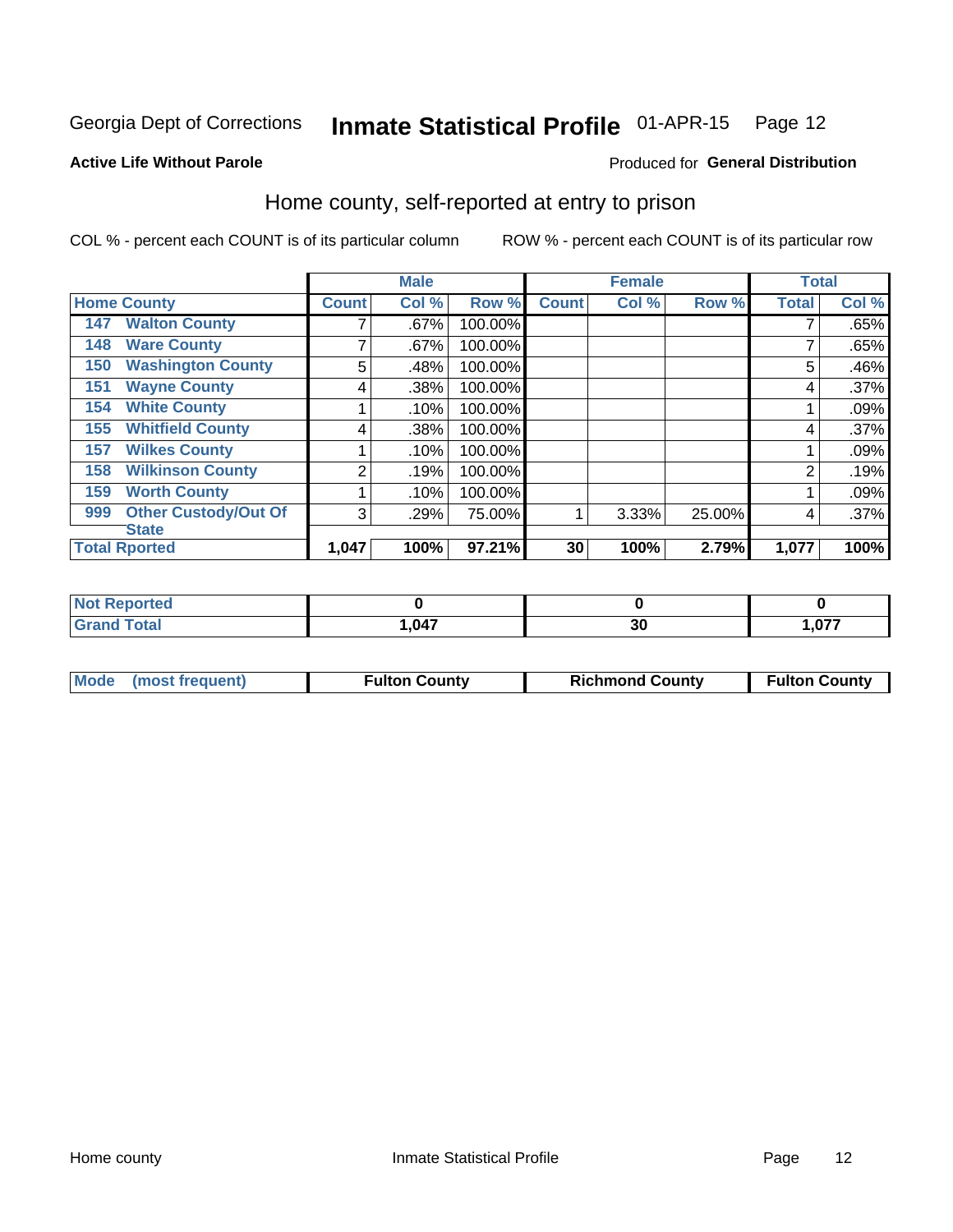#### Inmate Statistical Profile 01-APR-15 Page 13

#### **Active Life Without Parole**

### Produced for General Distribution

### Employment status before prison, self-reported at entry to prison

COL % - percent each COUNT is of its particular column

|                          |                     |              | <b>Male</b> |         |              | <b>Female</b> |       |       | <b>Total</b> |  |
|--------------------------|---------------------|--------------|-------------|---------|--------------|---------------|-------|-------|--------------|--|
| <b>Employment Status</b> |                     | <b>Count</b> | Col %       | Row %   | <b>Count</b> | Col %         | Row % | Total | Col %        |  |
| 01                       | <b>Full Time</b>    | 417          | 47.99%      | 97.20%  | 12           | 48.00%        | 2.80% | 429   | 47.99%       |  |
| 02                       | <b>Part Time</b>    | 59           | 6.79%       | 100.00% |              |               |       | 59    | 6.60%        |  |
| 03                       | Unempl $<$ 6M       | 69           | 7.94%       | 98.57%  |              | 4.00%         | 1.43% | 70    | 7.83%        |  |
| 04                       | Unempl > 6M         | 180          | 20.71%      | 95.24%  | 9            | 36.00%        | 4.76% | 189   | 21.14%       |  |
| 05                       | <b>Never Worked</b> | 79           | 9.09%       | 100.00% |              |               |       | 79    | 8.84%        |  |
| 06                       | <b>Student</b>      | 23           | 2.65%       | 100.00% |              |               |       | 23    | 2.57%        |  |
| 07                       | <b>Incapable</b>    | 42           | 4.83%       | 93.33%  | 3            | 12.00%        | 6.67% | 45    | 5.03%        |  |
| <b>Total Reported</b>    |                     | 869          | 100%        | 97.2%   | 25           | 100%          | 2.8%  | 894   | 100%         |  |

| $- \bullet$<br>п.<br>. . v<br>$\sim$ |         | 402<br>109                      |
|--------------------------------------|---------|---------------------------------|
| .047                                 | ״<br>ას | $\sim$ $\sim$ $\sim$<br>. . v . |

| Mc | ∙u∥<br>----<br>ıme | ίuΙ<br>Πmε |
|----|--------------------|------------|
|    |                    |            |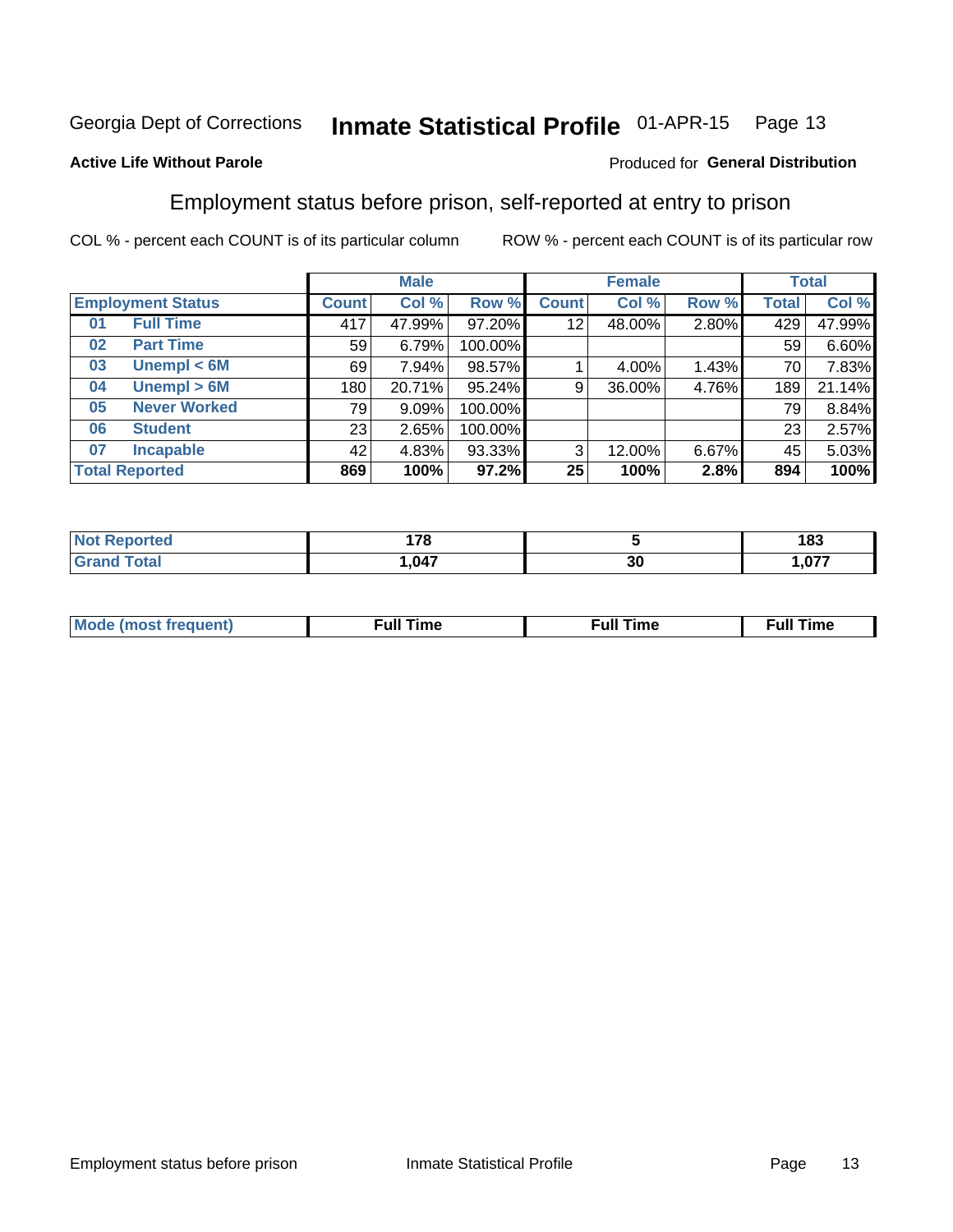### **Active Life Without Parole**

Produced for General Distribution

### Age at admission

COL % - percent each COUNT is of its particular column

|                         |                | <b>Male</b> |         |                | <b>Female</b> |        |                | <b>Total</b> |
|-------------------------|----------------|-------------|---------|----------------|---------------|--------|----------------|--------------|
| <b>Age At Admission</b> | <b>Count</b>   | Col %       | Row %   | <b>Count</b>   | Col %         | Row %  | <b>Total</b>   | Col %        |
| 15                      | $\overline{2}$ | 0.19%       | 100.00% |                |               |        | $\overline{2}$ | 0.19%        |
| 16                      | $\overline{c}$ | 0.19%       | 100.00% |                |               |        | $\overline{2}$ | 0.19%        |
| $\overline{17}$         | 4              | 0.38%       | 100.00% |                |               |        | 4              | 0.37%        |
| 18                      | 12             | 1.15%       | 100.00% |                |               |        | 12             | 1.11%        |
| 19                      | 23             | 2.20%       | 100.00% |                |               |        | 23             | 2.14%        |
| $\overline{20}$         | 21             | 2.01%       | 95.45%  | 1              | 3.33%         | 4.55%  | 22             | 2.04%        |
| 21                      | 29             | 2.77%       | 100.00% |                |               |        | 29             | 2.69%        |
| 22                      | 55             | 5.25%       | 100.00% |                |               |        | 55             | 5.11%        |
| 23                      | 37             | 3.53%       | 97.37%  | 1              | 3.33%         | 2.63%  | 38             | 3.53%        |
| 24                      | 39             | 3.72%       | 97.50%  | 1              | 3.33%         | 2.50%  | 40             | 3.71%        |
| $\overline{25}$         | 37             | 3.53%       | 94.87%  | $\overline{2}$ | 6.67%         | 5.13%  | 39             | 3.62%        |
| 26                      | 41             | 3.92%       | 100.00% |                |               |        | 41             | 3.81%        |
| $\overline{27}$         | 38             | 3.63%       | 95.00%  | $\overline{2}$ | 6.67%         | 5.00%  | 40             | 3.71%        |
| 28                      | 47             | 4.49%       | 97.92%  | 1              | 3.33%         | 2.08%  | 48             | 4.46%        |
| 29                      | 45             | 4.30%       | 100.00% |                |               |        | 45             | 4.18%        |
| 30                      | 35             | 3.34%       | 100.00% |                |               |        | 35             | 3.25%        |
| 31                      | 42             | 4.01%       | 100.00% |                |               |        | 42             | 3.90%        |
| 32                      | 45             | 4.30%       | 95.74%  | $\overline{2}$ | 6.67%         | 4.26%  | 47             | 4.36%        |
| 33                      | 30             | 2.87%       | 96.77%  | 1              | 3.33%         | 3.23%  | 31             | 2.88%        |
| 34                      | 21             | 2.01%       | 91.30%  | $\overline{2}$ | 6.67%         | 8.70%  | 23             | 2.14%        |
| 35                      | 25             | 2.39%       | 96.15%  | 1              | 3.33%         | 3.85%  | 26             | 2.41%        |
| 36                      | 41             | 3.92%       | 100.00% |                |               |        | 41             | 3.81%        |
| $\overline{37}$         | 27             | 2.58%       | 100.00% |                |               |        | 27             | 2.51%        |
| 38                      | 26             | 2.48%       | 100.00% |                |               |        | 26             | 2.41%        |
| 39                      | 27             | 2.58%       | 93.10%  | $\overline{c}$ | 6.67%         | 6.90%  | 29             | 2.69%        |
| 40                      | 19             | 1.81%       | 95.00%  | 1              | 3.33%         | 5.00%  | 20             | 1.86%        |
| 41                      | 32             | 3.06%       | 94.12%  | $\overline{2}$ | 6.67%         | 5.88%  | 34             | 3.16%        |
| 42                      | 31             | 2.96%       | 100.00% |                |               |        | 31             | 2.88%        |
| 43                      | 22             | 2.10%       | 91.67%  | $\overline{c}$ | 6.67%         | 8.33%  | 24             | 2.23%        |
| 44                      | 18             | 1.72%       | 90.00%  | $\overline{2}$ | 6.67%         | 10.00% | 20             | 1.86%        |
| 45                      | 22             | 2.10%       | 100.00% |                |               |        | 22             | 2.04%        |
| 46                      | 21             | 2.01%       | 87.50%  | 3              | 10.00%        | 12.50% | 24             | 2.23%        |
| 47                      | 16             | 1.53%       | 100.00% |                |               |        | 16             | 1.49%        |
| 48                      | 15             | 1.43%       | 83.33%  | 3              | 10.00%        | 16.67% | 18             | 1.67%        |
| 49                      | 16             | 1.53%       | 100.00% |                |               |        | 16             | 1.49%        |
| 50                      | 12             | 1.15%       | 100.00% |                |               |        | 12             | 1.11%        |
| $\overline{51}$         | 7              | 0.67%       | 100.00% |                |               |        | $\overline{7}$ | 0.65%        |
| 52                      | 10             | 0.96%       | 100.00% |                |               |        | 10             | 0.93%        |
| 53                      | 8              | 0.76%       | 100.00% |                |               |        | 8              | 0.74%        |
| 54                      | $\,6\,$        | 0.57%       | 100.00% |                |               |        | 6              | 0.56%        |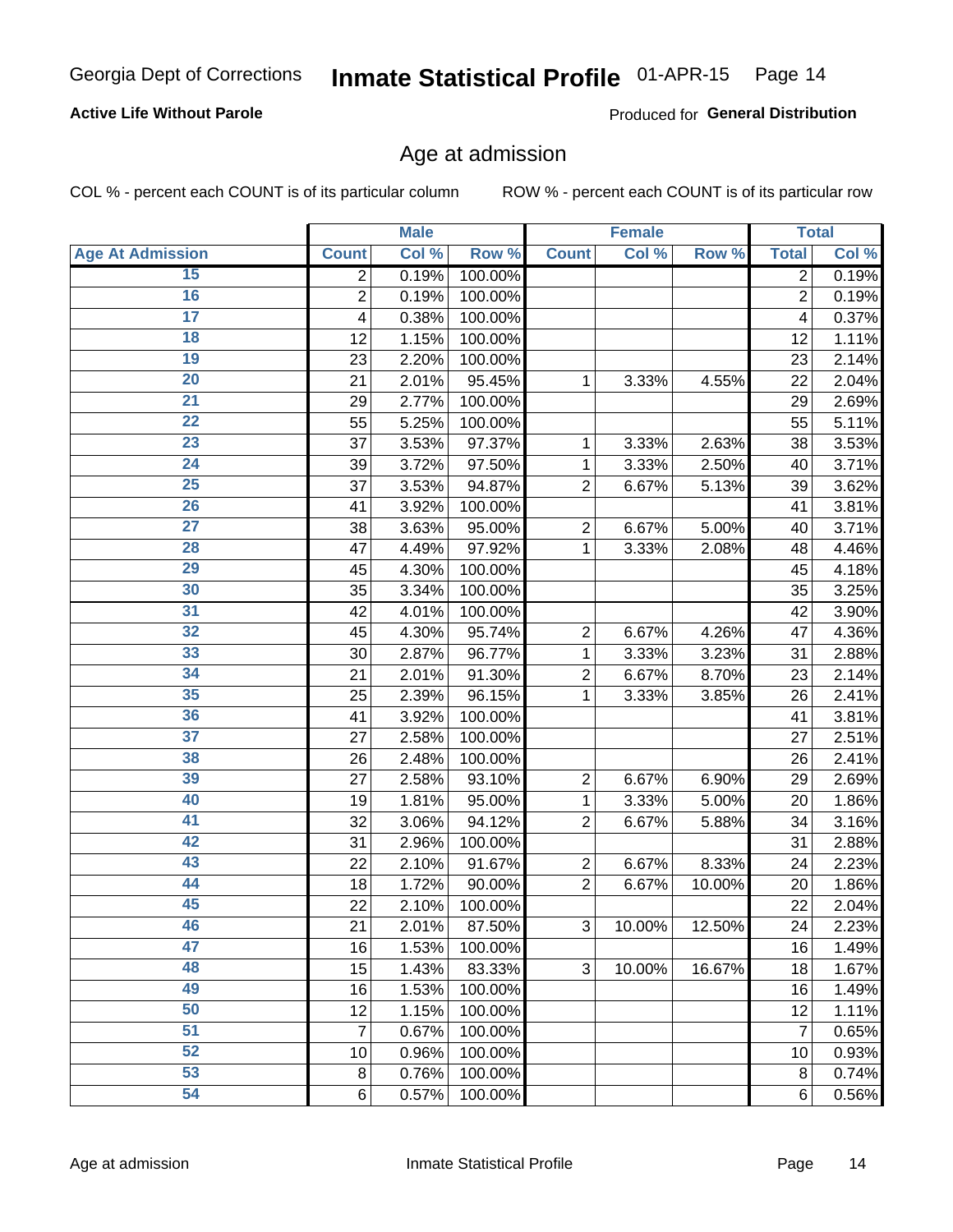#### Inmate Statistical Profile 01-APR-15 Page 15

### **Active Life Without Parole**

Produced for General Distribution

### Age at admission

COL % - percent each COUNT is of its particular column

|                         |              | <b>Male</b> |         |              | <b>Female</b> |        |                | <b>Total</b> |
|-------------------------|--------------|-------------|---------|--------------|---------------|--------|----------------|--------------|
| <b>Age At Admission</b> | <b>Count</b> | Col %       | Row %   | <b>Count</b> | Col %         | Row %  | <b>Total</b>   | Col %        |
| 55                      | 5            | 0.48%       | 83.33%  |              | $3.33\%$      | 16.67% | 6              | 0.56%        |
| 56                      | 8            | 0.76%       | 100.00% |              |               |        | 8              | 0.74%        |
| 57                      |              | 0.67%       | 100.00% |              |               |        | 7              | 0.65%        |
| 58                      | 6            | 0.57%       | 100.00% |              |               |        | 6              | 0.56%        |
| 60                      | 3            | 0.29%       | 100.00% |              |               |        | 3              | 0.28%        |
| 62                      |              | 0.10%       | 100.00% |              |               |        |                | 0.09%        |
| 63                      |              | 0.10%       | 100.00% |              |               |        |                | 0.09%        |
| 64                      | 4            | 0.38%       | 100.00% |              |               |        | 4              | 0.37%        |
| 65                      | 2            | 0.19%       | 100.00% |              |               |        | $\overline{2}$ | 0.19%        |
| 66                      |              | 0.10%       | 100.00% |              |               |        |                | 0.09%        |
| 69                      | 2            | 0.19%       | 100.00% |              |               |        | $\overline{2}$ | 0.19%        |
| 71                      |              | 0.10%       | 100.00% |              |               |        |                | 0.09%        |
| <b>Total Reported</b>   | 1,047        | 100%        | 97.21%  | 30           | 100%          | 2.79%  | 1,077          | 100%         |

| <b>eported</b><br>TV 6 |      |          |      |
|------------------------|------|----------|------|
| <b>c</b> otal<br>_____ | ,047 | or.<br>u | ,077 |

| Mean<br>(average)              | 33.73 | ^¬<br>J, | 33.82        |
|--------------------------------|-------|----------|--------------|
| <b>Median (middle)</b>         | u     | 39       | - 20<br>- 34 |
| <b>Mode</b><br>(most frequent) | --    | 46       | n,<br>LL     |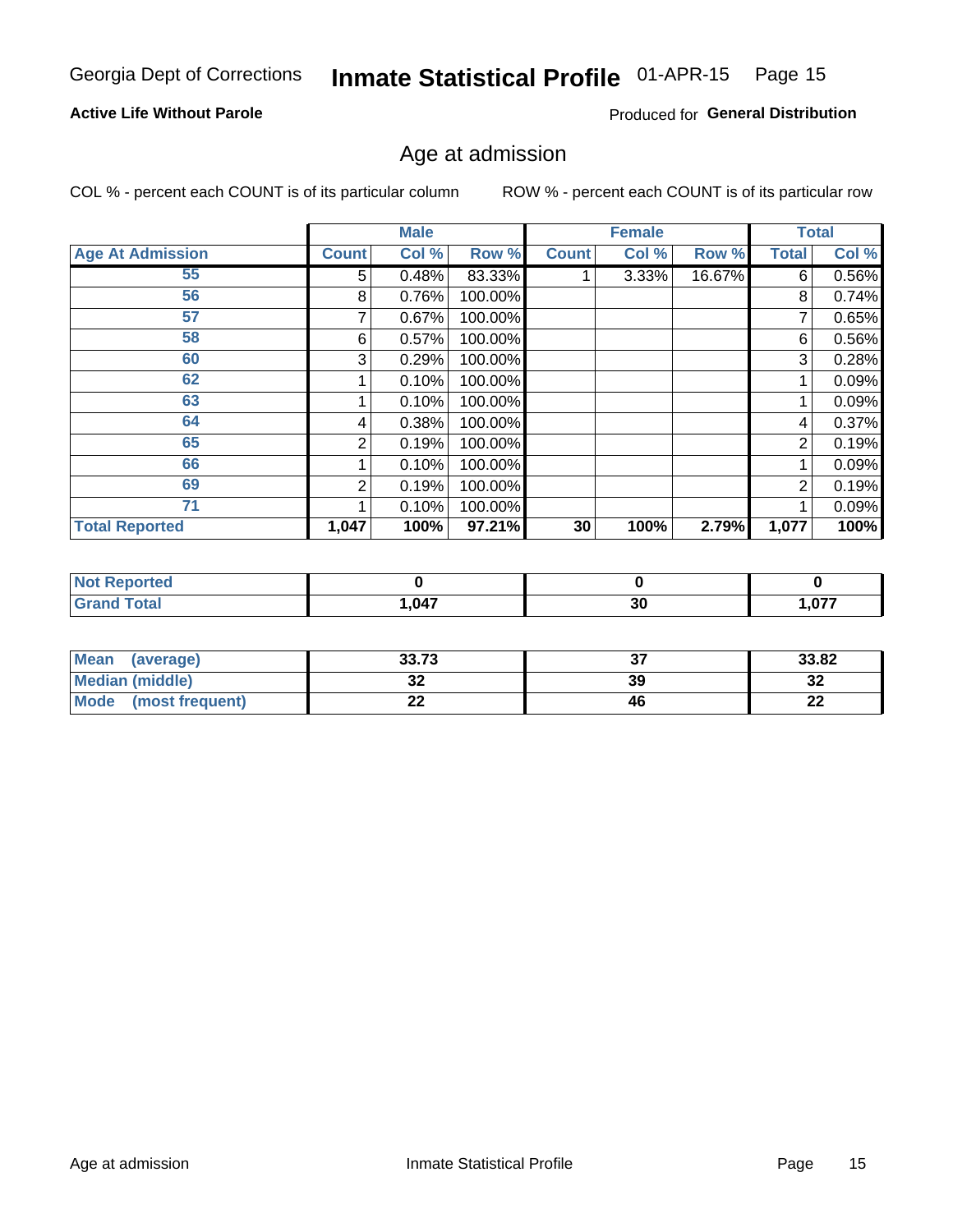### **Active Life Without Parole**

### Produced for General Distribution

### Height, measured at entry to prison

COL % - percent each COUNT is of its particular column

|                       |              | <b>Male</b> |         |              | <b>Female</b> |         |              | <b>Total</b> |
|-----------------------|--------------|-------------|---------|--------------|---------------|---------|--------------|--------------|
| <b>Height</b>         | <b>Count</b> | Col %       | Row %I  | <b>Count</b> | Col %         | Row %   | <b>Total</b> | Col %        |
| 4'10"                 |              |             |         |              | 100.00%       | 100.00% |              | 0.37%        |
| 5'10''                | 135          | 50.75%      | 100.00% |              |               |         | 135          | 50.56%       |
| 5'11''                | 131          | 49.25%      | 100.00% |              |               |         | 131          | 49.06%       |
| <b>Total Reported</b> | 266          | 100%        | 99.63%  |              | 100%          | 0.37%   | 267          | 100%         |

| <b>Not</b><br><b>Eported</b> | 70 <sub>1</sub><br>_____ | 29 | 810   |
|------------------------------|--------------------------|----|-------|
| <b>Grand Total</b>           | 047, ا                   | 30 | 1,077 |

| <b>Mean</b><br>(average)       | 5'10" | 4'10" | 5'10" |
|--------------------------------|-------|-------|-------|
| <b>Median (middle)</b>         | 5'10" | 4'10" | 5'10" |
| <b>Mode</b><br>(most frequent) | 5'10" | 4'10" | 5'10" |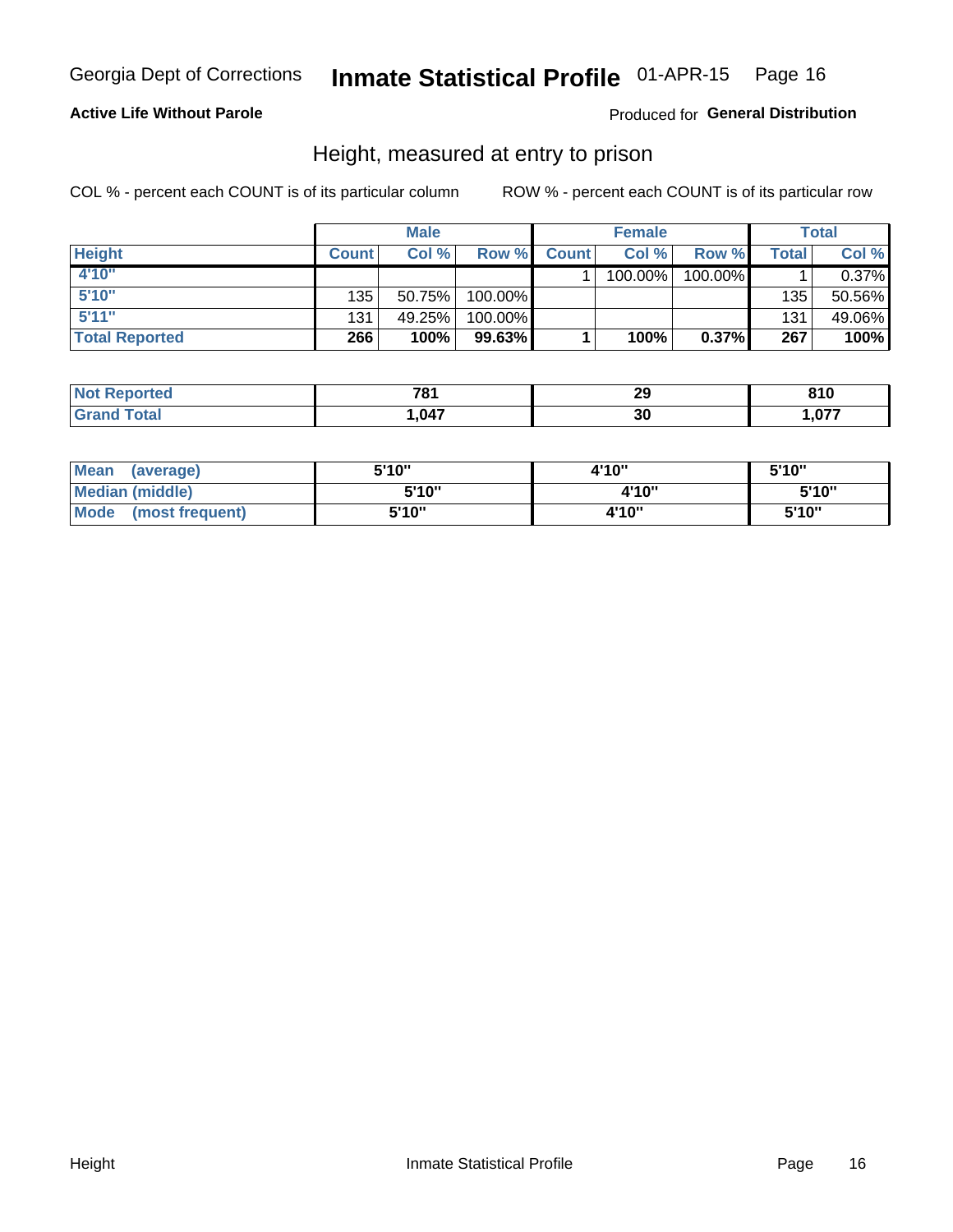**Active Life Without Parole** 

Produced for General Distribution

### Weight, measured at entry to prison

COL % - percent each COUNT is of its particular column ROW % - percent each COUNT is of its particular row

|                                |                 | <b>Male</b>    |         |                         | <b>Female</b>           |         |                         | <b>Total</b>   |  |
|--------------------------------|-----------------|----------------|---------|-------------------------|-------------------------|---------|-------------------------|----------------|--|
| <b>Weight</b>                  | <b>Count</b>    | Col %          | Row %   | <b>Count</b>            | Col %                   | Row %   | <b>Total</b>            | Col %          |  |
| 110 - 119 pounds               |                 |                |         | $\overline{2}$          | 6.67%                   | 100.00% | $\overline{2}$          | 0.19%          |  |
| 120 - 129 pounds               | $6\phantom{1}6$ | 0.57%          | 100.00% |                         |                         |         | $6\phantom{1}$          | 0.56%          |  |
| 130 - 139 pounds               | 28              | 2.68%          | 93.33%  | $\overline{2}$          | 6.67%                   | 6.67%   | 30                      | 2.79%          |  |
| 140 - 149 pounds               | 65              | 6.22%          | 98.48%  | $\mathbf{1}$            | 3.33%                   | 1.52%   | 66                      | 6.14%          |  |
| 150 - 159 pounds               | 102             | 9.76%          | 99.03%  | $\mathbf{1}$            | 3.33%                   | 0.97%   | 103                     | 9.58%          |  |
| 160 - 169 pounds               | 117             | 11.20%         | 96.69%  | $\overline{\mathbf{4}}$ | 13.33%                  | 3.31%   | 121                     | 11.26%         |  |
| 170 - 179 pounds               | 139             | 13.30%         | 97.20%  | $\overline{\mathbf{4}}$ | 13.33%                  | 2.80%   | 143                     | 13.30%         |  |
| 180 - 189 pounds               | 126             | 12.06%         | 97.67%  | 3                       | 10.00%                  | 2.33%   | 129                     | 12.00%         |  |
| 190 - 199 pounds               | 97              | 9.28%          | 97.98%  | $\overline{2}$          | 6.67%                   | 2.02%   | 99                      | 9.21%          |  |
| 200 - 209 pounds               | 99              | 9.47%          | 97.06%  | $\overline{3}$          | 10.00%                  | 2.94%   | 102                     | 9.49%          |  |
| 210 - 219 pounds               | 63              | 6.03%          | 92.65%  | 5                       | 16.67%                  | 7.35%   | 68                      | 6.33%          |  |
| 220 - 229 pounds               | 65              | 6.22%          | 100.00% |                         |                         |         | 65                      | 6.05%          |  |
| 230 - 239 pounds               | 41              | 3.92%          | 100.00% |                         |                         |         | 41                      | 3.81%          |  |
| 240 - 249 pounds               | 26              | 2.49%          | 100.00% |                         |                         |         | 26                      | 2.42%          |  |
| 250 - 259 pounds               | 25              | 2.39%          | 100.00% |                         |                         |         | 25                      | 2.33%          |  |
| 260 - 269 pounds               | 10              | 0.96%          | 100.00% |                         |                         |         | 10                      | 0.93%          |  |
| 270 - 279 pounds               | 10              | 0.96%          | 100.00% |                         |                         |         | 10                      | 0.93%          |  |
| 280 - 289 pounds               | 8               | 0.77%          | 80.00%  | $\overline{2}$          | 6.67%                   | 20.00%  | 10                      | 0.93%          |  |
| 290 - 299 pounds               | 4               | 0.38%          | 100.00% |                         |                         |         | $\overline{\mathbf{4}}$ | 0.37%          |  |
| 300 - 309 pounds               | $\overline{2}$  | 0.19%          | 100.00% |                         |                         |         | $\boldsymbol{2}$        | 0.19%          |  |
| 310 - 319 pounds               | $\overline{2}$  | 0.19%          | 100.00% |                         |                         |         | $\overline{2}$          | 0.19%          |  |
| 320 - 329 pounds               | 5               | 0.48%          | 100.00% |                         |                         |         | 5                       | 0.47%          |  |
| 330 - 339 pounds               | $\overline{3}$  | 0.29%          | 100.00% |                         |                         |         | $\overline{3}$          | 0.28%          |  |
| 360 - 369 pounds               | 1               | 0.10%          | 100.00% |                         |                         |         | 1                       | 0.09%          |  |
| 390 - 399 pounds               |                 |                |         | $\mathbf{1}$            | 3.33%                   | 100.00% | $\mathbf{1}$            | 0.09%          |  |
| 400 pounds and over            | $\mathbf{1}$    | 0.10%          | 100.00% |                         |                         |         | $\mathbf{1}$            | 0.09%          |  |
| <b>Total Reported</b>          | 1,045           | 100%           | 97.21%  | $\overline{30}$         | 100%                    | 2.79%   | 1,075                   | 100.0%         |  |
|                                |                 |                |         |                         |                         |         |                         |                |  |
| <b>Not Reported</b>            |                 | $\overline{2}$ |         |                         | $\overline{\mathbf{0}}$ |         |                         | $\overline{2}$ |  |
| <b>Grand Total</b>             |                 | 1,047          |         | $\overline{30}$         |                         |         |                         | 1,077          |  |
|                                |                 |                |         |                         |                         |         |                         |                |  |
| <b>Mean</b><br>(average)       |                 | 190            |         |                         | 189                     |         |                         | 190            |  |
| <b>Median (middle)</b>         |                 | 184            |         |                         | <b>180</b>              |         | 184                     |                |  |
| <b>Mode</b><br>(most frequent) |                 | <b>180</b>     |         | $\overline{210}$        |                         |         | 180                     |                |  |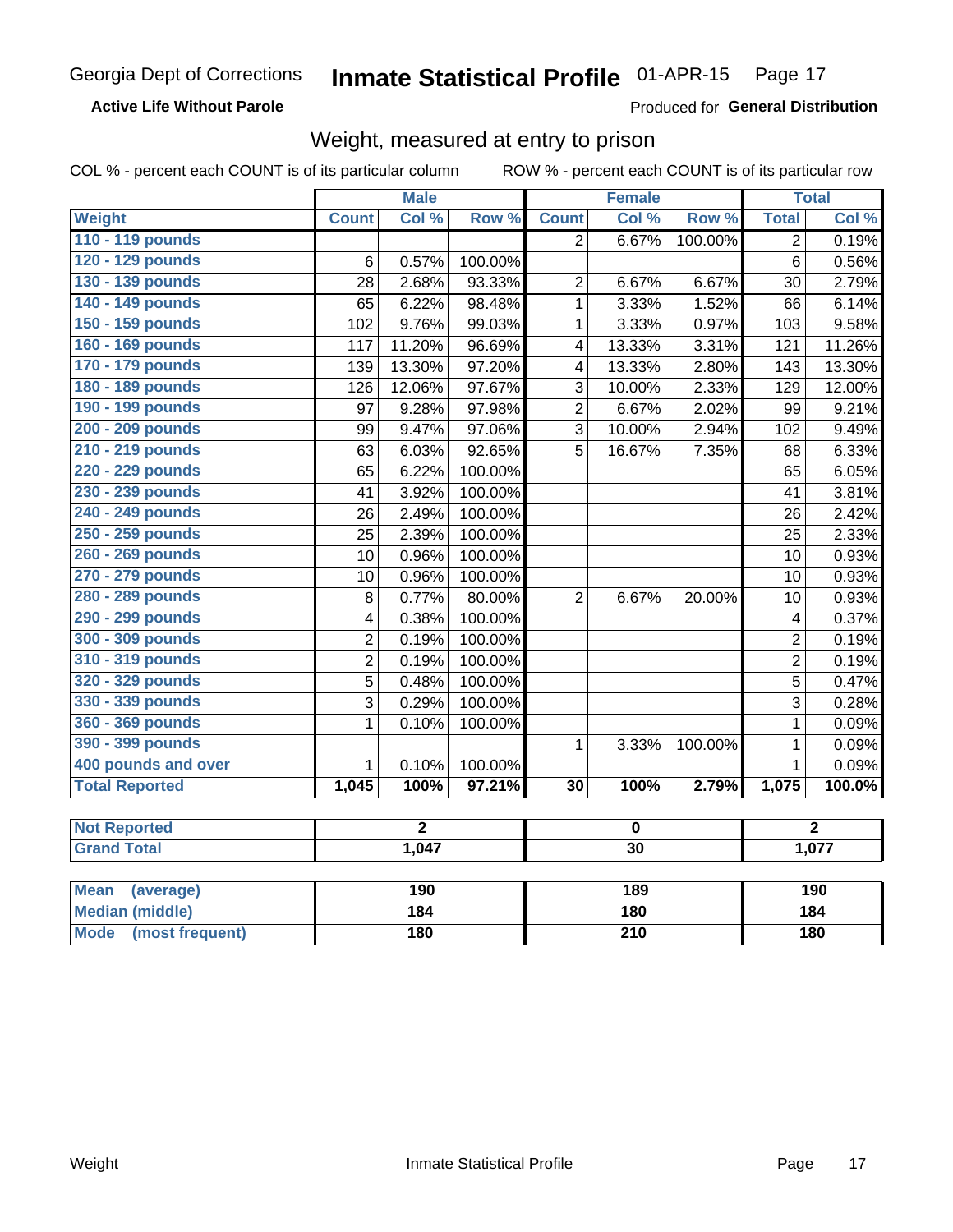#### Inmate Statistical Profile 01-APR-15 Page 18

#### **Active Life Without Parole**

### Produced for General Distribution

# Veterans validated by Veteran's Administration

COL % - percent each COUNT is of its particular column

|                           |              | <b>Male</b> |                    | <b>Female</b> |         |              | <b>Total</b> |
|---------------------------|--------------|-------------|--------------------|---------------|---------|--------------|--------------|
| <b>Military service</b>   | <b>Count</b> | Col %       | <b>Row % Count</b> | Col %         | Row %   | <b>Total</b> | Col %        |
| <b>Others</b><br>$\bf{0}$ | 32           | 50.00%      | 100.00%            |               |         | 32           | 50.00%       |
| <b>Air Force</b>          | 25           | 39.06%      | 100.00%            |               |         | 25           | 39.06%       |
| Army                      |              | 4.69%       | 100.00%            |               |         | 3            | 4.69%        |
| <b>Navy</b><br>3          |              | $1.56\%$    | 100.00%            |               |         |              | 1.56%        |
| <b>Coast Guard</b><br>5.  |              | 4.69%       | 100.00%            |               |         | 3            | 4.69%        |
| <b>Total Reported</b>     | 64           | 100%        | 100.00%            |               | $.00\%$ | 64           | 100%         |

| <b>rted</b>           | 983  | 30 | 013.،       |
|-----------------------|------|----|-------------|
| $f \wedge f \wedge f$ | ,047 | 30 | 077<br>. .v |

| Mo<br><b>Null</b><br>วthers<br>_____<br>____<br>____ |
|------------------------------------------------------|
|------------------------------------------------------|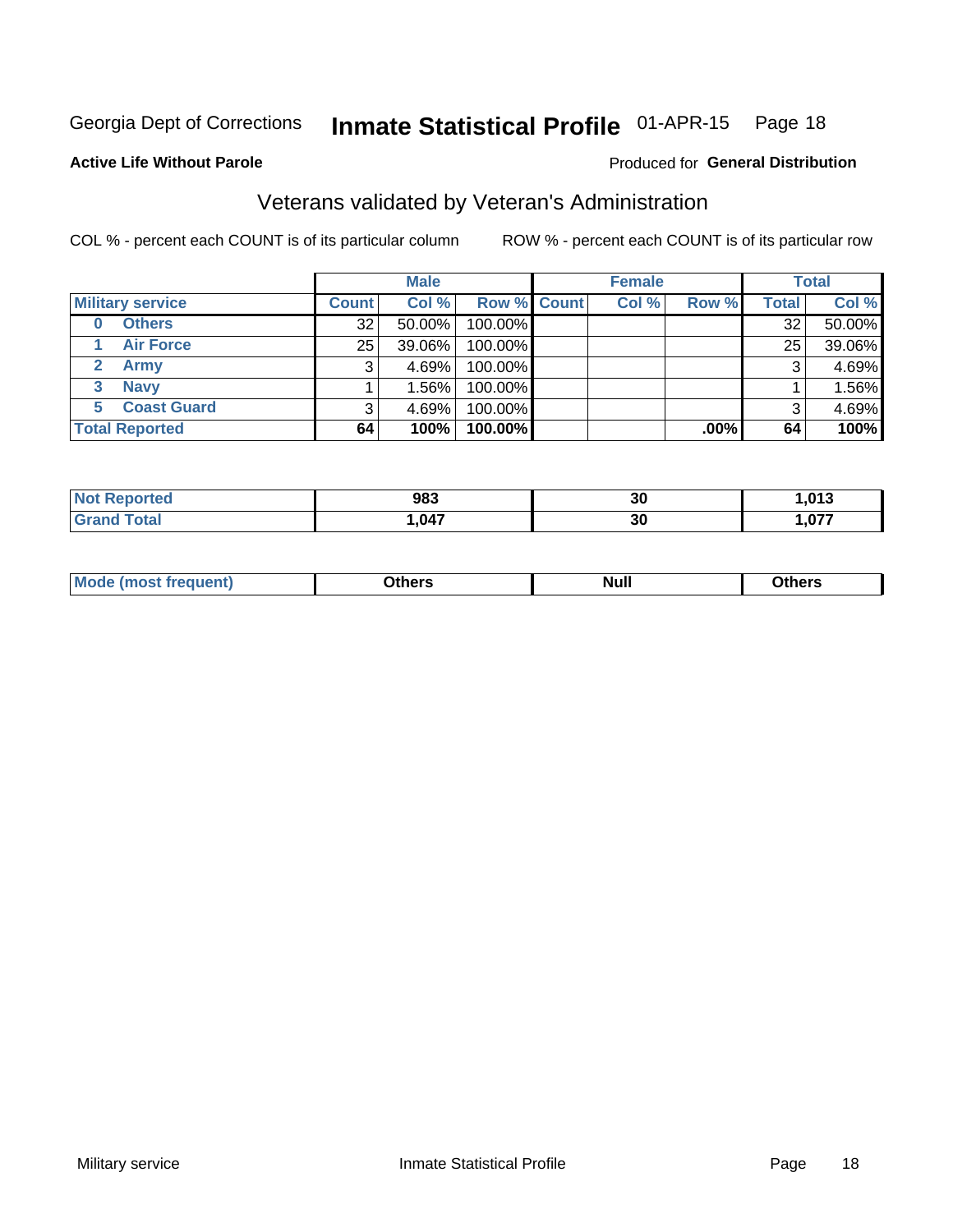#### Inmate Statistical Profile 01-APR-15 Page 19

**Active Life Without Parole** 

Produced for General Distribution

### Type of admission to prison

COL % - percent each COUNT is of its particular column

|                                        |                 | <b>Male</b> |                    |    | <b>Female</b> |       |              | <b>Total</b> |
|----------------------------------------|-----------------|-------------|--------------------|----|---------------|-------|--------------|--------------|
| <b>Type of Admission</b>               | <b>Count</b>    | Col %       | <b>Row % Count</b> |    | Col %         | Row % | <b>Total</b> | Col %        |
| <b>New Sentence</b><br>52 <sub>2</sub> | 1,001           | 95.61%      | 97.09%             | 30 | 100.00%       | 2.91% | 1,031        | 95.73%       |
| <b>Probation Rev Partial</b><br>53     | $\overline{2}$  | .19%        | 100.00%            |    |               |       |              | .19%         |
| <b>Probation Rev Remainder</b><br>54   | 6               | .57%        | 100.00%            |    |               |       | 6            | .56%         |
| <b>Parole Rev New Sentence</b><br>55   | 15              | 1.43%       | 100.00%            |    |               |       | 15           | 1.39%        |
| <b>Parole Rev No New</b><br>56         | 10 <sub>1</sub> | .96%        | 100.00%            |    |               |       | 10           | .93%         |
| <b>Sentence</b>                        |                 |             |                    |    |               |       |              |              |
| <b>Life W/O Parole</b><br>70           | 13              | 1.24%       | 100.00%            |    |               |       | 13           | 1.21%        |
| <b>Total Reported</b>                  | 1,047           | 100%        | 97.21%             | 30 | 100%          | 2.79% | 1,077        | 100%         |

| Reported<br>Nt                  |       |    |                |
|---------------------------------|-------|----|----------------|
| <b>otal</b><br>$\mathbf{v}$ and | 1,047 | 30 | 077<br>1.V / 1 |

| <b>Mode (most frequent)</b> | <b>New Sentence</b> | <b>New Sentence</b> | <b>New Sentence</b> |
|-----------------------------|---------------------|---------------------|---------------------|
|                             |                     |                     |                     |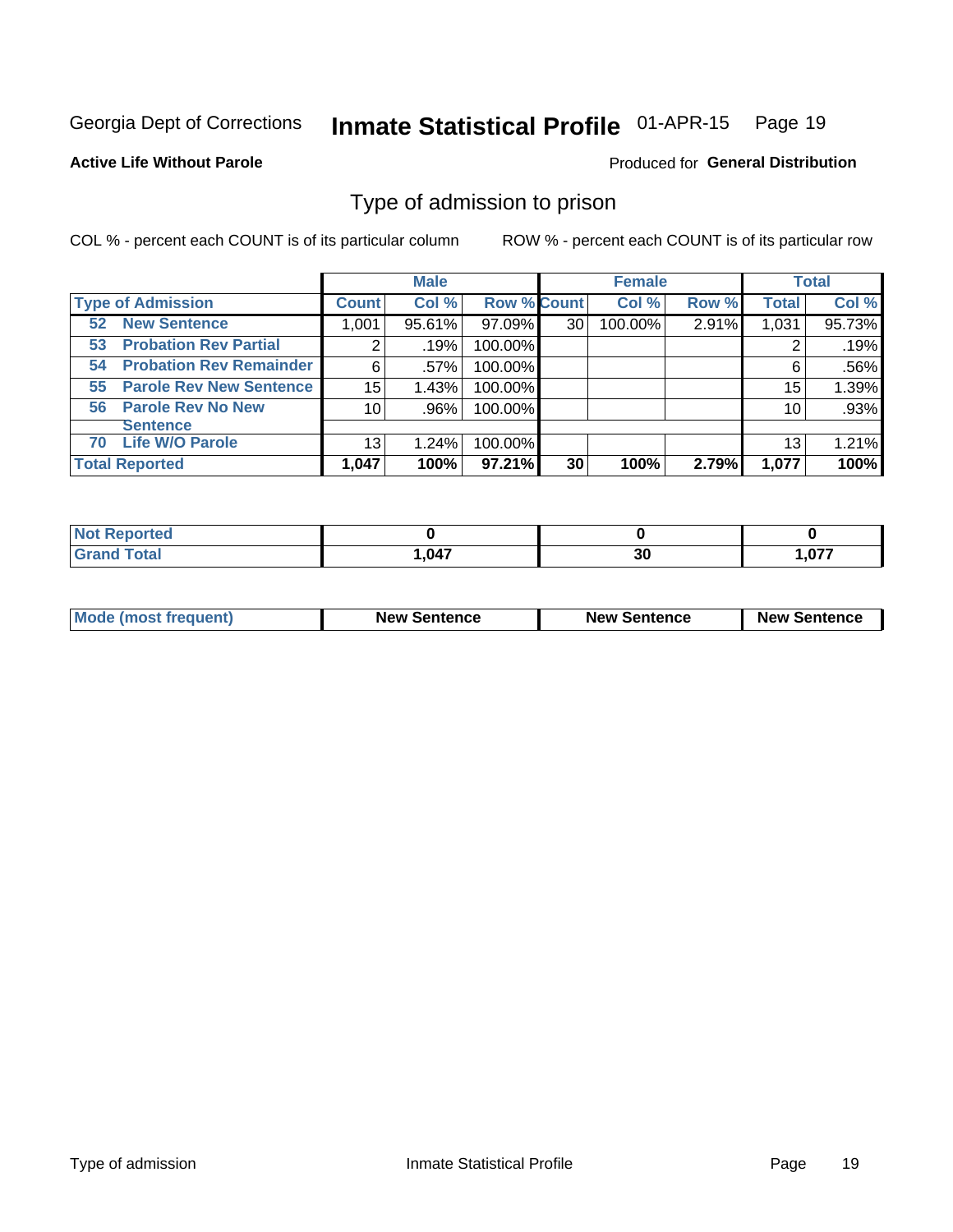#### Inmate Statistical Profile 01-APR-15 Page 20

**Active Life Without Parole** 

Produced for General Distribution

# Current / last type of institution

COL % - percent each COUNT is of its particular column

|                            |              | <b>Male</b> |                    |                 | <b>Female</b> |       |              | <b>Total</b> |
|----------------------------|--------------|-------------|--------------------|-----------------|---------------|-------|--------------|--------------|
| <b>Type of Institution</b> | <b>Count</b> | Col %       | <b>Row % Count</b> |                 | Col %         | Row % | <b>Total</b> | Col %        |
| <b>State Prison</b>        | 1.046        | 99.90%      | $97.21\%$          | 30 <sub>1</sub> | 100.00%       | 2.79% | 1,076        | 99.91%       |
| <b>Transitional Center</b> |              | 10%         | 100.00%            |                 |               |       |              | .09%         |
| <b>Total Reported</b>      | 1,047        | 100%        | $97.21\%$          | 30              | 100%          | 2.79% | 1,077        | 100%         |

| tea |      |    |           |
|-----|------|----|-----------|
|     | .047 | 30 | 077<br>v. |

|  | <b>Mode (most frequent)</b> | State Prison | <b>State Prison</b> | risonl<br>State |
|--|-----------------------------|--------------|---------------------|-----------------|
|--|-----------------------------|--------------|---------------------|-----------------|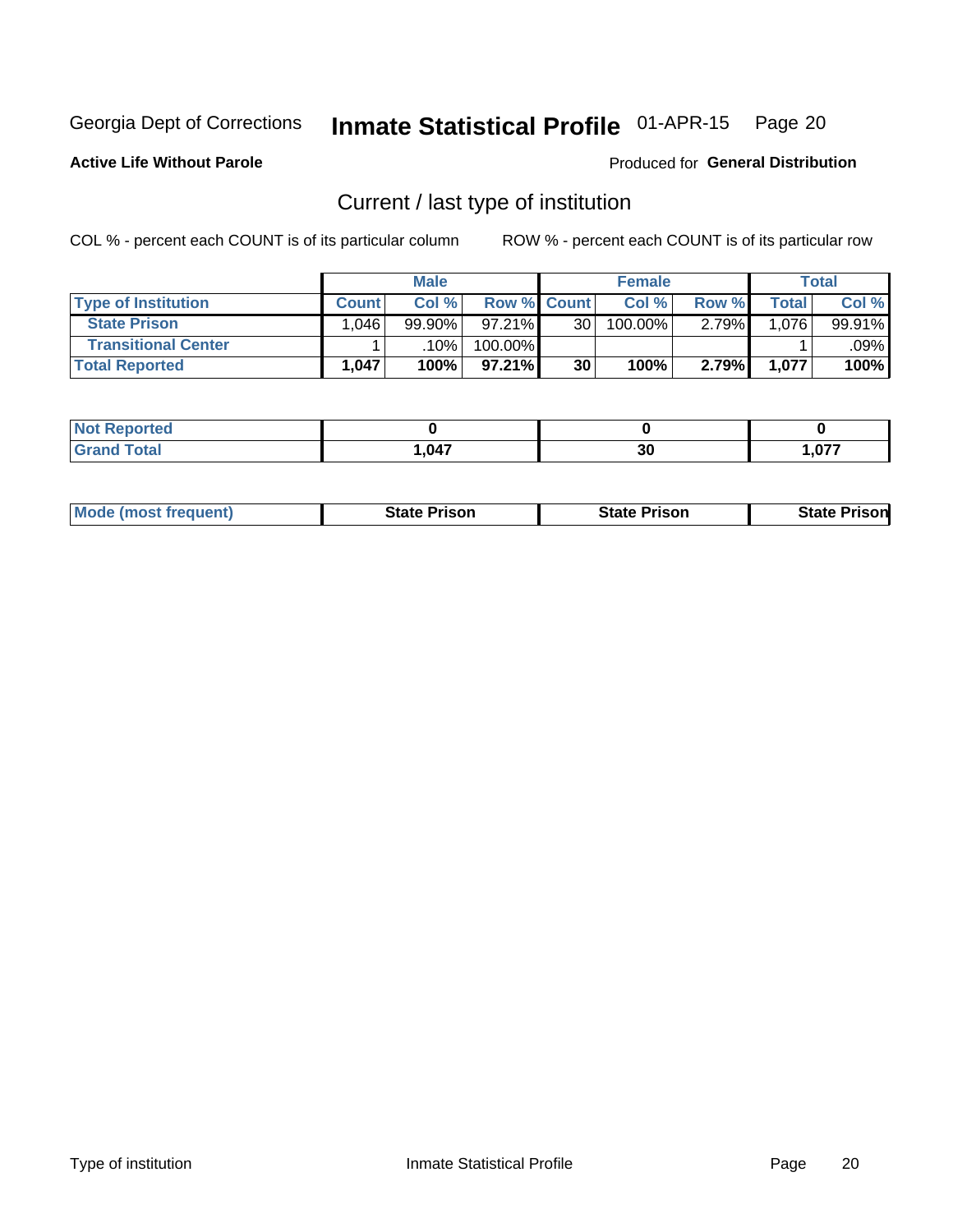# Inmate Statistical Profile 01-APR-15 Page 21

### **Active Life Without Parole**

### Produced for General Distribution

# Institution type - transitional centers

COL % - percent each COUNT is of its particular column

|                                          |              | <b>Male</b> |                    | <b>Female</b> |       |              | <b>Total</b> |
|------------------------------------------|--------------|-------------|--------------------|---------------|-------|--------------|--------------|
| <b>Institution Type - Trans. Centers</b> | <b>Count</b> | Col%        | <b>Row % Count</b> | Col%          | Row % | <b>Total</b> | Col %        |
| <b>Clayton Tc</b>                        |              | 100.00%     | 100.00%            |               |       |              | 100.00%      |
| <b>Total Reported</b>                    |              | $100\%$     | 100%               |               | %     |              | 100%         |

| <b>Not Reported</b>  |  |  |
|----------------------|--|--|
| <b>Total</b><br>r va |  |  |

| Mode (most frequent) | <b>Clayton Tc</b> | <b>Null</b> | <b>Clayton Tc</b> |
|----------------------|-------------------|-------------|-------------------|
|                      |                   |             |                   |
|                      |                   |             |                   |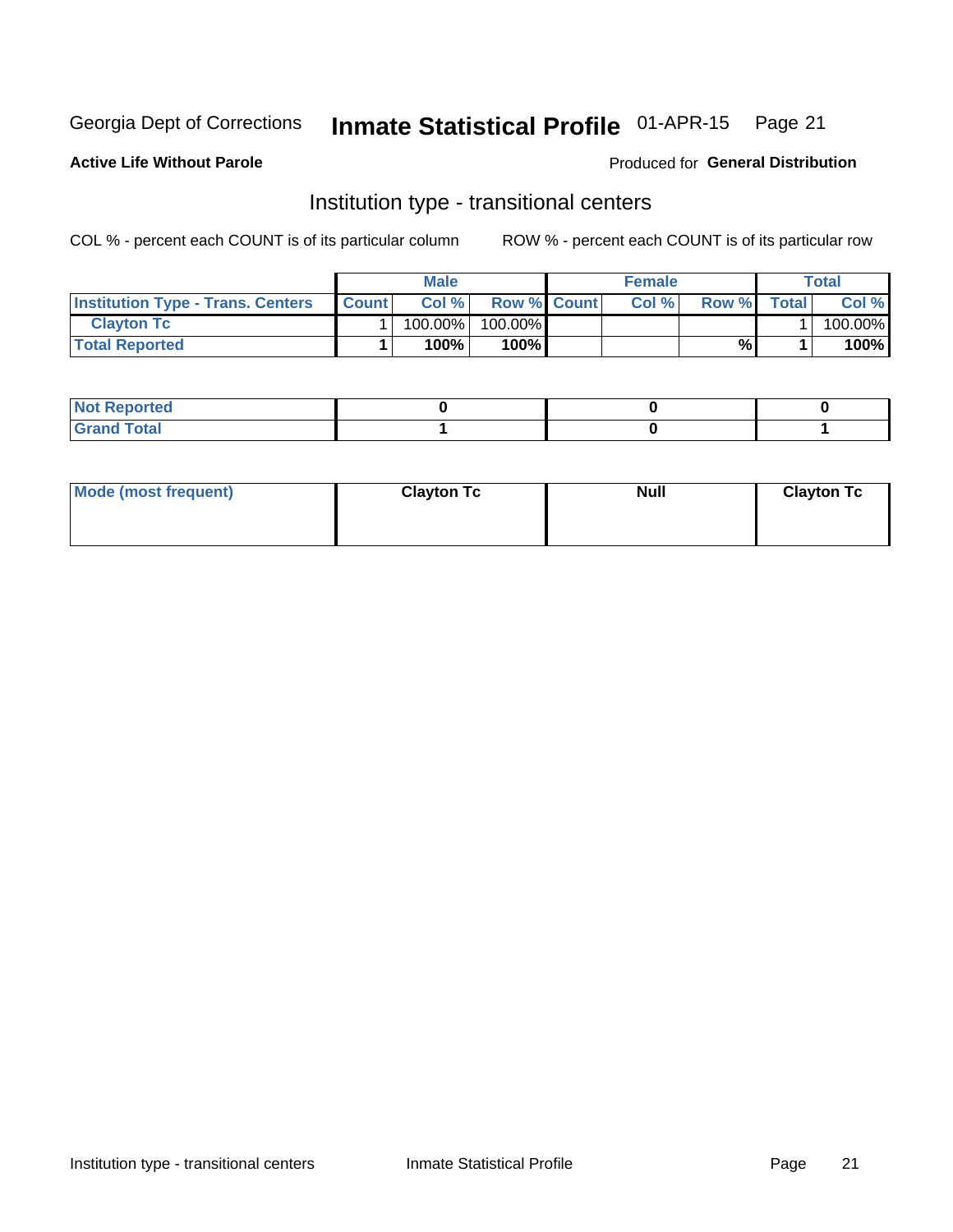# Inmate Statistical Profile 01-APR-15 Page 22

**Active Life Without Parole** 

Produced for General Distribution

### Institution type - county prisons

COL % - percent each COUNT is of its particular column

|                                                    | <b>Male</b> |  | <b>Female</b>            |             | <b>Total</b> |
|----------------------------------------------------|-------------|--|--------------------------|-------------|--------------|
| <b>Institution Type - County Prisons   Count  </b> | Col %       |  | <b>Row % Count Col %</b> | Row % Total | Col %        |
| <b>Total Reported</b>                              |             |  |                          |             |              |

| <b>Not</b><br>: Reported<br> |  |  |
|------------------------------|--|--|
| <b>Total</b><br>---          |  |  |

| Mode (most frequent) | <b>Null</b> | <b>Null</b><br><b>Null</b> |
|----------------------|-------------|----------------------------|
|                      |             |                            |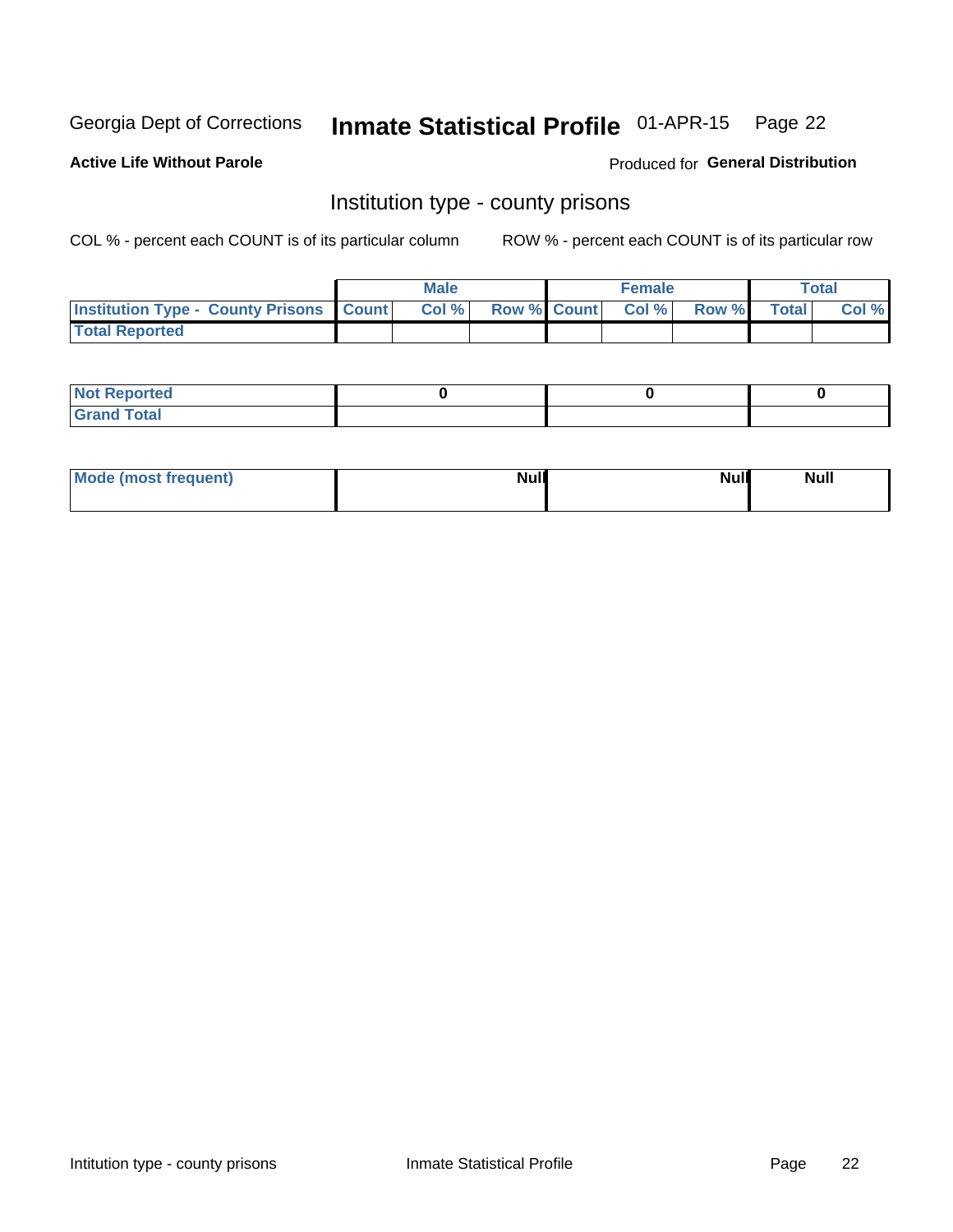# Inmate Statistical Profile 01-APR-15 Page 23

#### **Active Life Without Parole**

#### Produced for General Distribution

### Institution type - state prisons

COL % - percent each COUNT is of its particular column

|                                         | <b>Male</b>               |        |         | <b>Female</b>                 |        |          | <b>Total</b>                 |                            |
|-----------------------------------------|---------------------------|--------|---------|-------------------------------|--------|----------|------------------------------|----------------------------|
| <b>Institution Type - State Prisons</b> | <b>Count</b>              | Col %  | Row %   | <b>Count</b>                  | Col%   | Row %    | <b>Total</b>                 | $\overline{\text{Col }^9}$ |
| <b>Arrendale State Prison</b>           |                           |        |         | $\overline{17}$               | 56.67% | 100.00%  | $\overline{17}$              | 1.58%                      |
| <b>Augusta State Med. Prison</b>        | 63                        | 6.02%  | 100.00% |                               |        |          | 63                           | 5.86%                      |
| <b>Baldwin State Prison</b>             | 26                        | 2.49%  | 100.00% |                               |        |          | 26                           | 2.42%                      |
| <b>Burruss Correctional Training</b>    | 1                         | .10%   | 100.00% |                               |        |          | 1                            | .09%                       |
| <b>Ctr</b>                              |                           |        |         |                               |        |          |                              |                            |
| <b>Calhoun State Prison</b>             | 1                         | .10%   | 100.00% |                               |        |          | 1                            | .09%                       |
| <b>Central State Prison</b>             | 3                         | .29%   | 100.00% |                               |        |          | 3                            | .28%                       |
| <b>Coastal State Prison</b>             | $\overline{2}$            | .19%   | 100.00% |                               |        |          | $\overline{2}$               | .19%                       |
| <b>Dooly State Prison</b>               | 5                         | .48%   | 100.00% |                               |        |          | 5                            | .46%                       |
| <b>Ga Diag Class Prison</b>             | 67                        | 6.41%  | 100.00% |                               |        |          | 67                           | 6.23%                      |
| <b>Ga State Prison</b>                  | 28                        | 2.68%  | 100.00% |                               |        |          | 28                           | 2.60%                      |
| <b>Hancock State Prison</b>             | 106                       | 10.13% | 100.00% |                               |        |          | 106                          | 9.85%                      |
| <b>Hays State Prison</b>                | 113                       | 10.80% | 100.00% |                               |        |          | 113                          | 10.50%                     |
| <b>Macon State Prison</b>               | 177                       | 16.92% | 100.00% |                               |        |          | 177                          | 16.45%                     |
| <b>Phillips State Prison</b>            | 18                        | 1.72%  | 100.00% |                               |        |          | 18                           | 1.67%                      |
| <b>Pulaski State Prison</b>             |                           |        |         | 13                            | 43.33% | 100.00%  | 13                           | 1.21%                      |
| <b>Smith State Prison</b>               | 132                       | 12.62% | 100.00% |                               |        |          | 132                          | 12.27%                     |
| <b>Telfair State Prison</b>             | 125                       | 11.95% | 100.00% |                               |        |          | 125                          | 11.62%                     |
| <b>Valdosta State Prison</b>            | 90                        | 8.60%  | 100.00% |                               |        |          | 90                           | 8.36%                      |
| <b>Ware State Prison</b>                | 88                        | 8.41%  | 100.00% |                               |        |          | 88                           | 8.18%                      |
| <b>Wilcox State Prison</b>              | 1                         | .10%   | 100.00% |                               |        |          | 1                            | .09%                       |
| <b>Total Reported</b>                   | 1,046                     | 100%   | 97.21%  | 30                            | 100%   | 2.79%    | 1,076                        | 100%                       |
| <b>Not Reported</b>                     | 0                         |        | 0       |                               |        | $\bf{0}$ |                              |                            |
| <b>Grand Total</b>                      |                           | 1,046  |         | 30                            |        |          |                              | 1,076                      |
| <b>Mode (most frequent)</b>             | <b>Macon State Prison</b> |        |         | <b>Arrendale State Prison</b> |        |          | <b>Macon State</b><br>Prison |                            |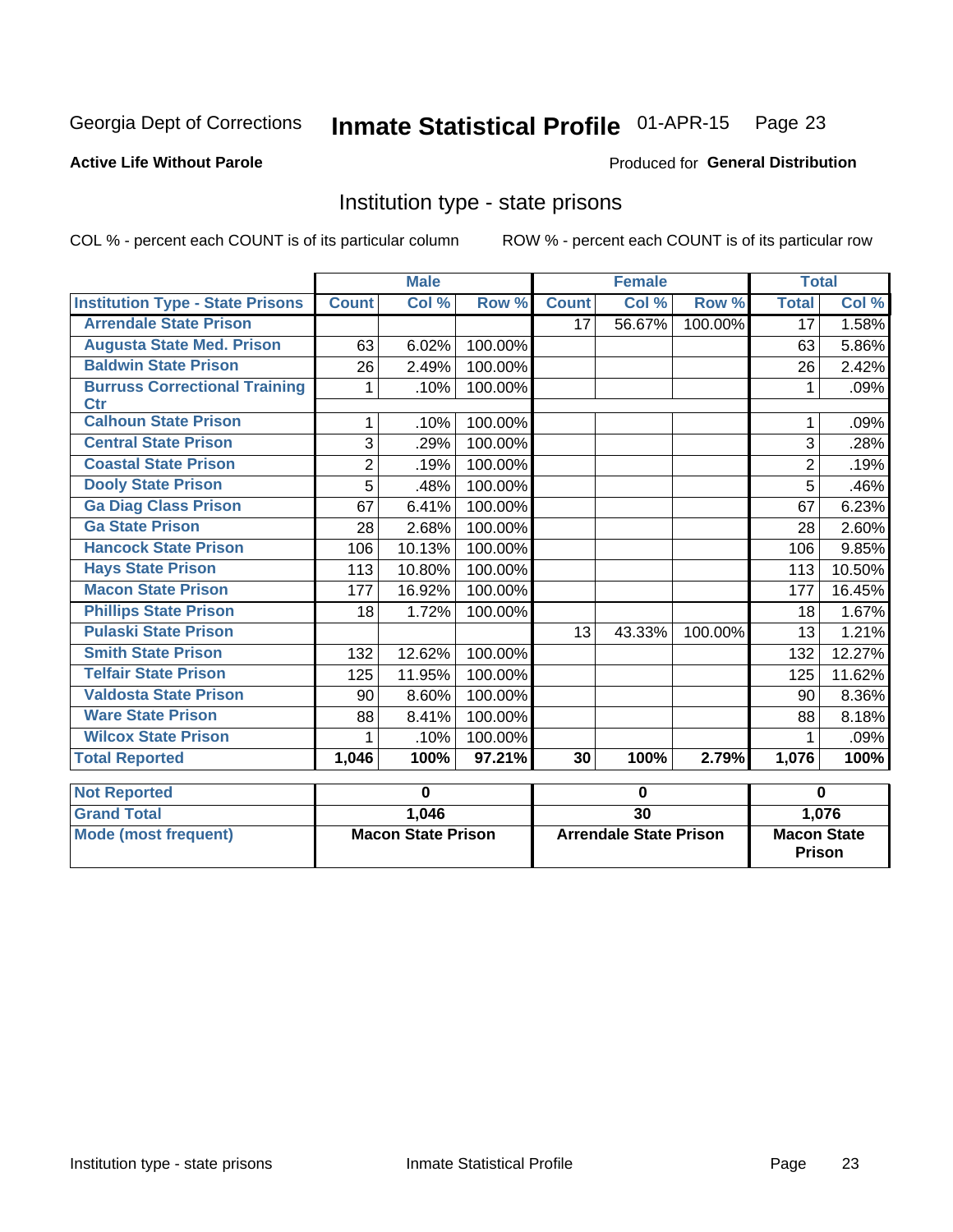# Inmate Statistical Profile 01-APR-15 Page 24

**Active Life Without Parole** 

Produced for General Distribution

## Institution type - private prisons

COL % - percent each COUNT is of its particular column

|                                                     | <b>Male</b> |       |                    | <b>Female</b> |       |             | Total |       |
|-----------------------------------------------------|-------------|-------|--------------------|---------------|-------|-------------|-------|-------|
| <b>Institution Type - Private Prisons   Count  </b> |             | Col % | <b>Row % Count</b> |               | Col % | Row % Total |       | Col % |
| <b>Total Reported</b>                               |             |       |                    |               |       |             |       |       |

| Not Reported           |  |  |
|------------------------|--|--|
| <b>Cotal</b><br>______ |  |  |

| <b>Mo</b><br>frequent) | <b>Null</b> | <b>Null</b> | . . I *<br><b>IVUII</b> |
|------------------------|-------------|-------------|-------------------------|
|                        |             |             |                         |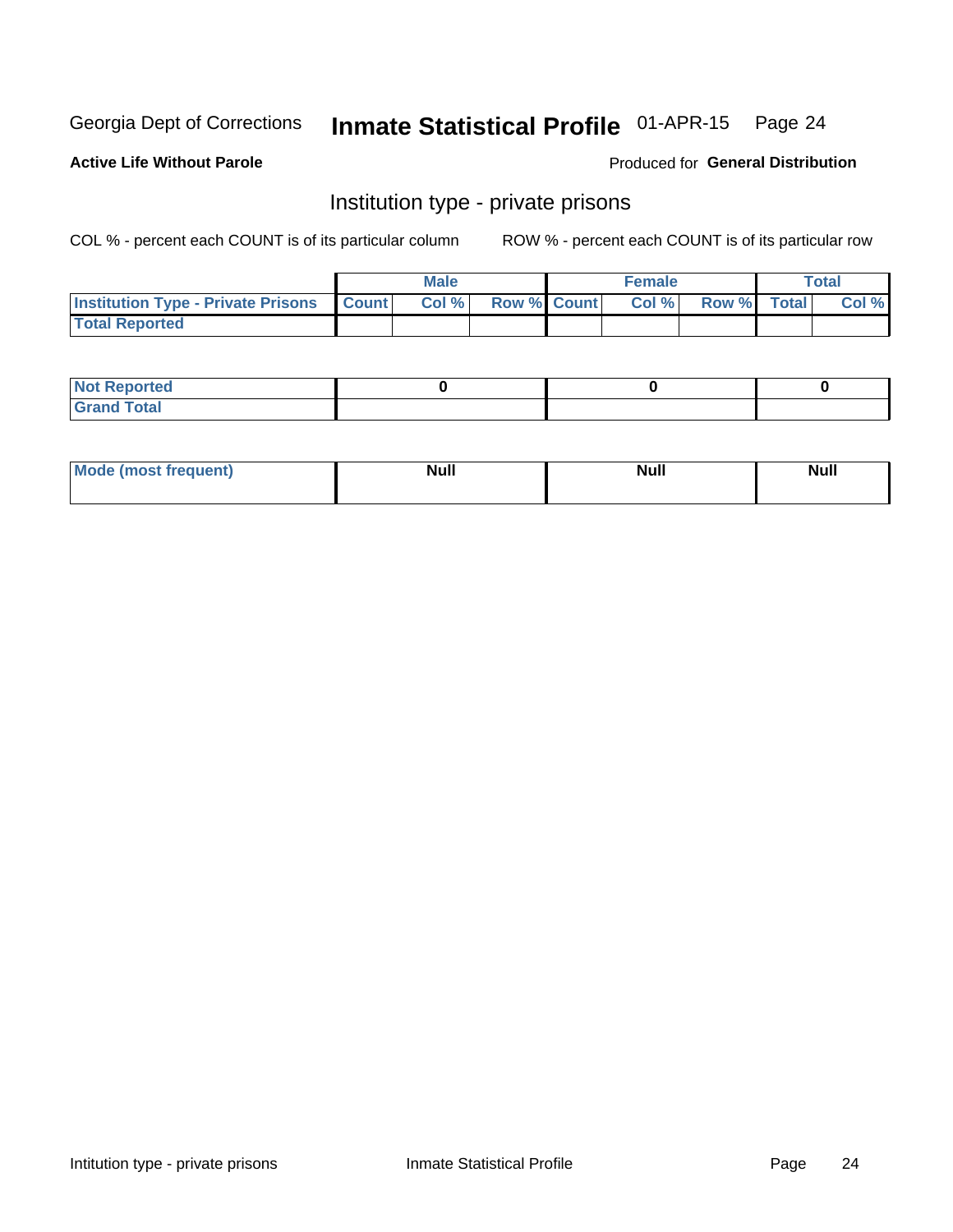#### Inmate Statistical Profile 01-APR-15 Page 25

#### **Active Life Without Parole**

### Produced for General Distribution

## Institution type - inmate boot camp

COL % - percent each COUNT is of its particular column

|                                      | <b>Male</b>  |       |               | <b>Female</b> |       |             | <b>Total</b> |       |
|--------------------------------------|--------------|-------|---------------|---------------|-------|-------------|--------------|-------|
| <b>Institution Type - Boot Camps</b> | <b>Count</b> | Col % | <b>Row %I</b> | <b>Count</b>  | Col % | Row % Total |              | Col % |
| <b>Total Rported</b>                 |              |       |               |               |       |             |              |       |

| <b>Not Reported</b>            |  |  |
|--------------------------------|--|--|
| <b>Total</b><br>C <sub>r</sub> |  |  |

| Mod<br>uamo | Nul.<br>$- - - - - -$ | <b>Null</b> | . .<br>uu.<br>------ |
|-------------|-----------------------|-------------|----------------------|
|             |                       |             |                      |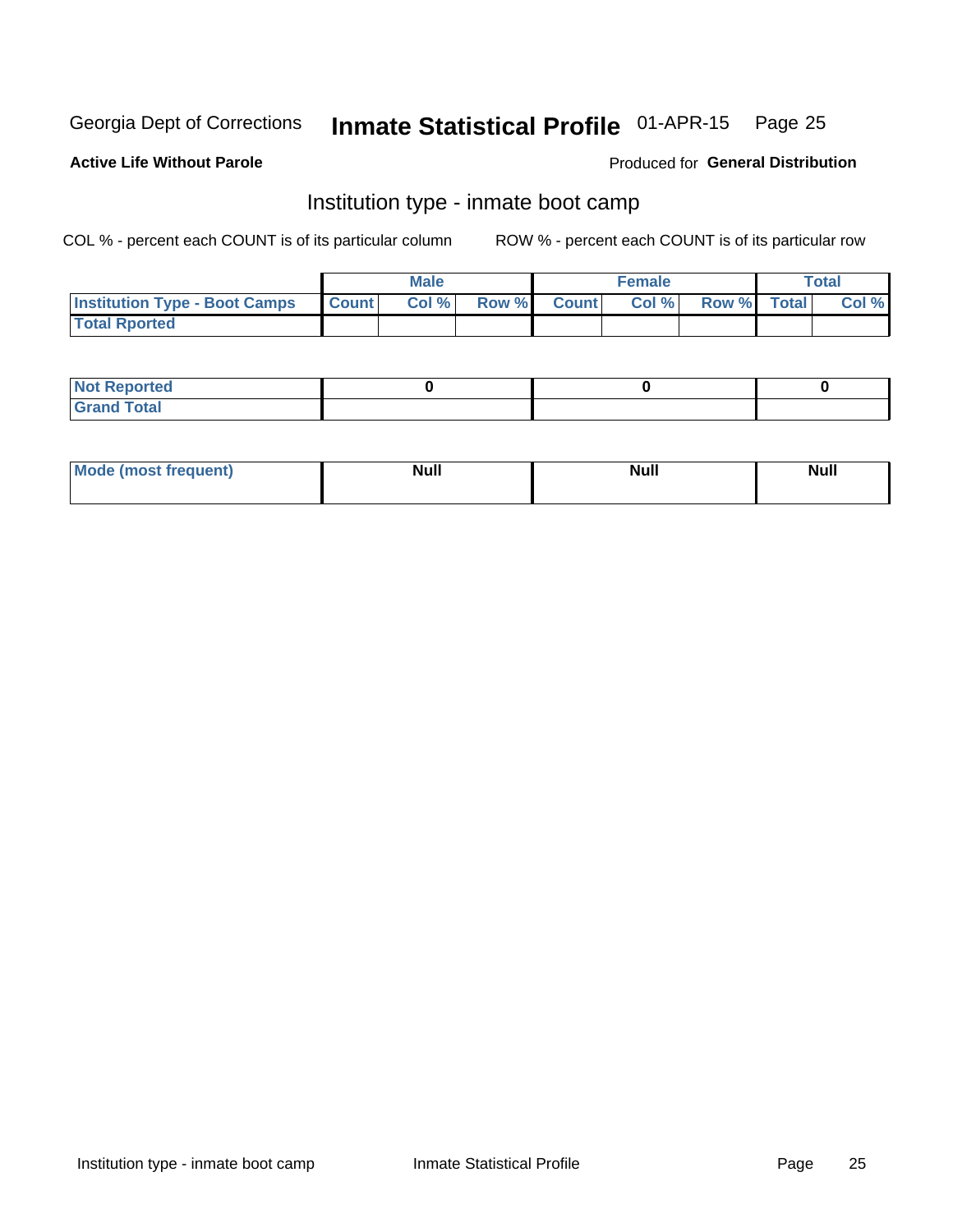#### Inmate Statistical Profile 01-APR-15 Page 26

**Active Life Without Parole** 

Produced for General Distribution

### Number of disciplinary reports

COL % - percent each COUNT is of its particular column

|                                       | <b>Male</b>  |        |             | <b>Female</b>   |        |          | <b>Total</b> |        |
|---------------------------------------|--------------|--------|-------------|-----------------|--------|----------|--------------|--------|
| <b>Number of Disciplinary Reports</b> | <b>Count</b> | Col %  | Row % Count |                 | Col %  | Row %    | Total        | Col %  |
|                                       | 261          | 24.93% | 95.96%      | 11              | 36.67% | 4.04%    | 272          | 25.26% |
|                                       | 144          | 13.75% | 96.64%      | 5               | 16.67% | 3.36%    | 149          | 13.83% |
|                                       | 95           | 9.07%  | 95.00%      | 5               | 16.67% | 5.00%    | 100          | 9.29%  |
| 3                                     | 77           | 7.35%  | 96.25%      | 3               | 10.00% | $3.75\%$ | 80           | 7.43%  |
|                                       | 59           | 5.64%  | 100.00%     |                 |        |          | 59           | 5.48%  |
| 5                                     | 52           | 4.97%  | 100.00%     |                 |        |          | 52           | 4.83%  |
| <b>More Than 5</b>                    | 359          | 34.29% | 98.36%      | 6               | 20.00% | 1.64%    | 365          | 33.89% |
| <b>Total Reported</b>                 | 1,047        | 100%   | 97.21%      | 30 <sup>1</sup> | 100.0% | 2.79%    | 1,077        | 100.0% |

| тео |      |          |       |
|-----|------|----------|-------|
|     | ,047 | 01<br>งบ | 1,077 |

| Mean (average)       | 7.75 | 5.07 | 7.68 |
|----------------------|------|------|------|
| Median (middle)      |      |      |      |
| Mode (most frequent) |      |      |      |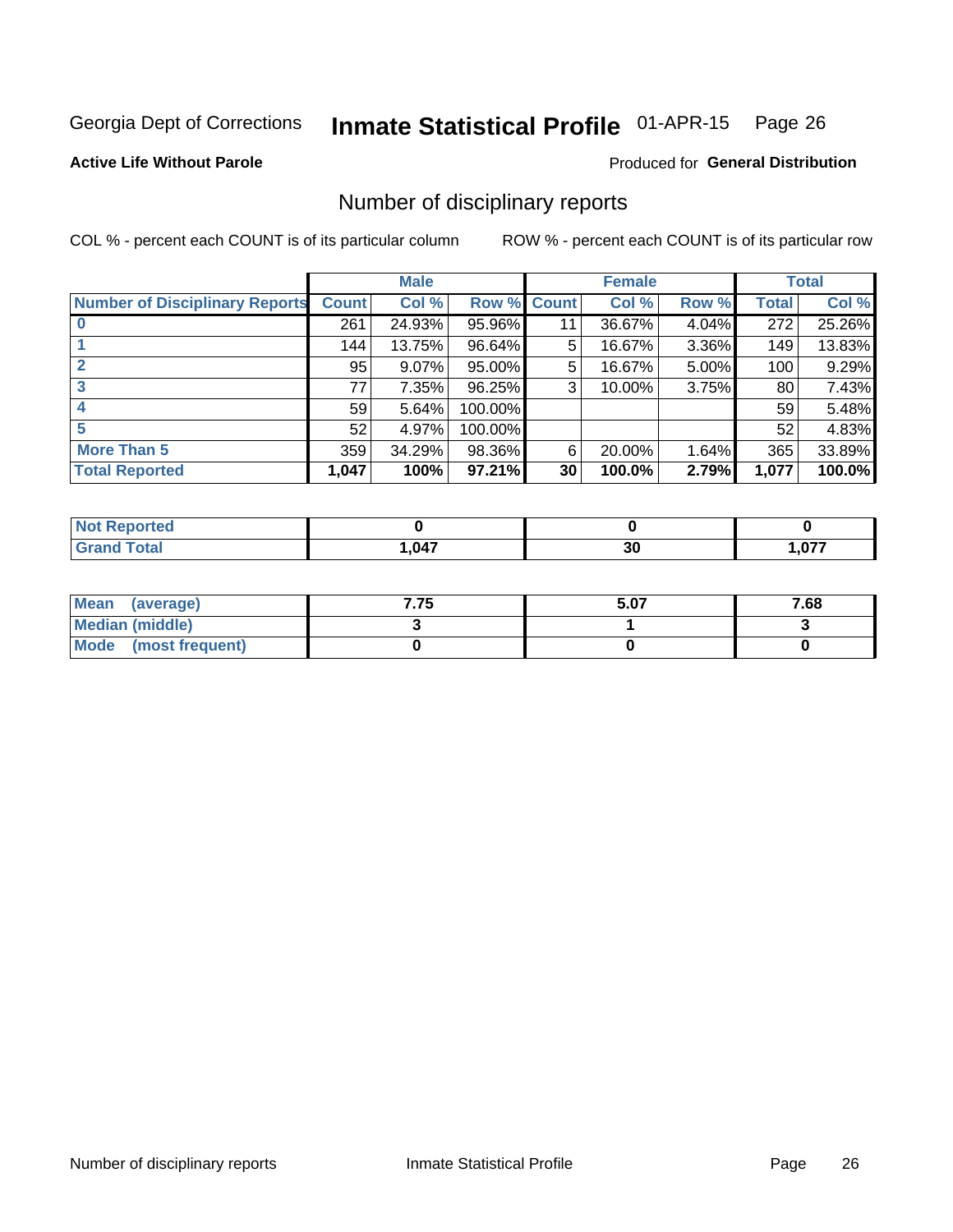# Inmate Statistical Profile 01-APR-15 Page 27

### **Active Life Without Parole**

### **Produced for General Distribution**

## Number of transfers

COL % - percent each COUNT is of its particular column

|                            | <b>Male</b>     |          |         | <b>Female</b> |        |        | <b>Total</b> |        |
|----------------------------|-----------------|----------|---------|---------------|--------|--------|--------------|--------|
| <b>Number of Transfers</b> | Count l         | Col %    | Row %   | <b>Count</b>  | Col %  | Row %  | <b>Total</b> | Col %  |
|                            | 44              | 4.20%    | 88.00%  | 6             | 20.00% | 12.00% | 50           | 4.64%  |
|                            | 13 <sup>1</sup> | 1.24%    | 100.00% |               |        |        | 13           | 1.21%  |
|                            | 248             | 23.69%   | 94.66%  | 14            | 46.67% | 5.34%  | 262          | 24.33% |
| 3                          | 63              | 6.02%    | 100.00% |               |        |        | 63           | 5.85%  |
|                            | 138             | 13.18%   | 97.87%  | 3             | 10.00% | 2.13%  | 141          | 13.09% |
| 5                          | 53              | $5.06\%$ | 98.15%  |               | 3.33%  | 1.85%  | 54           | 5.01%  |
| <b>More Than 5</b>         | 488             | 46.61%   | 98.79%  | 6             | 20.00% | 1.21%  | 494          | 45.87% |
| <b>Total Reported</b>      | 1,047           | 100%     | 97.21%  | 30            | 100%   | 2.79%  | 1,077        | 100%   |

| rtea<br>NO  |      |    |                |
|-------------|------|----|----------------|
| <b>otal</b> | ,047 | 30 | 077<br>ו וט, ו |

| Mean (average)       | 7.55 | 3.07 | 7.43 |
|----------------------|------|------|------|
| Median (middle)      |      |      |      |
| Mode (most frequent) |      |      |      |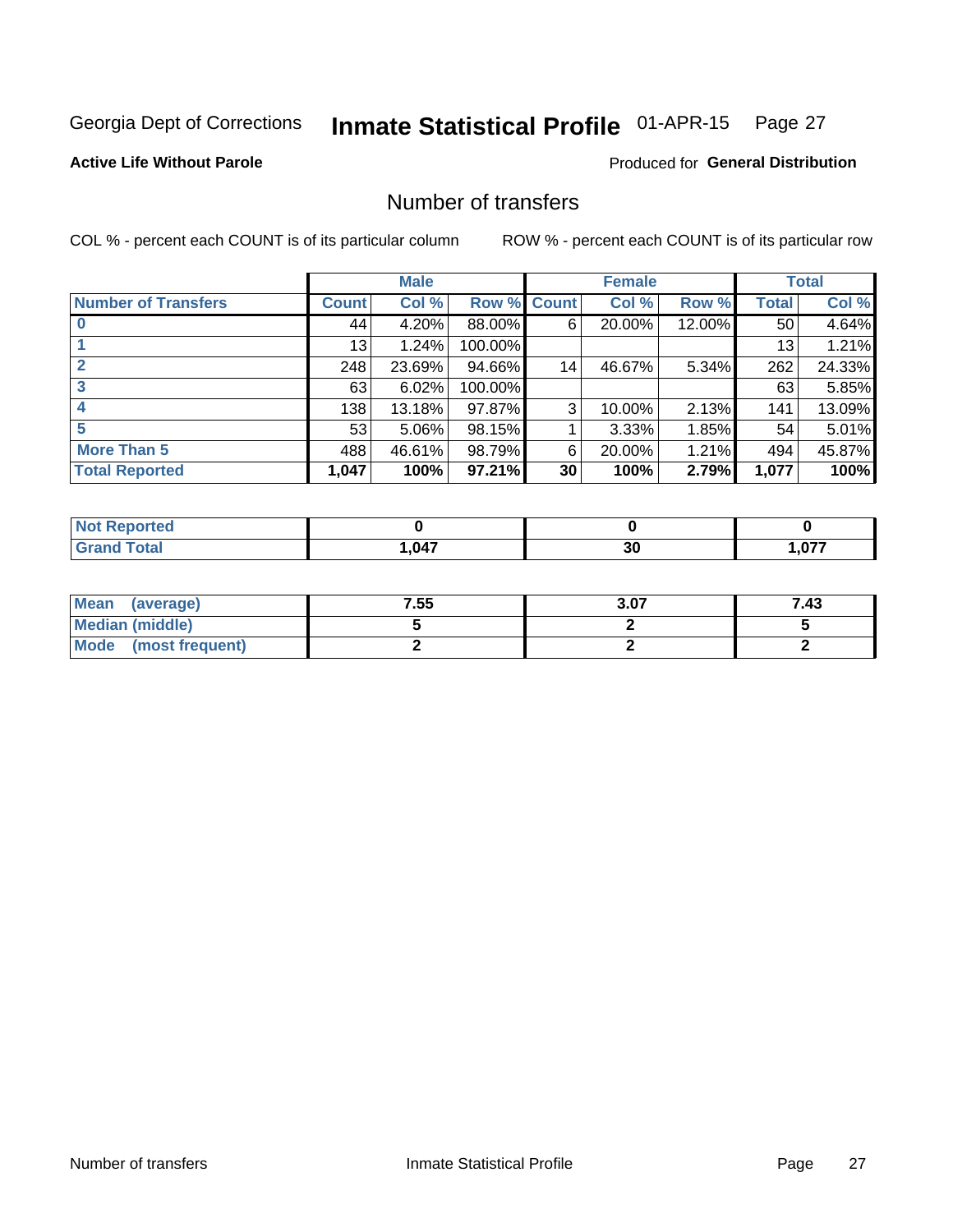# Inmate Statistical Profile 01-APR-15 Page 28

**Active Life Without Parole** 

Produced for General Distribution

# Number of escapes

COL % - percent each COUNT is of its particular column

|                          |                   | <b>Male</b> |                    |    | <b>Female</b> |          |       | <b>Total</b> |
|--------------------------|-------------------|-------------|--------------------|----|---------------|----------|-------|--------------|
| <b>Number of Escapes</b> | <b>Count</b>      | Col%        | <b>Row % Count</b> |    | Col %         | Row %    | Total | Col %        |
|                          | .042              | $99.52\%$   | $97.20\%$          | 30 | 100.00%       | $2.80\%$ | 1,072 | 99.54%       |
|                          |                   | 0.29%       | 100.00%            |    |               |          |       | 0.28%        |
|                          |                   | 0.19%       | 100.00%            |    |               |          |       | 0.19%        |
| <b>Total Reported</b>    | $.047$ $^{\circ}$ | 100%        | $97.21\%$          | 30 | 100%          | 2.79%    | 1,077 | 100.0%       |

| <b>Not Reported</b> |       |           |                |
|---------------------|-------|-----------|----------------|
| <b>Grand Total</b>  | 1,047 | ^'<br>ึงบ | - 077<br>1.V77 |

| Mean (average)       |  | .v |
|----------------------|--|----|
| Median (middle)      |  |    |
| Mode (most frequent) |  |    |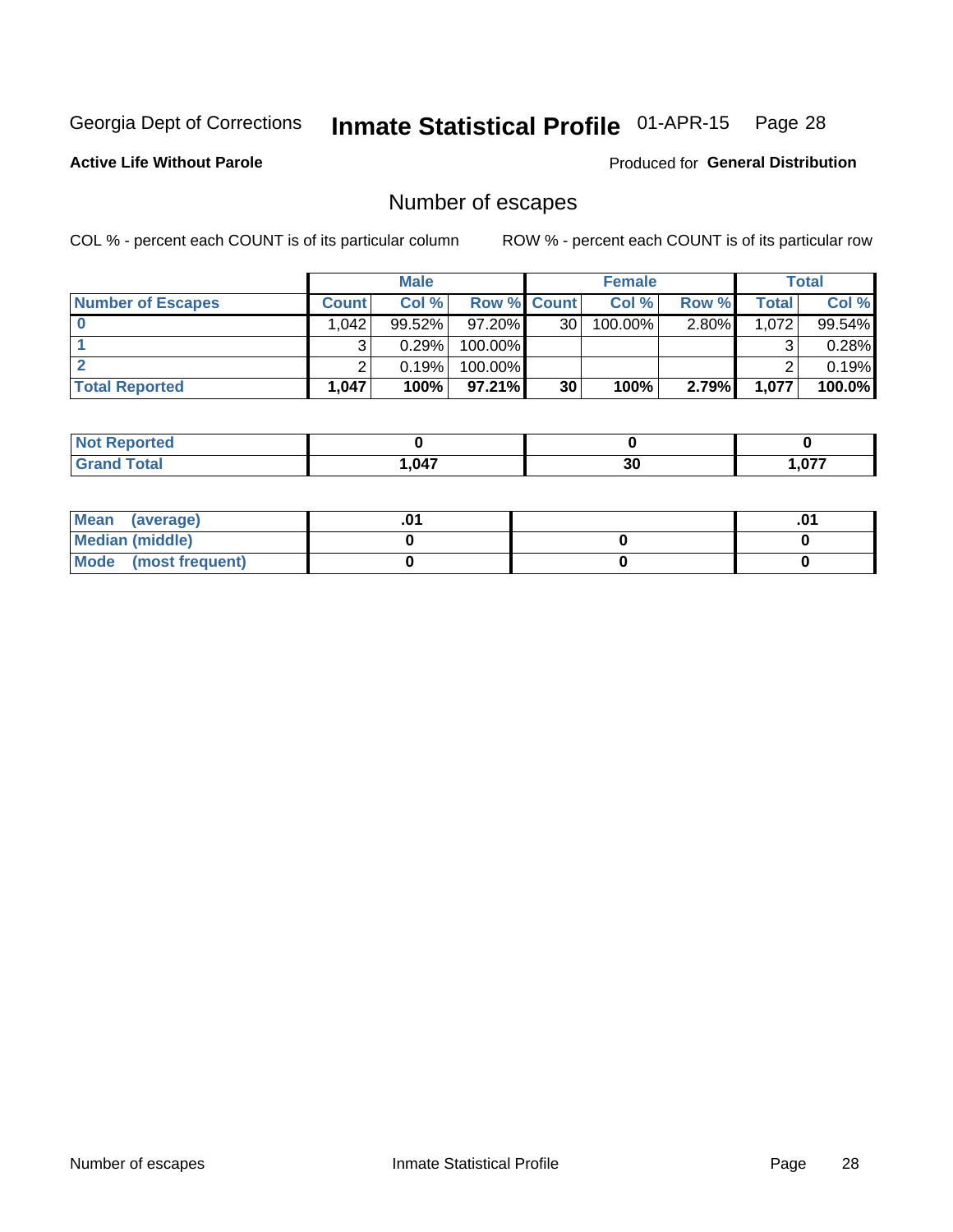### **Active Life Without Parole**

### **Produced for General Distribution**

### Time served in current (or last) institution

COL % - percent each COUNT is of its particular column

|                            |              | <b>Male</b> |         |                | <b>Female</b> |       | <b>Total</b> |        |
|----------------------------|--------------|-------------|---------|----------------|---------------|-------|--------------|--------|
| <b>Time In Institution</b> | <b>Count</b> | Col %       | Row %   | <b>Count</b>   | Col %         | Row % | <b>Total</b> | Col %  |
| 0 to 3 months              | 126          | 12.03%      | 96.92%  | 4              | 13.33%        | 3.08% | 130          | 12.07% |
| <b>3.01 to 6 months</b>    | 83           | 7.93%       | 98.81%  | 1              | 3.33%         | 1.19% | 84           | 7.80%  |
| 6.01 to 9 months           | 87           | 8.31%       | 97.75%  | $\overline{2}$ | 6.67%         | 2.25% | 89           | 8.26%  |
| 9.01 to 12 months          | 63           | 6.02%       | 96.92%  | $\overline{2}$ | 6.67%         | 3.08% | 65           | 6.04%  |
| 12.01 to 18 months         | 100          | 9.55%       | 98.04%  | $\overline{2}$ | 6.67%         | 1.96% | 102          | 9.47%  |
| <b>18.01 to 24 months</b>  | 107          | 10.22%      | 96.40%  | 4              | 13.33%        | 3.60% | 111          | 10.31% |
| $2.01$ to 3 years          | 136          | 12.99%      | 97.14%  | 4              | 13.33%        | 2.86% | 140          | 13.00% |
| $3.01$ to 4 years          | 95           | 9.07%       | 92.23%  | 8              | 26.67%        | 7.77% | 103          | 9.56%  |
| $4.01$ to 5 years          | 62           | 5.92%       | 98.41%  | 1              | 3.33%         | 1.59% | 63           | 5.85%  |
| 5.01 to 6 years            | 46           | 4.39%       | 100.00% |                |               |       | 46           | 4.27%  |
| 6.01 to 7 years            | 36           | 3.44%       | 100.00% |                |               |       | 36           | 3.34%  |
| 7.01 to 8 years            | 22           | 2.10%       | 100.00% |                |               |       | 22           | 2.04%  |
| 8.01 to 9 years            | 20           | 1.91%       | 100.00% |                |               |       | 20           | 1.86%  |
| 9.01 to 10 years           | 19           | 1.81%       | 100.00% |                |               |       | 19           | 1.76%  |
| Over 10 years              | 45           | 4.30%       | 95.74%  | $\overline{2}$ | 6.67%         | 4.26% | 47           | 4.36%  |
| <b>Total Reported</b>      | 1,047        | 100%        | 97.21%  | 30             | 100%          | 2.79% | 1,077        | 100%   |

| المستعمل والمستحدث<br>rtea<br>NO |            |    |        |
|----------------------------------|------------|----|--------|
|                                  | <b>047</b> | ^^ | $\sim$ |
|                                  | — .        | ়∪ | ו וטו  |

| <b>Mean</b><br>(average) | 34 months | 32 months | 34 months |
|--------------------------|-----------|-----------|-----------|
| Median (middle)          | 22 months | 24 months | 22 months |
| Mode (most frequent)     | 6 months  | 2 months  | 1 months  |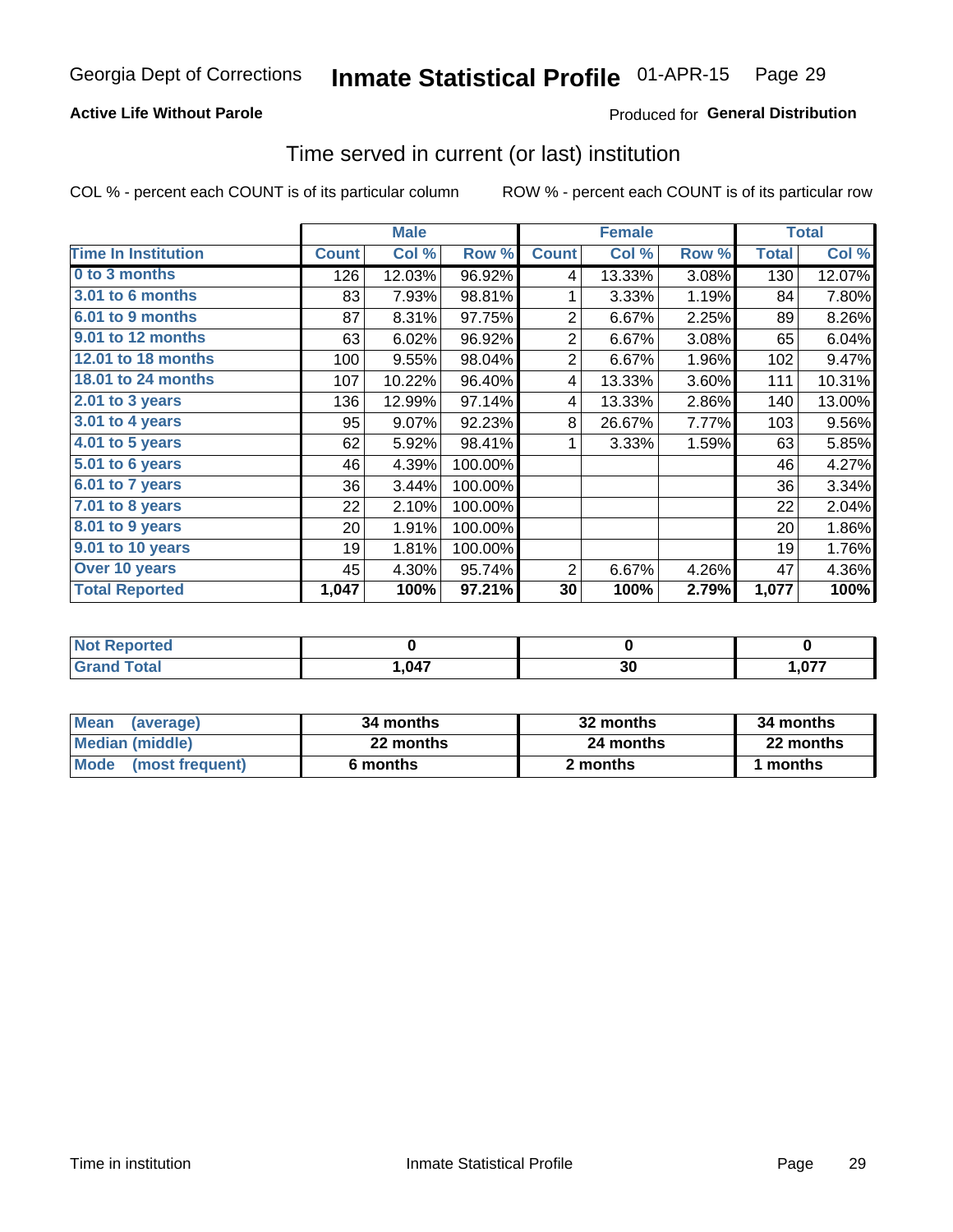#### Inmate Statistical Profile 01-APR-15 Page 30

#### **Active Life Without Parole**

### Produced for General Distribution

### Highest grade level attained

COL % - percent each COUNT is of its particular column

|                              |                | <b>Male</b> |         |                 | <b>Female</b> |        |                | <b>Total</b> |
|------------------------------|----------------|-------------|---------|-----------------|---------------|--------|----------------|--------------|
| <b>Grade Level</b>           | <b>Count</b>   | Col %       | Row %   | <b>Count</b>    | Col %         | Row %  | <b>Total</b>   | Col %        |
| No school at all             | 1.             | 0.10%       | 100.00% |                 |               |        | 1              | 0.10%        |
| Grade 1                      | 2              | 0.20%       | 100.00% |                 |               |        | $\overline{2}$ | 0.19%        |
| <b>Grade 2</b>               | 1              | 0.10%       | 100.00% |                 |               |        | $\mathbf{1}$   | 0.10%        |
| Grade 3                      | $\overline{2}$ | 0.20%       | 100.00% |                 |               |        | $\overline{c}$ | 0.19%        |
| Grade 4                      | 5              | 0.50%       | 100.00% |                 |               |        | 5              | 0.49%        |
| Grade 5                      | $\overline{2}$ | 0.20%       | 100.00% |                 |               |        | $\overline{2}$ | 0.19%        |
| Grade 6                      | 6              | 0.60%       | 100.00% |                 |               |        | 6              | 0.58%        |
| Grade 7                      | 28             | 2.80%       | 100.00% |                 |               |        | 28             | 2.73%        |
| Grade 8                      | 60             | 6.01%       | 100.00% |                 |               |        | 60             | 5.84%        |
| Grade 9                      | 112            | 11.21%      | 97.39%  | 3               | 10.71%        | 2.61%  | 115            | 11.20%       |
| Grade 10                     | 163            | 16.32%      | 97.60%  | 4               | 14.29%        | 2.40%  | 167            | 16.26%       |
| Grade 11                     | 148            | 14.81%      | 98.01%  | 3               | 10.71%        | 1.99%  | 151            | 14.70%       |
| <b>Grade 12 or GED</b>       | 324            | 32.43%      | 97.01%  | 10              | 35.71%        | 2.99%  | 334            | 32.52%       |
| Some tech school             | 8              | 0.80%       | 88.89%  | 1               | 3.57%         | 11.11% | 9              | 0.88%        |
| <b>Completed tech school</b> | 10             | 1.00%       | 90.91%  | 1               | 3.57%         | 9.09%  | 11             | 1.07%        |
| College, 1 year              | 33             | 3.30%       | 97.06%  | 1               | 3.57%         | 2.94%  | 34             | 3.31%        |
| College, 2 year              | 46             | 4.60%       | 93.88%  | 3               | 10.71%        | 6.12%  | 49             | 4.77%        |
| College, 3 year              | 18             | 1.80%       | 100.00% |                 |               |        | 18             | 1.75%        |
| <b>Bachelor's degree</b>     | 20             | 2.00%       | 90.91%  | $\overline{2}$  | 7.14%         | 9.09%  | 22             | 2.14%        |
| <b>Master's degree</b>       | $\mathbf 5$    | 0.50%       | 100.00% |                 |               |        | 5              | 0.49%        |
| Ph.D. degree                 | 1              | 0.10%       | 100.00% |                 |               |        | 1              | 0.10%        |
| Law degree                   | 3              | 0.30%       | 100.00% |                 |               |        | 3              | 0.29%        |
| <b>Medical degree</b>        |                | 0.10%       | 100.00% |                 |               |        | 1              | 0.10%        |
| <b>Total Reported</b>        | 999            | 100%        | 97.27%  | $\overline{28}$ | 100%          | 2.73%  | 1,027          | 100%         |

| $\overline{\phantom{a}}$    | т.       |    | ้วน    |
|-----------------------------|----------|----|--------|
| $\sim$ $\sim$ $\sim$ $\sim$ | 047<br>. | vu | $\sim$ |

| <b>Mean</b><br>(average)       | 11.01           | 11.93           | 11.04             |
|--------------------------------|-----------------|-----------------|-------------------|
| Median (middle)                | Grade 11        | Grade 12 or GED | Grade 11          |
| <b>Mode</b><br>(most frequent) | Grade 12 or GED | Grade 12 or GED | I Grade 12 or GED |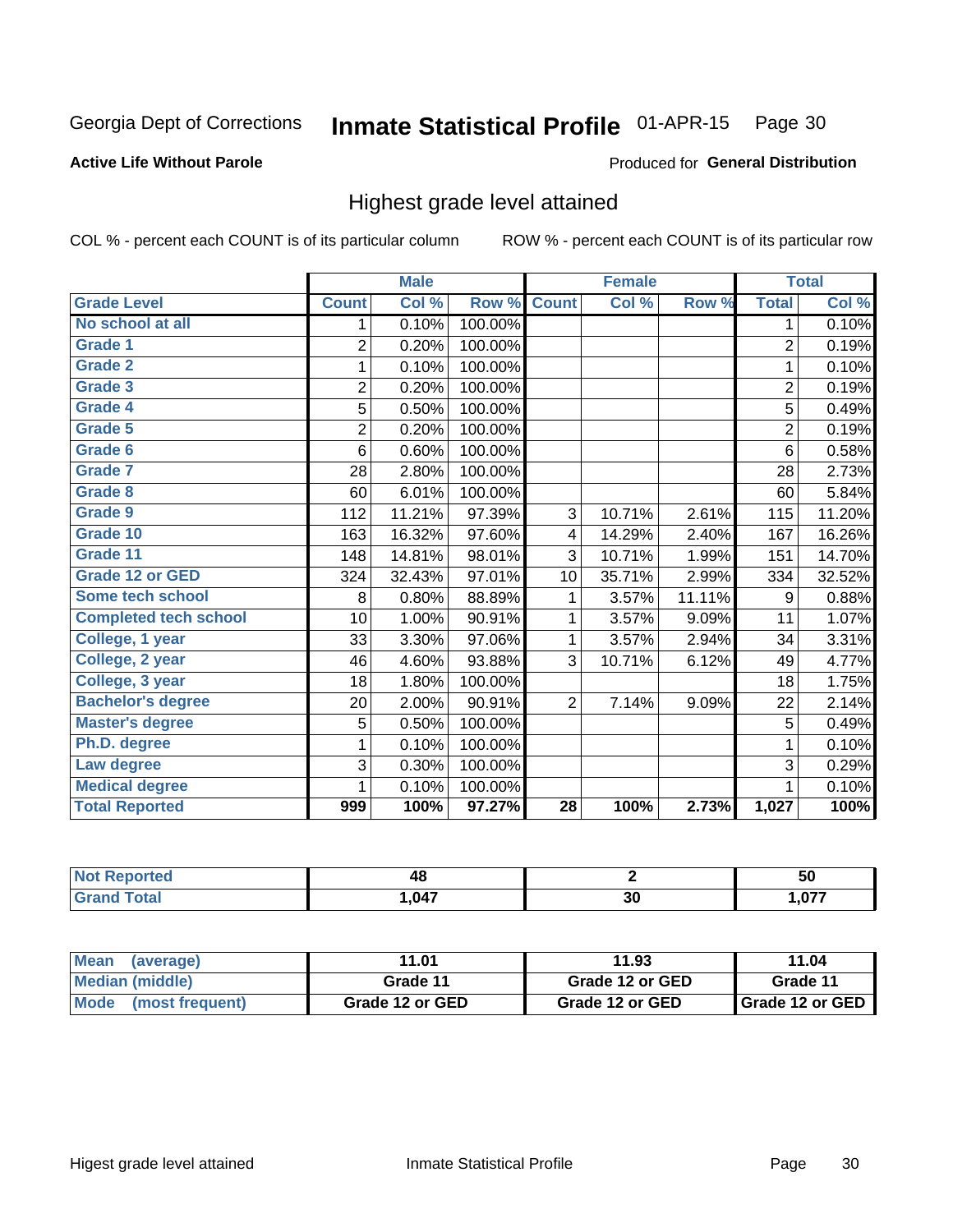# Inmate Statistical Profile 01-APR-15 Page 31

**Active Life Without Parole** 

### **Produced for General Distribution**

## Culture fair IQ scores

COL % - percent each COUNT is of its particular column

|                       |              | <b>Male</b> |                    |    | <b>Female</b> |        |              | <b>Total</b> |
|-----------------------|--------------|-------------|--------------------|----|---------------|--------|--------------|--------------|
| <b>IQ Scores</b>      | <b>Count</b> | Col %       | <b>Row % Count</b> |    | Col %         | Row %  | <b>Total</b> | Col %        |
| $60 - 69$             | 15           | 3.01%       | 100.00%            |    |               |        | 15           | 2.89%        |
| $70 - 79$             | 37           | 7.41%       | 97.37%             |    | $5.00\%$      | 2.63%  | 38           | 7.32%        |
| $80 - 89$             | 60           | 12.02%      | 92.31%             | 5  | 25.00%        | 7.69%  | 65           | 12.52%       |
| $90 - 99$             | 152          | 30.46%      | 95.60%             | 7  | 35.00%        | 4.40%  | 159          | 30.64%       |
| $100 - 109$           | 138          | 27.66%      | 97.87%             | 3  | 15.00%        | 2.13%  | 141          | 27.17%       |
| $110 - 119$           | 84           | 16.83%      | 97.67%             | 2  | 10.00%        | 2.33%  | 86           | 16.57%       |
| $120 - 129$           | 13           | 2.61%       | 86.67%             | 2  | 10.00%        | 13.33% | 15           | 2.89%        |
| <b>Total Reported</b> | 499          | 100%        | 96.15%             | 20 | 100%          | 3.85%  | 519          | 100%         |

| <b>Not Reported</b>         | 542   |    | 549   |
|-----------------------------|-------|----|-------|
| <b>Not Valid (under 60)</b> |       |    |       |
| <b>Grand Total</b>          | 1,047 | 30 | 1,077 |

| <b>Mean</b><br>(average) | 98 | 98 | 98 |
|--------------------------|----|----|----|
| <b>Median (middle)</b>   | 99 |    | 99 |
| Mode<br>(most frequent)  | 99 |    | 99 |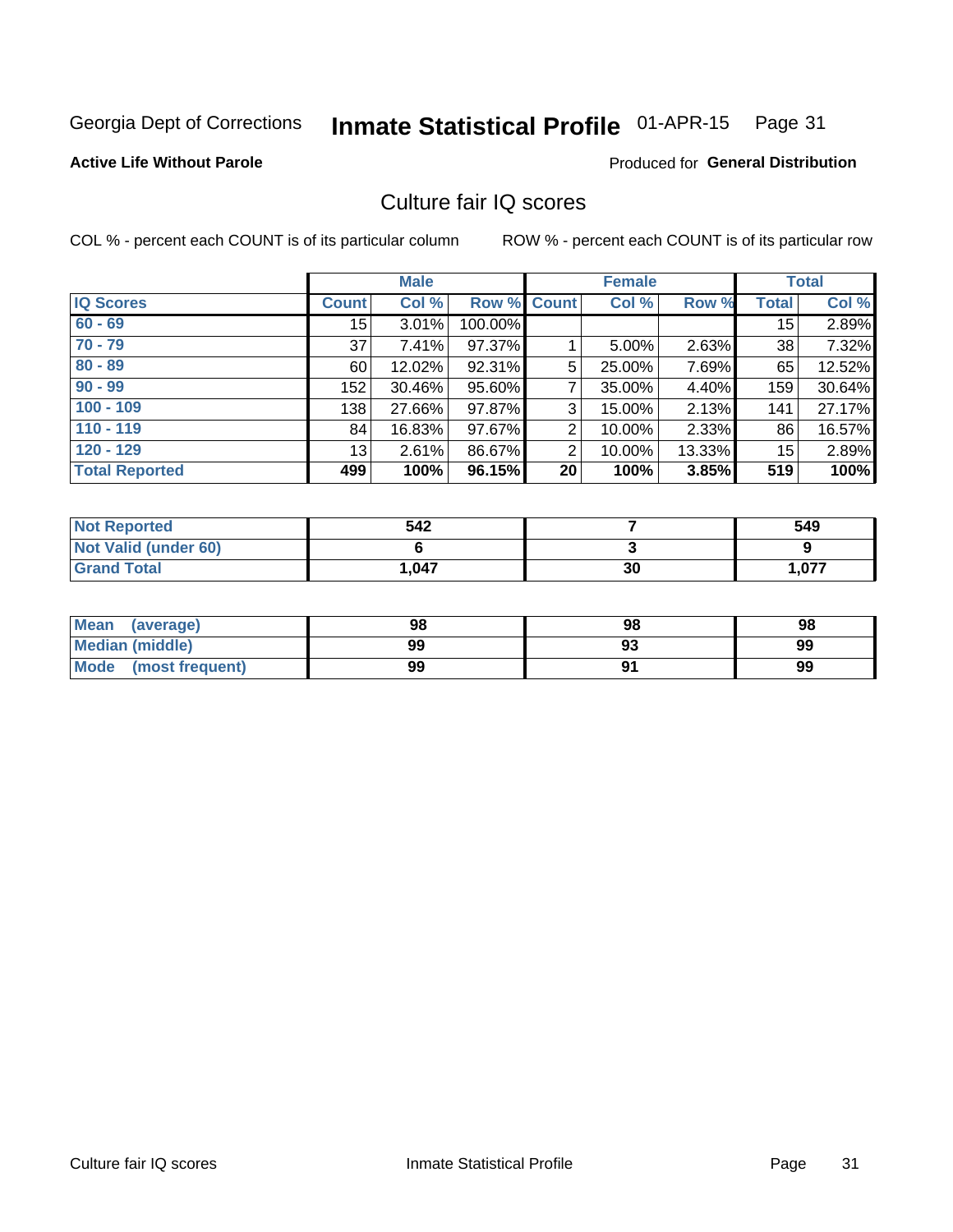#### Inmate Statistical Profile 01-APR-15 Page 32

#### **Active Life Without Parole**

### Produced for General Distribution

# Wide Range Achievement Test (WRAT) reading score

COL % - percent each COUNT is of its particular column

|                           |              | <b>Male</b> |         |              | <b>Female</b> |       |                | <b>Total</b> |
|---------------------------|--------------|-------------|---------|--------------|---------------|-------|----------------|--------------|
| <b>WRAT Reading Score</b> | <b>Count</b> | Col %       | Row %   | <b>Count</b> | Col %         | Row % | <b>Total</b>   | Col %        |
| 0.1 to 0.9                | 12           | 2.36%       | 100.00% |              |               |       | 12             | 2.26%        |
| 1.0 to 1.9                | 4            | 0.79%       | 100.00% |              |               |       | 4              | 0.75%        |
| 2.0 to 2.9                | 9            | 1.77%       | 100.00% |              |               |       | 9              | 1.69%        |
| 3.0 to 3.9                | 31           | 6.09%       | 91.18%  | 3            | 13.04%        | 8.82% | 34             | 6.39%        |
| 4.0 to 4.9                | 45           | 8.84%       | 93.75%  | 3            | 13.04%        | 6.25% | 48             | 9.02%        |
| 5.0 to 5.9                | 43           | 8.45%       | 97.73%  | 1            | 4.35%         | 2.27% | 44             | 8.27%        |
| 6.0 to 6.9                | 56           | 11.00%      | 98.25%  | 1            | 4.35%         | 1.75% | 57             | 10.71%       |
| 7.0 to 7.9                | 12           | 2.36%       | 100.00% |              |               |       | 12             | 2.26%        |
| 8.0 to 8.9                | 41           | 8.06%       | 100.00% |              |               |       | 41             | 7.71%        |
| 9.0 to 9.9                | 25           | 4.91%       | 100.00% |              |               |       | 25             | 4.70%        |
| 10.0 to 10.9              | 31           | 6.09%       | 96.88%  | 1            | 4.35%         | 3.13% | 32             | 6.02%        |
| 11.0 to 11.9              | 65           | 12.77%      | 92.86%  | 5            | 21.74%        | 7.14% | 70             | 13.16%       |
| 12.0 to 12.9              | 133          | 26.13%      | 93.66%  | 9            | 39.13%        | 6.34% | 142            | 26.69%       |
| 13                        | 2            | 0.39%       | 100.00% |              |               |       | $\overline{2}$ | 0.38%        |
| <b>Total Reported</b>     | 509          | 100%        | 95.68%  | 23           | 100%          | 4.32% | 532            | 100.0%       |

| <b>Not Reported</b> | 538  |           | 545   |
|---------------------|------|-----------|-------|
| <b>Total</b>        | ,047 | or.<br>ას | 1,077 |

| Mean<br>(average)      | 8.67 | 9.5  | 8.71 |
|------------------------|------|------|------|
| <b>Median (middle)</b> | 9.6  | 11.6 | 9.6  |
| Mode (most frequent)   | 12.9 | 12.9 | 12.9 |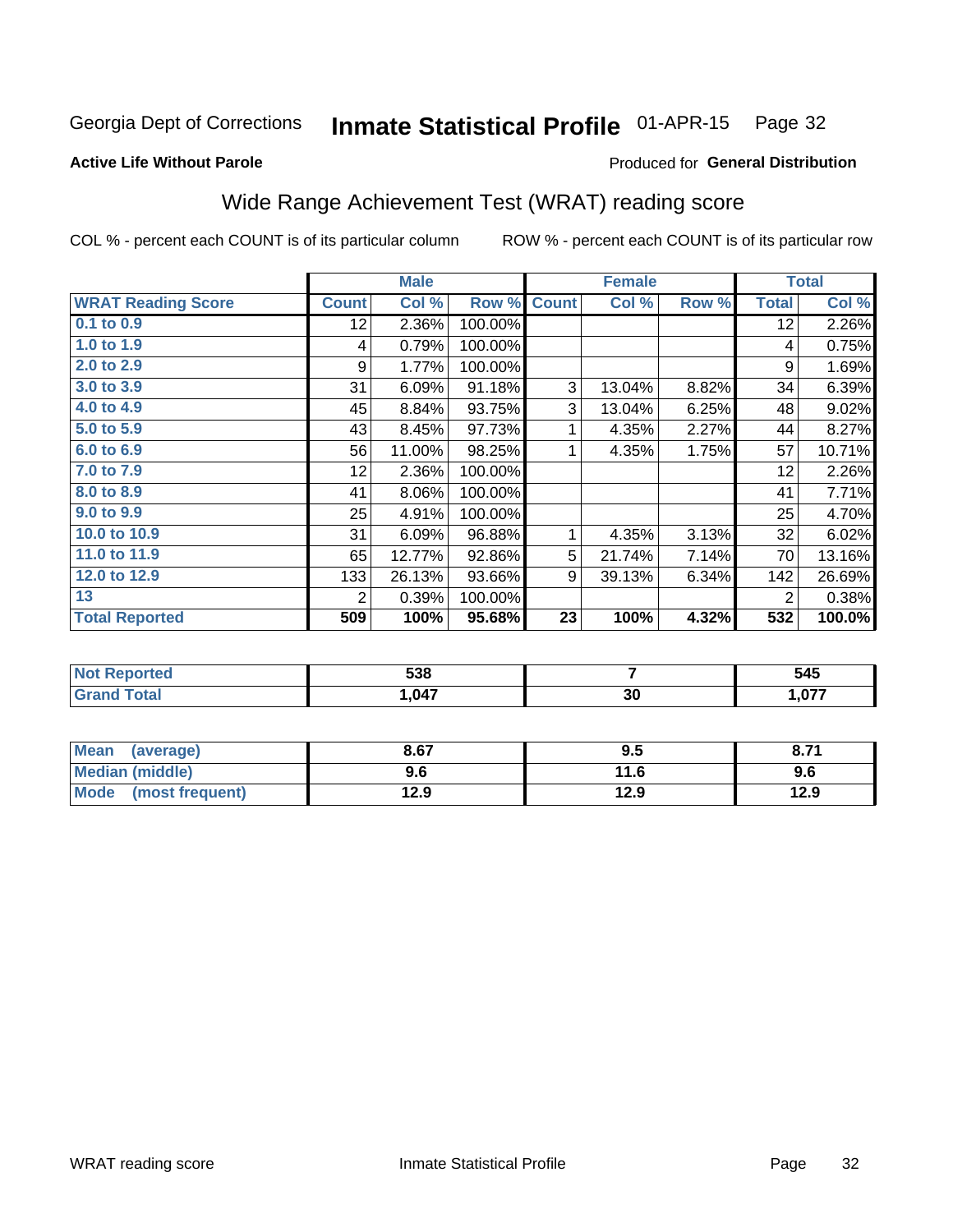#### Inmate Statistical Profile 01-APR-15 Page 33

### **Active Life Without Parole**

### Produced for General Distribution

# Wide Range Achievement Test (WRAT) math score

COL % - percent each COUNT is of its particular column

|                              |              | <b>Male</b> |         |                | <b>Female</b> |        |              | <b>Total</b> |
|------------------------------|--------------|-------------|---------|----------------|---------------|--------|--------------|--------------|
| <b>WRAT Mathematic Score</b> | <b>Count</b> | Col %       | Row %   | <b>Count</b>   | Col %         | Row %  | <b>Total</b> | Col %        |
| $0.1$ to $0.9$               |              | 0.20%       | 100.00% |                |               |        |              | 0.19%        |
| 1.0 to 1.9                   | 3            | 0.59%       | 100.00% |                |               |        | 3            | 0.56%        |
| 2.0 to 2.9                   | 6            | 1.18%       | 85.71%  |                | 4.35%         | 14.29% | 7            | 1.32%        |
| 3.0 to 3.9                   | 20           | 3.93%       | 90.91%  | 2              | 8.70%         | 9.09%  | 22           | 4.14%        |
| 4.0 to 4.9                   | 64           | 12.57%      | 96.97%  | $\overline{2}$ | 8.70%         | 3.03%  | 66           | 12.41%       |
| 5.0 to 5.9                   | 71           | 13.95%      | 97.26%  | 2              | 8.70%         | 2.74%  | 73           | 13.72%       |
| 6.0 to 6.9                   | 115          | 22.59%      | 96.64%  | 4              | 17.39%        | 3.36%  | 119          | 22.37%       |
| 7.0 to 7.9                   | 37           | 7.27%       | 94.87%  | 2              | 8.70%         | 5.13%  | 39           | 7.33%        |
| 8.0 to 8.9                   | 58           | 11.39%      | 98.31%  |                | 4.35%         | 1.69%  | 59           | 11.09%       |
| 9.0 to 9.9                   | 30           | 5.89%       | 96.77%  |                | 4.35%         | 3.23%  | 31           | 5.83%        |
| 10.0 to 10.9                 |              | 0.20%       | 100.00% |                |               |        | 1            | 0.19%        |
| 11.0 to 11.9                 | 14           | 2.75%       | 100.00% |                |               |        | 14           | 2.63%        |
| 12.0 to 12.9                 | 89           | 17.49%      | 91.75%  | 8              | 34.78%        | 8.25%  | 97           | 18.23%       |
| <b>Total Reported</b>        | 509          | 100%        | 95.68%  | 23             | 100.0%        | 4.32%  | 532          | 100.0%       |

| につの<br>ააი |    | 545    |
|------------|----|--------|
| .047       | 30 | $\sim$ |

| <b>Mean</b><br>(average)       | 7.61 | 8.24 | 7.64 |
|--------------------------------|------|------|------|
| Median (middle)                | 6.9  |      | 6.9  |
| <b>Mode</b><br>(most frequent) | 12.9 | 12.9 | 12.9 |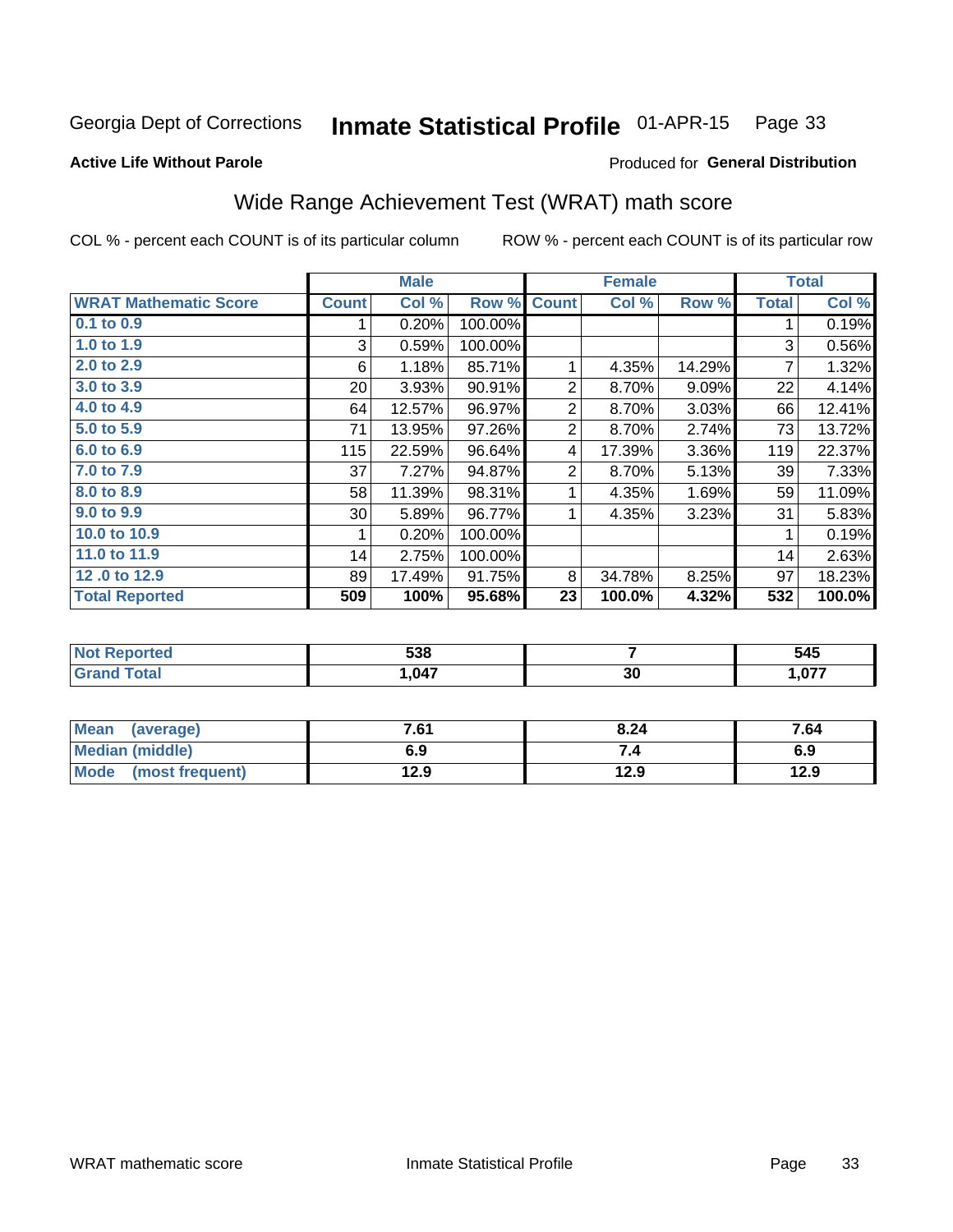#### Inmate Statistical Profile 01-APR-15 Page 34

#### **Active Life Without Parole**

### Produced for General Distribution

# Wide Range Achievement Test (WRAT) spelling score

COL % - percent each COUNT is of its particular column

|                            |              | <b>Male</b> |         | <b>Female</b>  |        |       | <b>Total</b> |        |
|----------------------------|--------------|-------------|---------|----------------|--------|-------|--------------|--------|
| <b>WRAT Spelling Score</b> | <b>Count</b> | Col %       | Row %   | <b>Count</b>   | Col %  | Row % | <b>Total</b> | Col %  |
| $0.1$ to $0.9$             | 11           | 2.17%       | 100.00% |                |        |       | 11           | 2.07%  |
| 1.0 to 1.9                 | 8            | 1.57%       | 100.00% |                |        |       | 8            | 1.51%  |
| 2.0 to 2.9                 | 14           | 2.76%       | 93.33%  | 1              | 4.35%  | 6.67% | 15           | 2.82%  |
| 3.0 to 3.9                 | 25           | 4.92%       | 92.59%  | 2              | 8.70%  | 7.41% | 27           | 5.08%  |
| 4.0 to 4.9                 | 24           | 4.72%       | 100.00% |                |        |       | 24           | 4.52%  |
| 5.0 to 5.9                 | 70           | 13.78%      | 100.00% |                |        |       | 70           | 13.18% |
| 6.0 to 6.9                 | 43           | 8.46%       | 100.00% |                |        |       | 43           | 8.10%  |
| 7.0 to 7.9                 | 52           | 10.24%      | 92.86%  | 4              | 17.39% | 7.14% | 56           | 10.55% |
| 8.0 to 8.9                 | 49           | 9.65%       | 98.00%  | 1              | 4.35%  | 2.00% | 50           | 9.42%  |
| 9.0 to 9.9                 | 18           | 3.54%       | 100.00% |                |        |       | 18           | 3.39%  |
| 10.0 to 10.9               | 19           | 3.74%       | 100.00% |                |        |       | 19           | 3.58%  |
| 11.0 to 11.9               | 33           | 6.50%       | 94.29%  | $\overline{2}$ | 8.70%  | 5.71% | 35           | 6.59%  |
| 12.0 to 12.9               | 141          | 27.76%      | 91.56%  | 13             | 56.52% | 8.44% | 154          | 29.00% |
| 13                         |              | 0.20%       | 100.00% |                |        |       | 1            | 0.19%  |
| <b>Total Reported</b>      | 508          | 100%        | 95.67%  | 23             | 100.0% | 4.33% | 531          | 100%   |

| <b>Not Reported</b> | 539  |    | 546            |
|---------------------|------|----|----------------|
| Total               | ,047 | 30 | 077<br>1.V / 1 |

| Mean (average)         | 8.44 | 10.32 | 8.52 |
|------------------------|------|-------|------|
| <b>Median (middle)</b> | 8.3  | 12.7  | 8.3  |
| Mode (most frequent)   | 12.9 | 12.9  | 12.9 |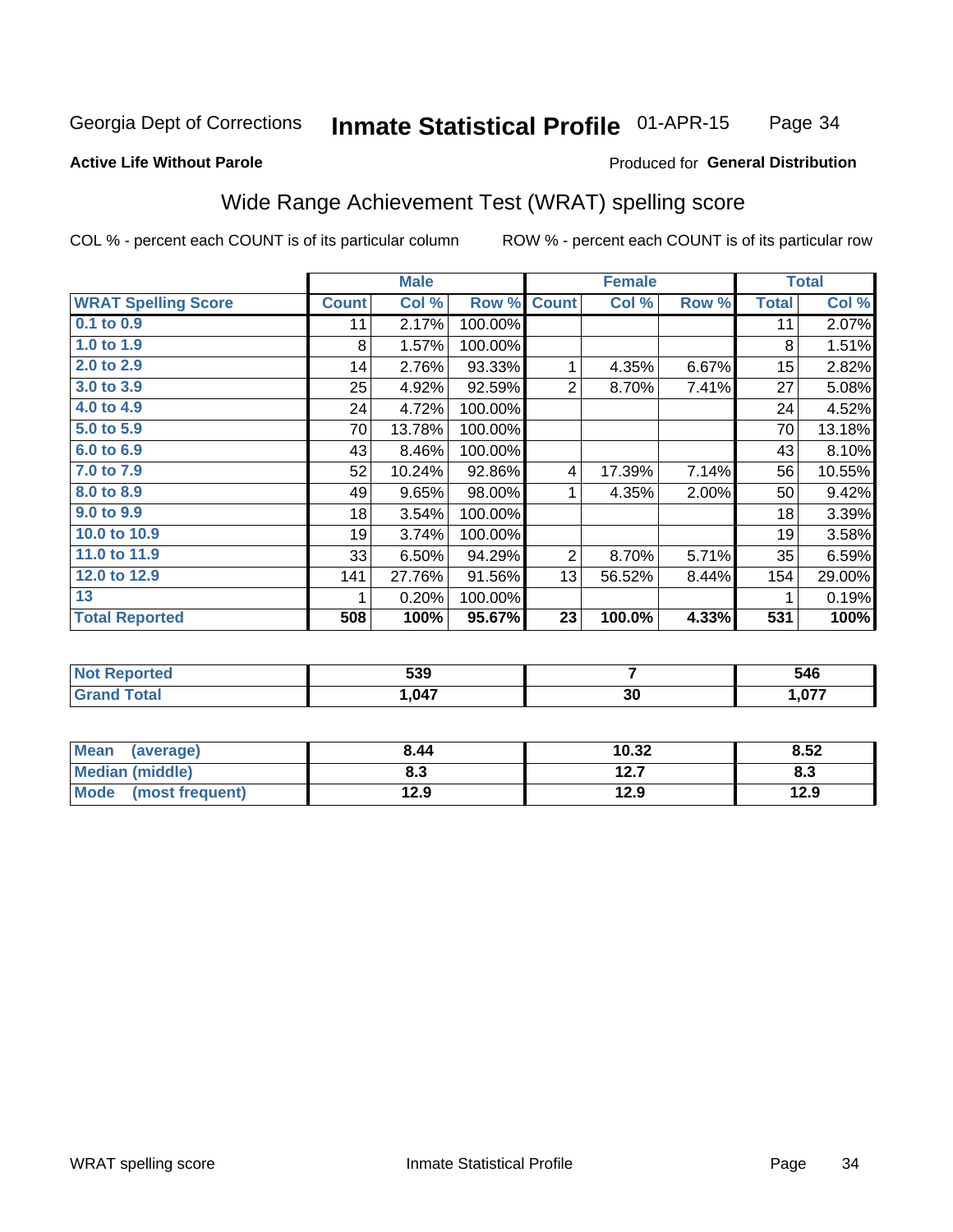# Inmate Statistical Profile 01-APR-15 Page 35

#### **Active Life Without Parole**

#### Produced for General Distribution

# Current / last mental health treatment level

COL % - percent each COUNT is of its particular column

|                                    |                 | <b>Male</b> |         |              | <b>Female</b> |       |              | <b>Total</b> |
|------------------------------------|-----------------|-------------|---------|--------------|---------------|-------|--------------|--------------|
| <b>Mental Health Treatment Lev</b> | <b>Count</b>    | Col %       | Row %   | <b>Count</b> | Col%          | Row % | <b>Total</b> | Col %        |
| 1 No problem at current time       | 198             | 42.31%      | 97.54%  | 5            | 20.00%        | 2.46% | 203          | 41.18%       |
| 2 Receiving outpatient             | 197             | 42.09%      | 92.06%  | 17           | 68.00%        | 7.94% | 214          | 43.41%       |
| <b>Treatment</b>                   |                 |             |         |              |               |       |              |              |
| 3 Inpatient, moderate              | 58 <sub>1</sub> | 12.39%      | 95.08%  | 3            | 12.00%        | 4.92% | 61           | 12.37%       |
| <b>Treatment</b>                   |                 |             |         |              |               |       |              |              |
| 4 Inpatient, intensive             | 15              | 3.21%       | 100.00% |              |               |       | 15           | 3.04%        |
| <b>Treatment</b>                   |                 |             |         |              |               |       |              |              |
| <b>Total Evaluated</b>             | 468             | 100%        | 94.93%  | 25           | 100%          | 5.07% | 493          | 100%         |

| Never had MH evaluation | 579   |            | 584  |
|-------------------------|-------|------------|------|
| Total                   | 1,047 | - 20<br>ას | ,077 |

| <b>Median (middle)</b>         | <b>Receiving outpatient</b><br>treatment | <b>Receiving outpatient</b><br>treatment | <b>Receiving</b><br>outpatient<br>treatment |  |
|--------------------------------|------------------------------------------|------------------------------------------|---------------------------------------------|--|
| <b>Mode</b><br>(most frequent) | No problem at current time               | <b>Receiving outpatient</b><br>treatment | <b>Receiving</b><br>outpatient<br>treatment |  |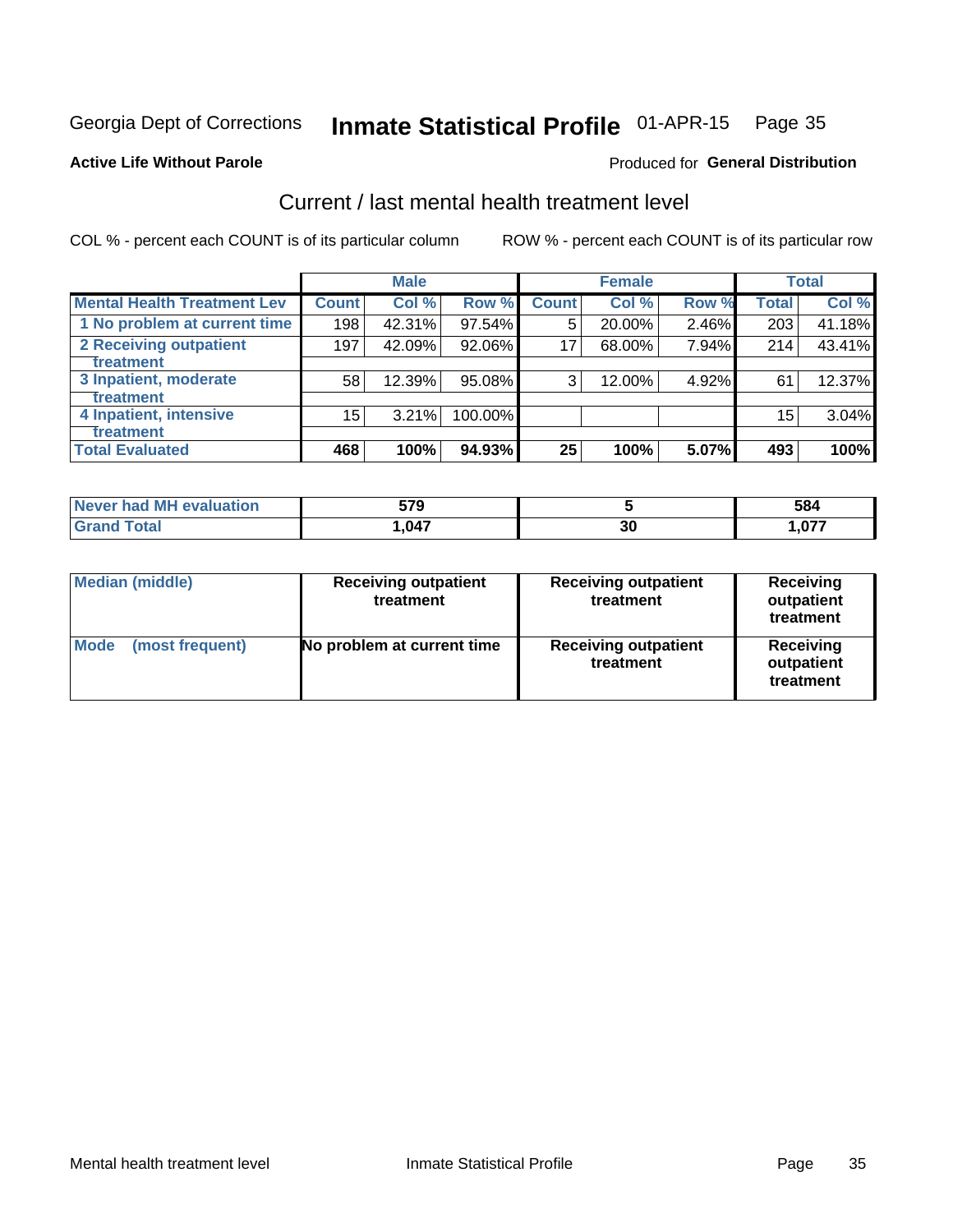#### Inmate Statistical Profile 01-APR-15 Page 36

### **Active Life Without Parole**

### Produced for General Distribution

# PULHESDWIT medical scale - 'P' overall condition ('P'hysical)

COL % - percent each COUNT is of its particular column

|                                  |                | <b>Male</b> |                    |                 | <b>Female</b> |       |              | <b>Total</b> |
|----------------------------------|----------------|-------------|--------------------|-----------------|---------------|-------|--------------|--------------|
| 'P' Overall Condition            | Count l        | Col %       | <b>Row % Count</b> |                 | Col %         | Row % | <b>Total</b> | Col %        |
| 1 No medical illness             | 698            | 72.56%      | 98.59%             | 10 <sub>1</sub> | 34.48%        | 1.41% | 708          | 71.44%       |
| 2 Well-controlled chronic        | 240            | 24.95%      | 92.66%             | 19              | 65.52%        | 7.34% | 259          | 26.14%       |
| <b>illness</b>                   |                |             |                    |                 |               |       |              |              |
| 3 Poorly-controlled chronic      | 22             | 2.29%       | 100.00%            |                 |               |       | 22           | 2.22%        |
| <b>illness</b>                   |                |             |                    |                 |               |       |              |              |
| 4 Significant problems requiring | 2 <sub>1</sub> | 0.21%       | 100.00%            |                 |               |       | 2            | 0.20%        |
| special housing                  |                |             |                    |                 |               |       |              |              |
| <b>Total Reported</b>            | 962            | 100%        | 97.07%             | 29              | 100%          | 2.93% | 991          | 100%         |

|      |          | $\alpha$<br>$\overline{\mathbf{C}}$ |
|------|----------|-------------------------------------|
| ,047 | 01<br>υc | ----                                |

| <b>Mode</b> | (most frequent) | 1 No medical illness | 2 Well-controlled chronic<br>illness | 1 No medical<br>illness |
|-------------|-----------------|----------------------|--------------------------------------|-------------------------|
|-------------|-----------------|----------------------|--------------------------------------|-------------------------|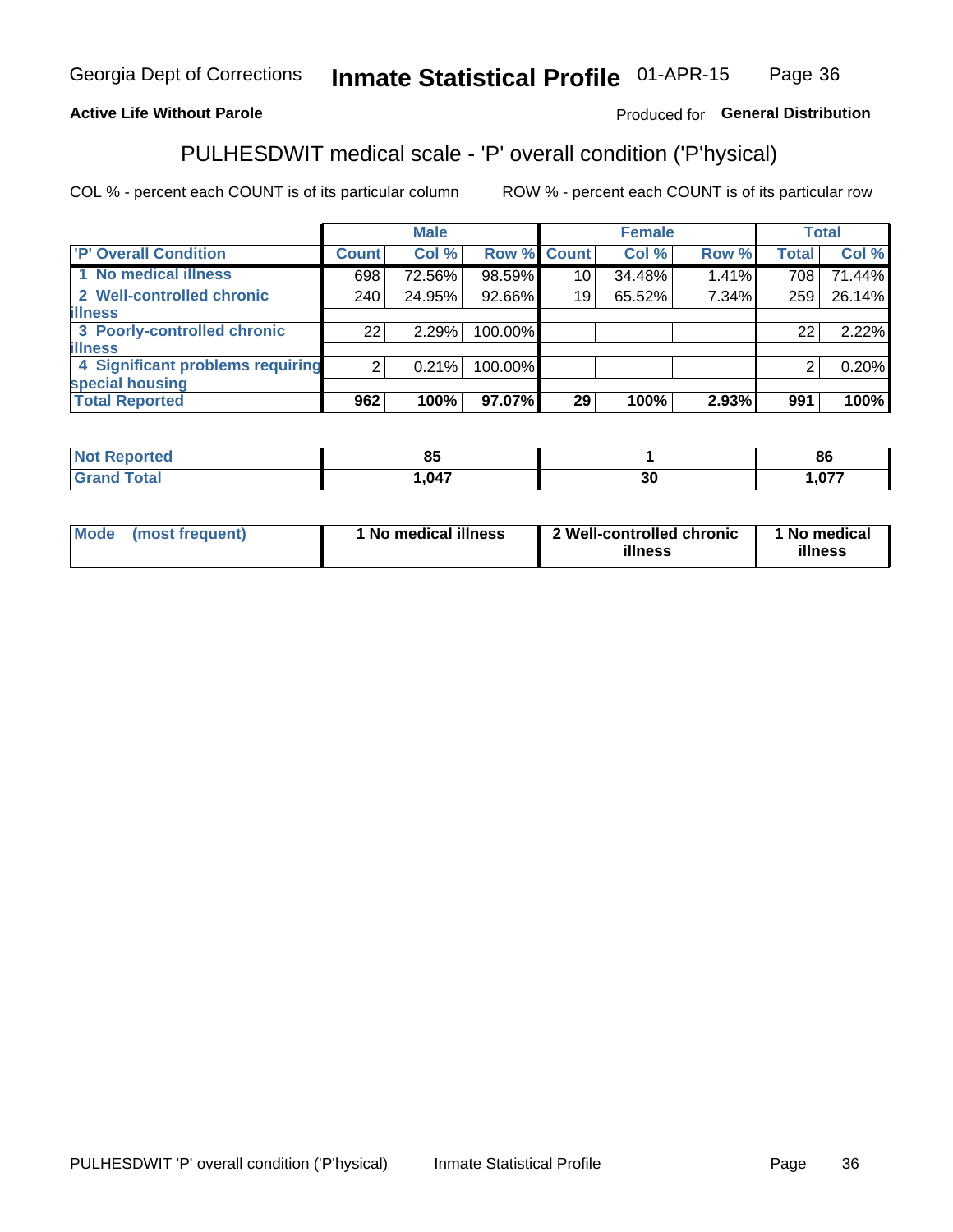### **Active Life Without Parole**

### Produced for General Distribution

# PULHESDWIT medical scale - 'U' upper body

COL % - percent each COUNT is of its particular column

|                              |              | <b>Male</b> |         |              | <b>Female</b> |       |              | <b>Total</b> |
|------------------------------|--------------|-------------|---------|--------------|---------------|-------|--------------|--------------|
| <b>U' Upper Body</b>         | <b>Count</b> | Col %       | Row %   | <b>Count</b> | Col %         | Row % | <b>Total</b> | Col %        |
| 1 Upper bones, joints,       | 904          | 94.26%      | 97.10%  | 27           | 93.10%        | 2.90% | 931          | 94.23%       |
| muscles all OK               |              |             |         |              |               |       |              |              |
| 2 One or both arms minimally | 47           | 4.90%       | 95.92%  | 2            | 6.90%         | 4.08% | 49           | 4.96%        |
| limited                      |              |             |         |              |               |       |              |              |
| 3 One or both arms           |              | 0.73%       | 100.00% |              |               |       |              | 0.71%        |
| moderately limited           |              |             |         |              |               |       |              |              |
| 4 One arm disabled,          |              | 0.10%       | 100.00% |              |               |       |              | 0.10%        |
| paralyzed, or amputated      |              |             |         |              |               |       |              |              |
| <b>Total Reported</b>        | 959          | 100%        | 97.06%  | 29           | 100%          | 2.94% | 988          | 100%         |

| <b>Not Reported</b> | n c<br>oo |    | 89       |
|---------------------|-----------|----|----------|
| <b>Total</b>        | .047      | ^^ | 077      |
| ا الله ا            |           | Jυ | I .U / 1 |

| <b>Mode</b> | (most frequent) | l Upper bones, joints,<br>muscles all OK | 1 Upper bones, joints,<br>muscles all OK | 1 Upper bones,<br>ljoints, muscles all |
|-------------|-----------------|------------------------------------------|------------------------------------------|----------------------------------------|
|-------------|-----------------|------------------------------------------|------------------------------------------|----------------------------------------|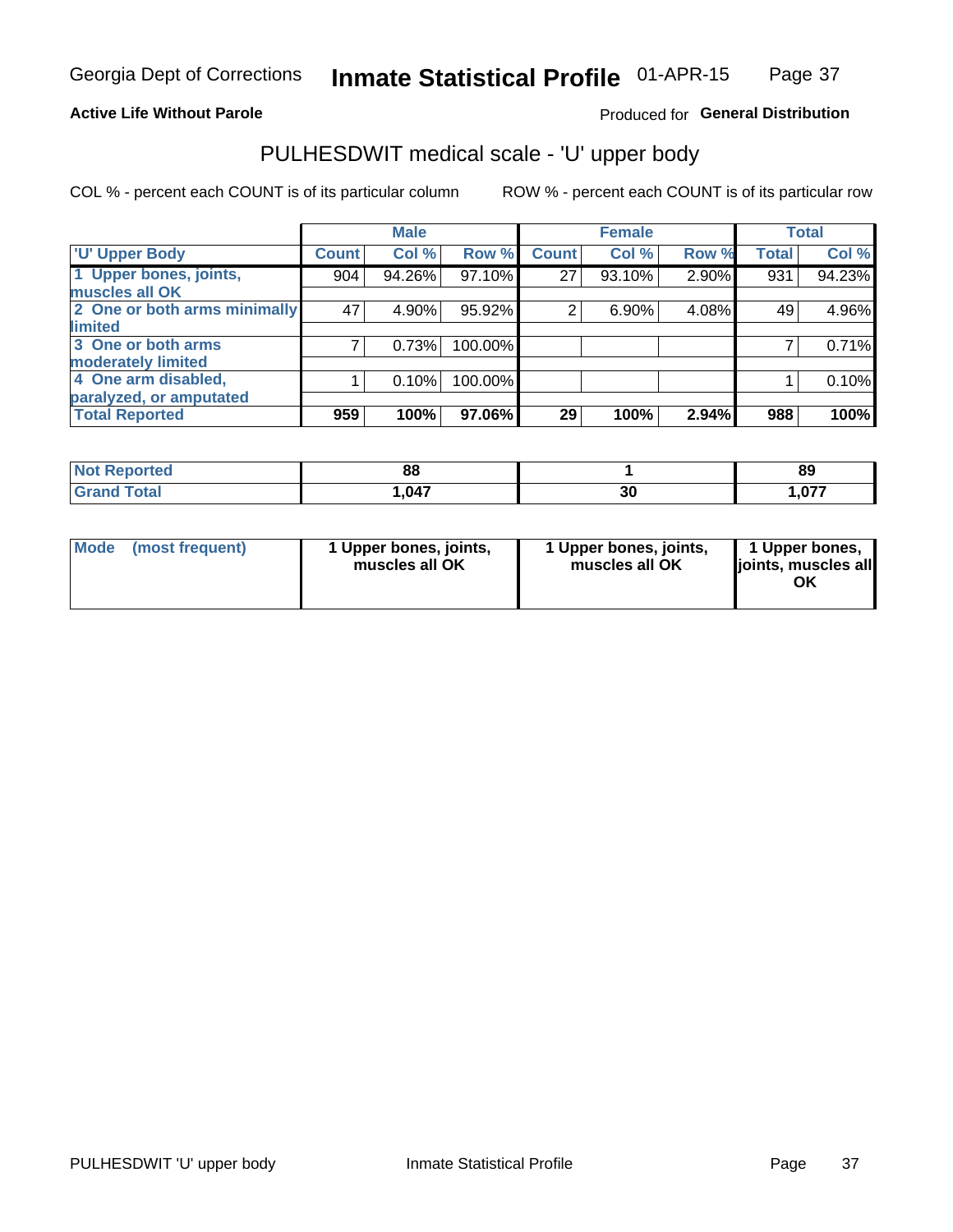### **Active Life Without Parole**

### Produced for General Distribution

## PULHESDWIT medical scale - 'L' lower body

COL % - percent each COUNT is of its particular column

|                                |              | <b>Male</b> |         |              | <b>Female</b> |       |              | <b>Total</b> |
|--------------------------------|--------------|-------------|---------|--------------|---------------|-------|--------------|--------------|
| 'L' Lower Body                 | <b>Count</b> | Col %       | Row %   | <b>Count</b> | Col %         | Row % | <b>Total</b> | Col %        |
| 1 Lower bones, joints,         | 835          | 87.16%      | 96.98%  | 26           | 89.66%        | 3.02% | 861          | 87.23%       |
| muscles all OK                 |              |             |         |              |               |       |              |              |
| 2 One or both legs minimally   | 107          | 11.17%      | 97.27%  | 3            | 10.34%        | 2.73% | 110          | 11.14%       |
| limited                        |              |             |         |              |               |       |              |              |
| 3 One or both legs             | $15\,$       | 1.57%       | 100.00% |              |               |       | 15           | 1.52%        |
| moderately limited             |              |             |         |              |               |       |              |              |
| 4 One leg disabled, paralyzed, |              | 0.10%       | 100.00% |              |               |       |              | 0.10%        |
| or amputated                   |              |             |         |              |               |       |              |              |
| <b>Total Reported</b>          | 958          | 100%        | 97.06%  | 29           | 100%          | 2.94% | 987          | 100%         |

| orted<br><b>NOT RELIGION</b><br>. <b>.</b> | n,<br>OJ |          | ດເ<br>่งเ    |
|--------------------------------------------|----------|----------|--------------|
| <b>Total</b>                               | 1,047    | ^^<br>งบ | 077<br>1.V77 |

| Mode | (most frequent) | 1 Lower bones, joints,<br>muscles all OK | 1 Lower bones, joints,<br>muscles all OK | 1 Lower bones,<br>ljoints, muscles all<br>OK |
|------|-----------------|------------------------------------------|------------------------------------------|----------------------------------------------|
|------|-----------------|------------------------------------------|------------------------------------------|----------------------------------------------|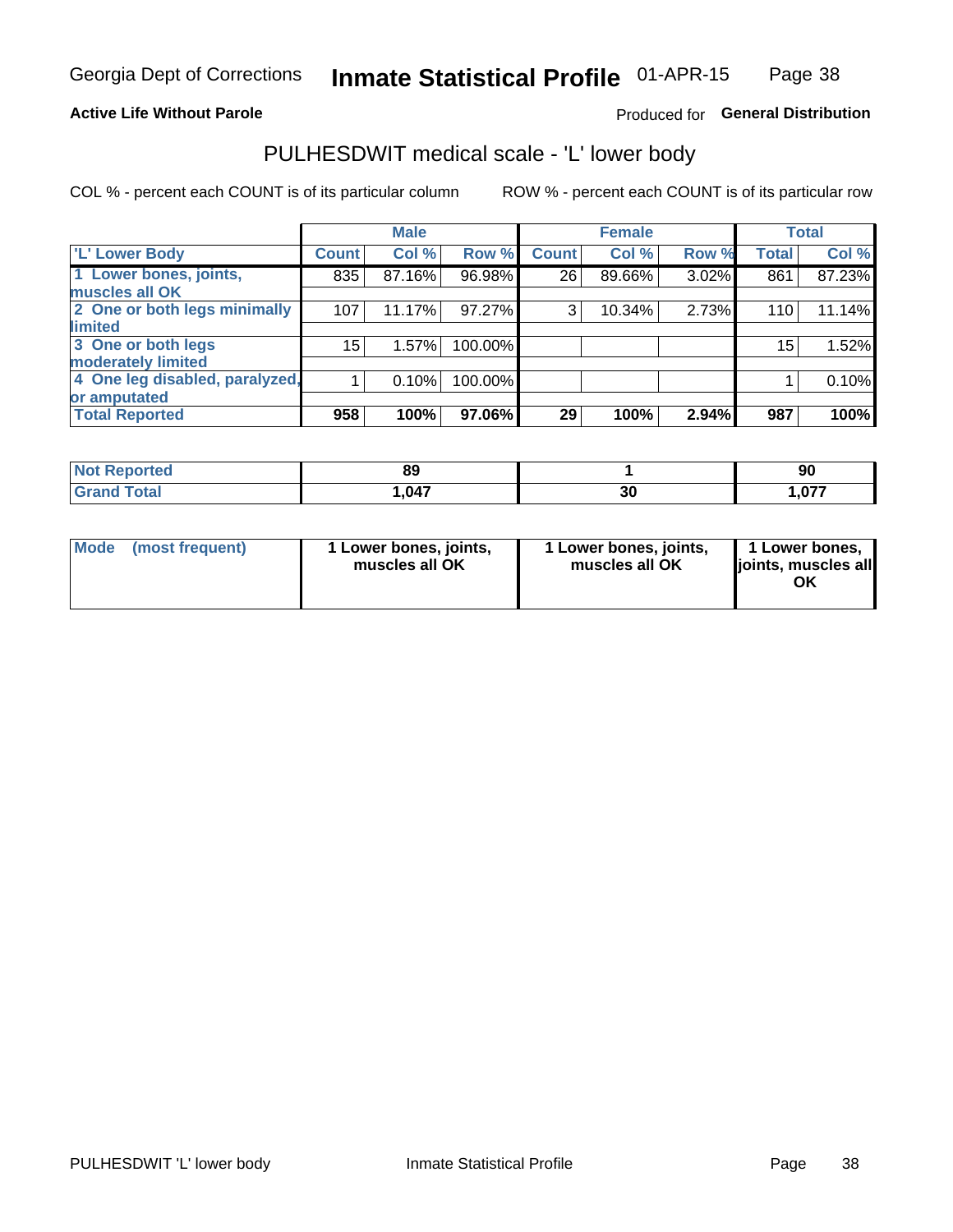#### **Active Life Without Parole**

Produced for General Distribution

### PULHESDWIT medical scale - 'H' hearing

COL % - percent each COUNT is of its particular column

|                                                               |              | <b>Male</b> |             |    | <b>Female</b> |       | <b>Total</b>    |        |
|---------------------------------------------------------------|--------------|-------------|-------------|----|---------------|-------|-----------------|--------|
| <b>H'</b> Hearing                                             | <b>Count</b> | Col%        | Row % Count |    | Col%          | Row % | Total           | Col %  |
| 1 Normal hearing both ears                                    | 943          | 98.64%      | 97.02%      | 29 | $100.00\%$    | 2.98% | 972             | 98.68% |
| 2 Some loss in one ear with<br>other OK, or mild loss in both | 10           | 1.05%       | 100.00%     |    |               |       | 10 <sub>1</sub> | 1.02%  |
| 3 Total loss in one ear with<br>mild loss in other            | 3            | 0.31%       | 100.00%     |    |               |       |                 | 0.30%  |
| <b>Total Reported</b>                                         | 956          | 100%        | 97.06%      | 29 | 100%          | 2.94% | 985             | 100%   |

| <b>ported</b><br><b>NOT</b> |           |    | JŁ                |
|-----------------------------|-----------|----|-------------------|
| <b>otal</b>                 | 1.047<br> | 30 | $\sim$<br>. . V I |

| Mode (most frequent) | 1 Normal hearing both ears 1 Normal hearing both ears 1 Normal hearing |           |
|----------------------|------------------------------------------------------------------------|-----------|
|                      |                                                                        | both ears |
|                      |                                                                        |           |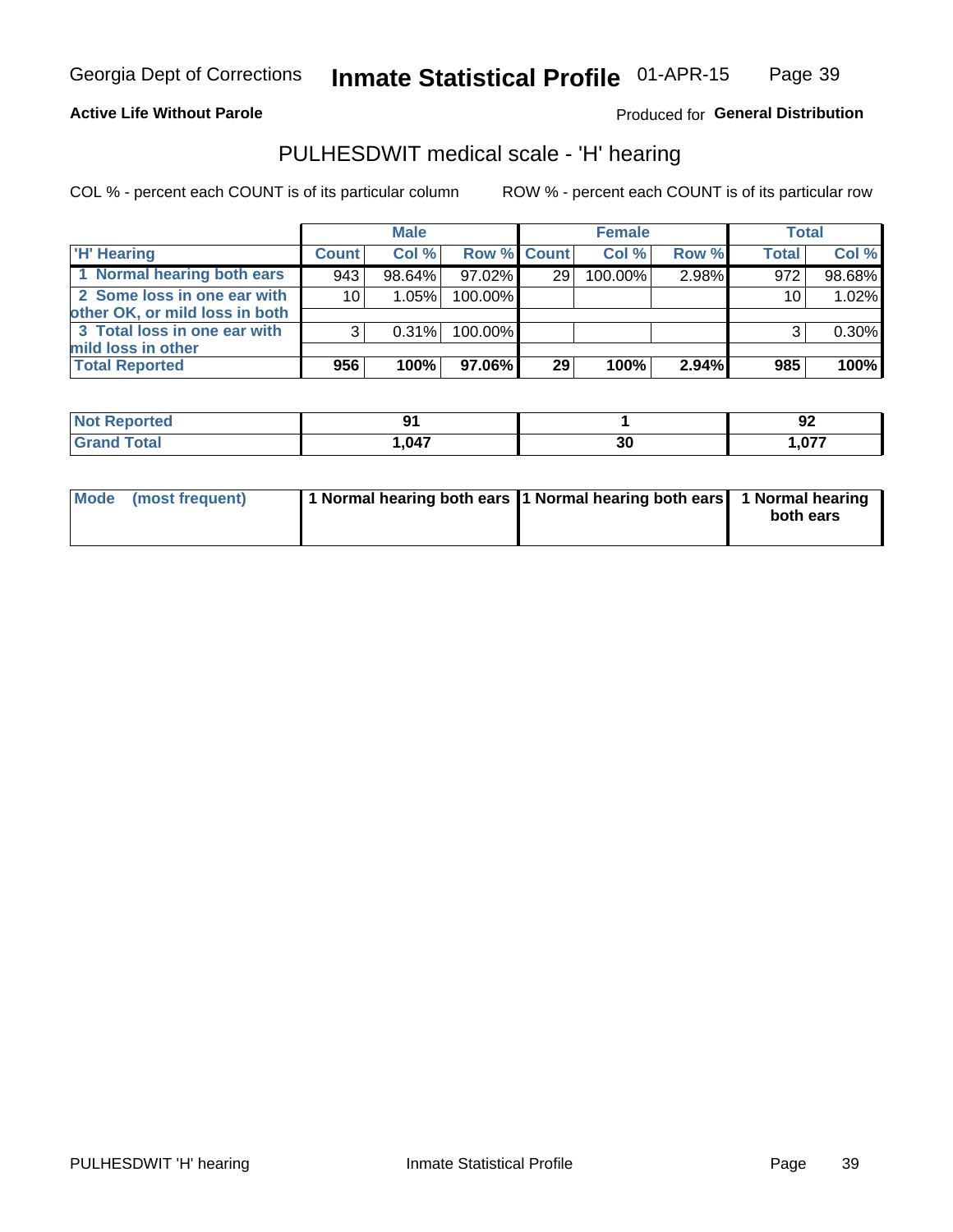### **Active Life Without Parole**

### Produced for General Distribution

### PULHESDWIT medical scale - 'E' vision

COL % - percent each COUNT is of its particular column

|                                |              | <b>Male</b> |        |              | <b>Female</b> |        |              | <b>Total</b> |
|--------------------------------|--------------|-------------|--------|--------------|---------------|--------|--------------|--------------|
| <b>E' Vision</b>               | <b>Count</b> | Col %       | Row %  | <b>Count</b> | Col %         | Row %  | <b>Total</b> | Col %        |
| 1 Correctable to 20/40 in both | 694          | 76.10%      | 98.44% | 11           | 39.29%        | 1.56%  | 705          | 75.00%       |
| eyes                           |              |             |        |              |               |        |              |              |
| 2 Correctable to 20/70 in one  | 192          | 21.05%      | 93.66% | 13           | 46.43%        | 6.34%  | 205          | 21.81%       |
| eye, may be blind in other     |              |             |        |              |               |        |              |              |
| 3 Correctable to 20/200 in one | 22           | 2.41%       | 88.00% | 3            | 10.71%        | 12.00% | 25           | 2.66%        |
| eye, may be blind in other     |              |             |        |              |               |        |              |              |
| 4 One eye not correctable to   | 4            | 0.44%       | 80.00% |              | 3.57%         | 20.00% | 5            | 0.53%        |
| 20/200, other may be blind     |              |             |        |              |               |        |              |              |
| <b>Total Reported</b>          | 912          | 100%        | 97.02% | 28           | 100%          | 2.98%  | 940          | 100%         |

| <b>orted</b><br><b>NOT REDUCT</b><br>$\sim$ | ィクに<br>טט ו |    | , , ,<br>. .<br>1 J I |
|---------------------------------------------|-------------|----|-----------------------|
| Total                                       | ,047        | 30 | 077                   |

| Mode (most frequent) | 1 Correctable to 20/40 in both 2 Correctable to 20/70 in one 1 Correctable to<br>eves | eye, may be blind in other 20/40 in both eyes |  |
|----------------------|---------------------------------------------------------------------------------------|-----------------------------------------------|--|
|                      |                                                                                       |                                               |  |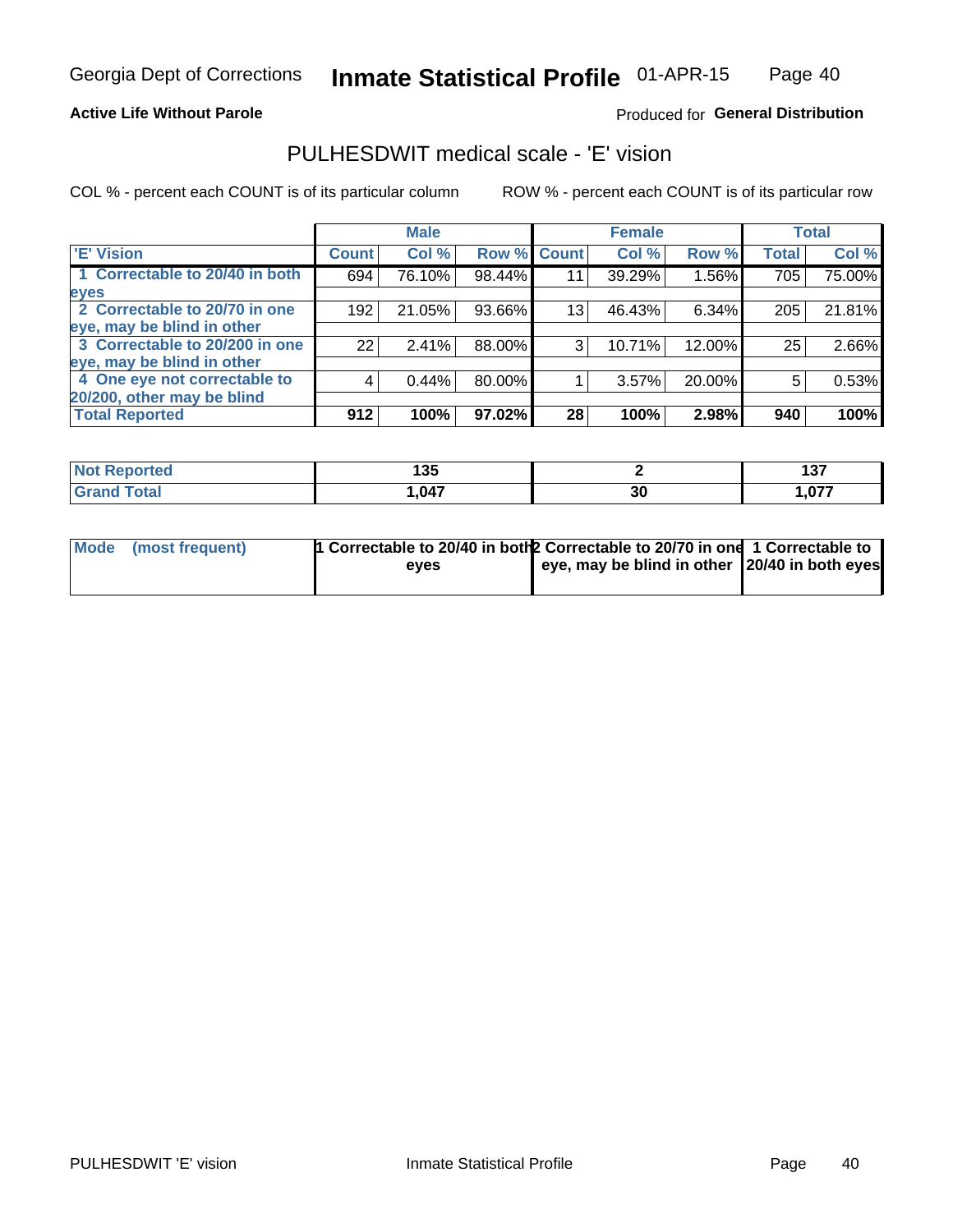### **Active Life Without Parole**

### Produced for General Distribution

# PULHESDWIT medical scale - 'S' pSychiatric

COL % - percent each COUNT is of its particular column

|                                        |              | <b>Male</b> |         |                 | <b>Female</b> |       |              | <b>Total</b> |
|----------------------------------------|--------------|-------------|---------|-----------------|---------------|-------|--------------|--------------|
| 'S' pSychiatric                        | <b>Count</b> | Col %       |         | Row % Count     | Col %         | Row % | <b>Total</b> | Col %        |
| 1 No impairment or disorders           | 767          | 80.15%      | 98.97%  | 8               | 42.11%        | 1.03% | 775          | 79.41%       |
| 2 Stable, or in remission, or          | 138          | 14.42%      | 93.24%  | 10              | 52.63%        | 6.76% | 148          | 15.16%       |
| mild impairment or retardation         |              |             |         |                 |               |       |              |              |
| 3 Requires moderate inpatient          | 42           | 4.39%       | 97.67%  |                 | 5.26%         | 2.33% | 43           | 4.41%        |
| treatment                              |              |             |         |                 |               |       |              |              |
| 4 Requires intensive inpatient         | 9            | 0.94%       | 100.00% |                 |               |       | 9            | 0.92%        |
| treatment                              |              |             |         |                 |               |       |              |              |
| <b>5 Requires Crisis Stabilization</b> |              | 0.10%       | 100.00% |                 |               |       |              | 0.10%        |
| Unit (CSU) inpatient care              |              |             |         |                 |               |       |              |              |
| <b>Total Reported</b>                  | 957          | 100%        | 98.05%  | 19 <sup>1</sup> | 100%          | 1.95% | 976          | 100%         |

| <b>Reported</b><br><b>NOT</b> | Ju   |    | 101<br>1 V I |
|-------------------------------|------|----|--------------|
| <b>Total</b>                  | ,047 | 30 | ,077         |

| Mode (most frequent) | <b>1 No impairment or disorders</b> 2 Stable, or in remission, 11 No impairment or |                       |           |
|----------------------|------------------------------------------------------------------------------------|-----------------------|-----------|
|                      |                                                                                    | or mild impairment or | disorders |
|                      |                                                                                    | retardation           |           |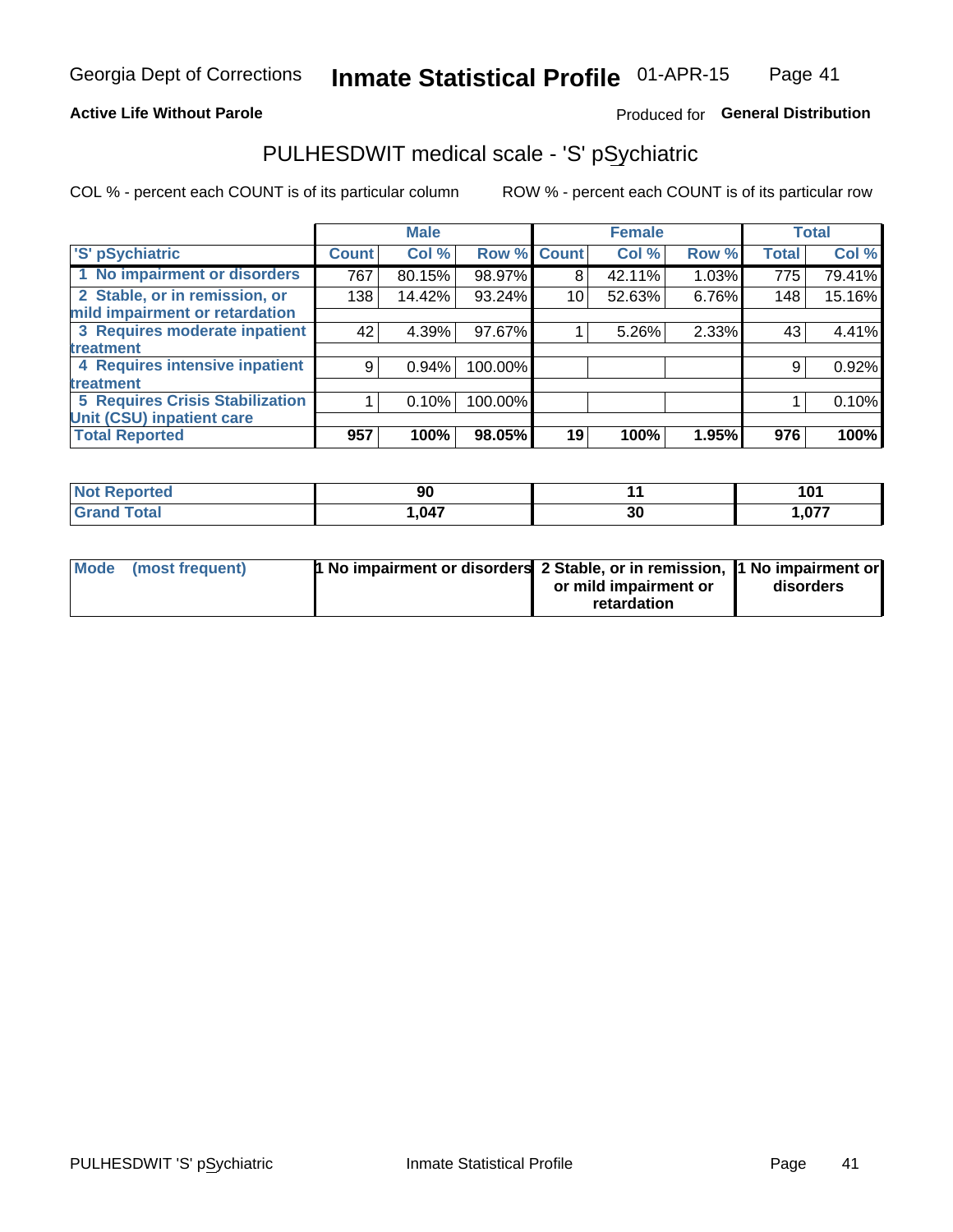**Active Life Without Parole** 

Produced for General Distribution

# PULHESDWIT medical scale - 'D' dental

COL % - percent each COUNT is of its particular column

|                                 |              | <b>Male</b> |                    |    | <b>Female</b> |       |              | <b>Total</b> |
|---------------------------------|--------------|-------------|--------------------|----|---------------|-------|--------------|--------------|
| 'D' Dental                      | <b>Count</b> | Col %       | <b>Row % Count</b> |    | Col %         | Row % | <b>Total</b> | Col %        |
| 1 Minimal routine dental health | 665          | 74.72%      | 97.51%             | 17 | 80.95%        | 2.49% | 682          | 74.86%       |
| <b>needs</b>                    |              |             |                    |    |               |       |              |              |
| 2 Moderate cavities and/or gum  | 193          | 21.69%      | 97.97%             |    | 19.05%        | 2.03% | 197          | 21.62%       |
| disease                         |              |             |                    |    |               |       |              |              |
| 3 Extensive gum disease         | 32           | $3.60\%$    | 100.00%            |    |               |       | 32           | 3.51%        |
| and/or widespread decay         |              |             |                    |    |               |       |              |              |
| <b>Total Reported</b>           | 890          | 100%        | 97.69%             | 21 | 100%          | 2.31% | 911          | 100%         |

| rtea   | .<br>וטו |          | 166 |
|--------|----------|----------|-----|
| $\sim$ | 047      | ^'<br>ას | 077 |

| <b>Mode</b><br><b>Minimal routine dental</b><br>(most frequent)<br>health needs | Minimal routine dental<br>health needs | 1 Minimal routine<br>dental health<br>needs |
|---------------------------------------------------------------------------------|----------------------------------------|---------------------------------------------|
|---------------------------------------------------------------------------------|----------------------------------------|---------------------------------------------|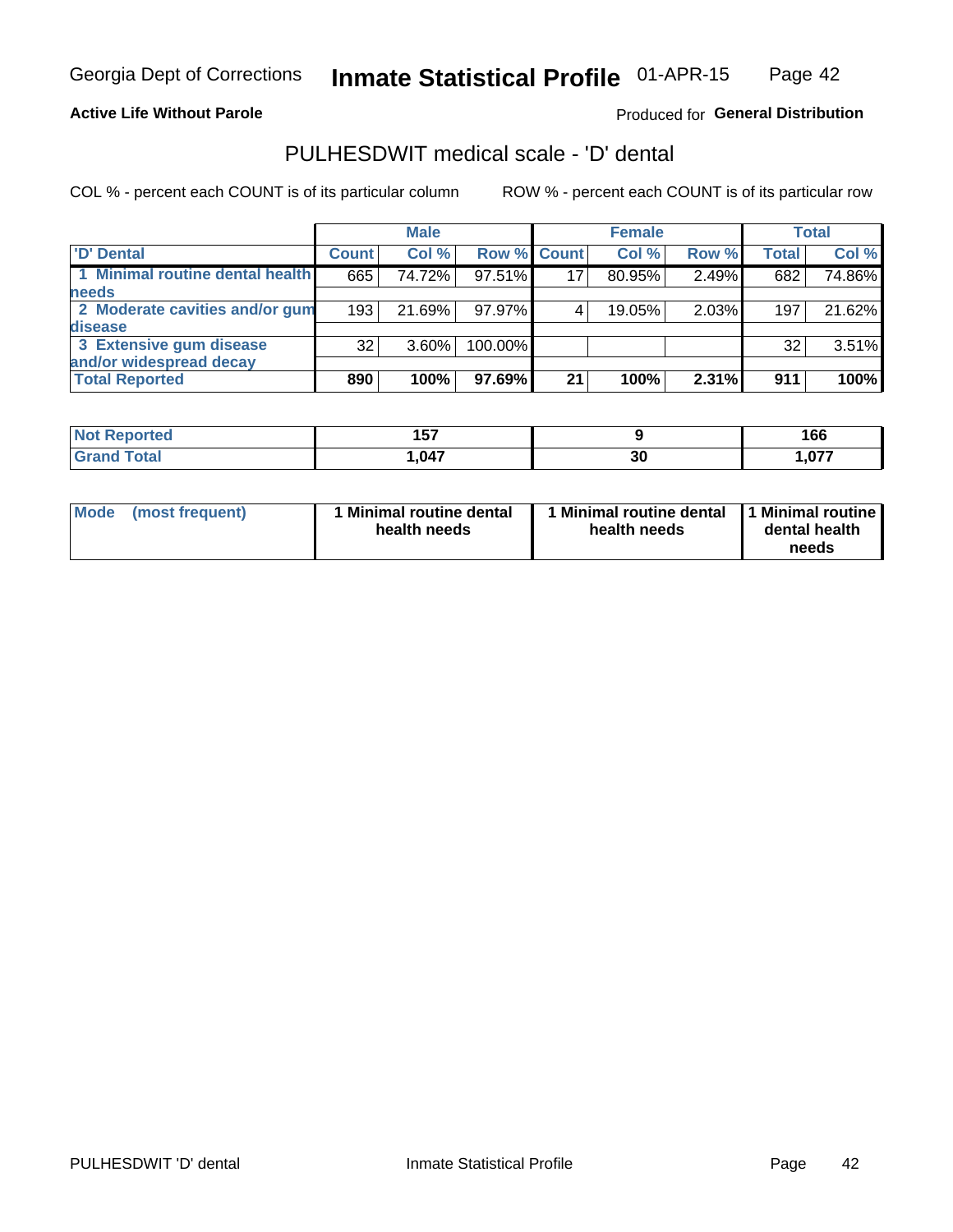### **Active Life Without Parole**

### Produced for General Distribution

### PULHESDWIT medical scale - 'W' work ability

COL % - percent each COUNT is of its particular column

|                                 |              | <b>Male</b> |         |             | <b>Female</b> |       |              | <b>Total</b> |
|---------------------------------|--------------|-------------|---------|-------------|---------------|-------|--------------|--------------|
| <b>W' work ability</b>          | <b>Count</b> | Col %       |         | Row % Count | Col %         | Row % | <b>Total</b> | Col %        |
| 1 Unrestricted work or activity | 786          | 81.96%      | 97.88%  | 17          | 58.62%        | 2.12% | 803          | 81.28%       |
| 2 Minor restrictions on type of | 133          | 13.87%      | 91.72%  | 12          | 41.38%        | 8.28% | 145          | 14.68%       |
| <b>work</b>                     |              |             |         |             |               |       |              |              |
| 3 Moderate restrictions on type | 31           | 3.23%       | 100.00% |             |               |       | 31           | 3.14%        |
| lof work                        |              |             |         |             |               |       |              |              |
| 4 Major restrictions on type of | 6            | 0.63%       | 100.00% |             |               |       | 6            | 0.61%        |
| <b>work</b>                     |              |             |         |             |               |       |              |              |
| 5 Cannot work under any         | 3            | 0.31%       | 100.00% |             |               |       | 3            | 0.30%        |
| <b>circumstances</b>            |              |             |         |             |               |       |              |              |
| <b>Total Reported</b>           | 959          | 100%        | 97.06%  | 29          | 100%          | 2.94% | 988          | 100.0%       |

| <b>Experience</b><br><b>NOT</b><br>Renoi | n.<br>oo   |         | 89              |
|------------------------------------------|------------|---------|-----------------|
| <b>Total</b>                             | <b>047</b> | ົ<br>งบ | 077<br>I .V / 1 |

| <b>Mode</b> | (most frequent) | 1 Unrestricted work or<br>activity | 1 Unrestricted work or<br>activity | 1 Unrestricted<br>work or activity |
|-------------|-----------------|------------------------------------|------------------------------------|------------------------------------|
|-------------|-----------------|------------------------------------|------------------------------------|------------------------------------|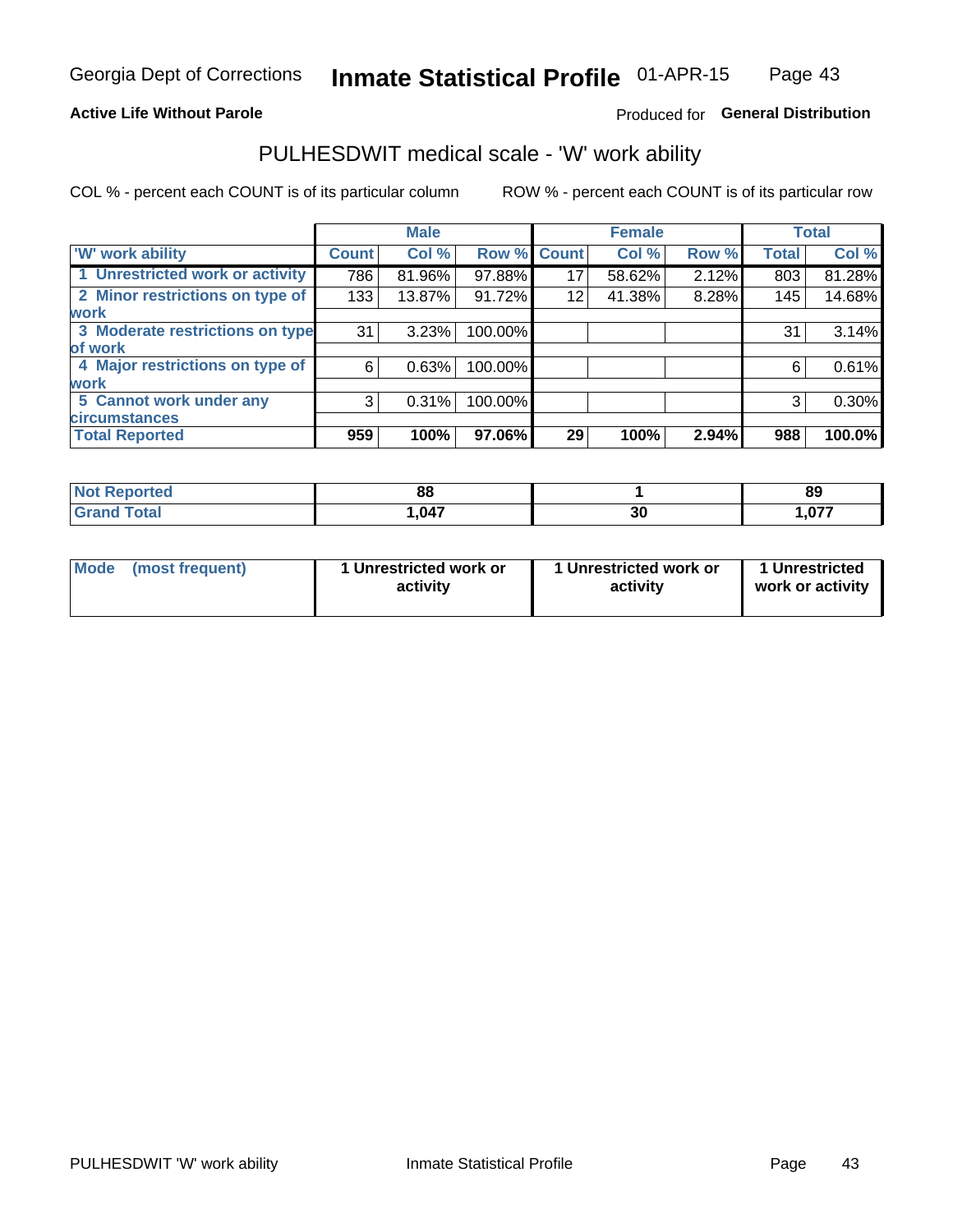#### **Active Life Without Parole**

### Produced for General Distribution

# PULHESDWIT medical scale - 'I' impairment

COL % - percent each COUNT is of its particular column ROW % - percent each COUNT is of its particular row

|                                                              |              | <b>Male</b> |             |    | <b>Female</b> |       | <b>Total</b> |        |
|--------------------------------------------------------------|--------------|-------------|-------------|----|---------------|-------|--------------|--------|
| <b>T' Impairment</b>                                         | <b>Count</b> | Col %       | Row % Count |    | Col %         | Row % | <b>Total</b> | Col %  |
| 1 No impairments or<br>disabilities                          | 947          | 98.85%      | 97.03%      | 29 | 100.00%       | 2.97% | 976          | 98.89% |
| 2 Wheelchair-bound but<br>otherwise OK                       |              | 0.73%       | 100.00%     |    |               |       |              | 0.71%  |
| <b>3 Needs low-level Assisted</b><br>Living (level I)        |              | 0.10%       | 100.00%     |    |               |       |              | 0.10%  |
| 4 Needs moderate Assisted<br>Living (level II)               |              | 0.10%       | 100.00%     |    |               |       |              | 0.10%  |
| <b>5 Needs maximal Assisted</b><br><b>Living (level III)</b> | 2            | 0.21%       | 100.00%     |    |               |       |              | 0.20%  |
| <b>Total Reported</b>                                        | 958          | 100%        | 97.06%      | 29 | 100%          | 2.94% | 987          | 100%   |

| orted      | 89   |    | 90   |
|------------|------|----|------|
| <b>ota</b> | ,047 | 30 | ,077 |

| Mode | (most frequent) | 1 No impairments or<br>disabilities | 1 No impairments or<br>disabilities | 1 No impairments<br>or disabilities |
|------|-----------------|-------------------------------------|-------------------------------------|-------------------------------------|
|------|-----------------|-------------------------------------|-------------------------------------|-------------------------------------|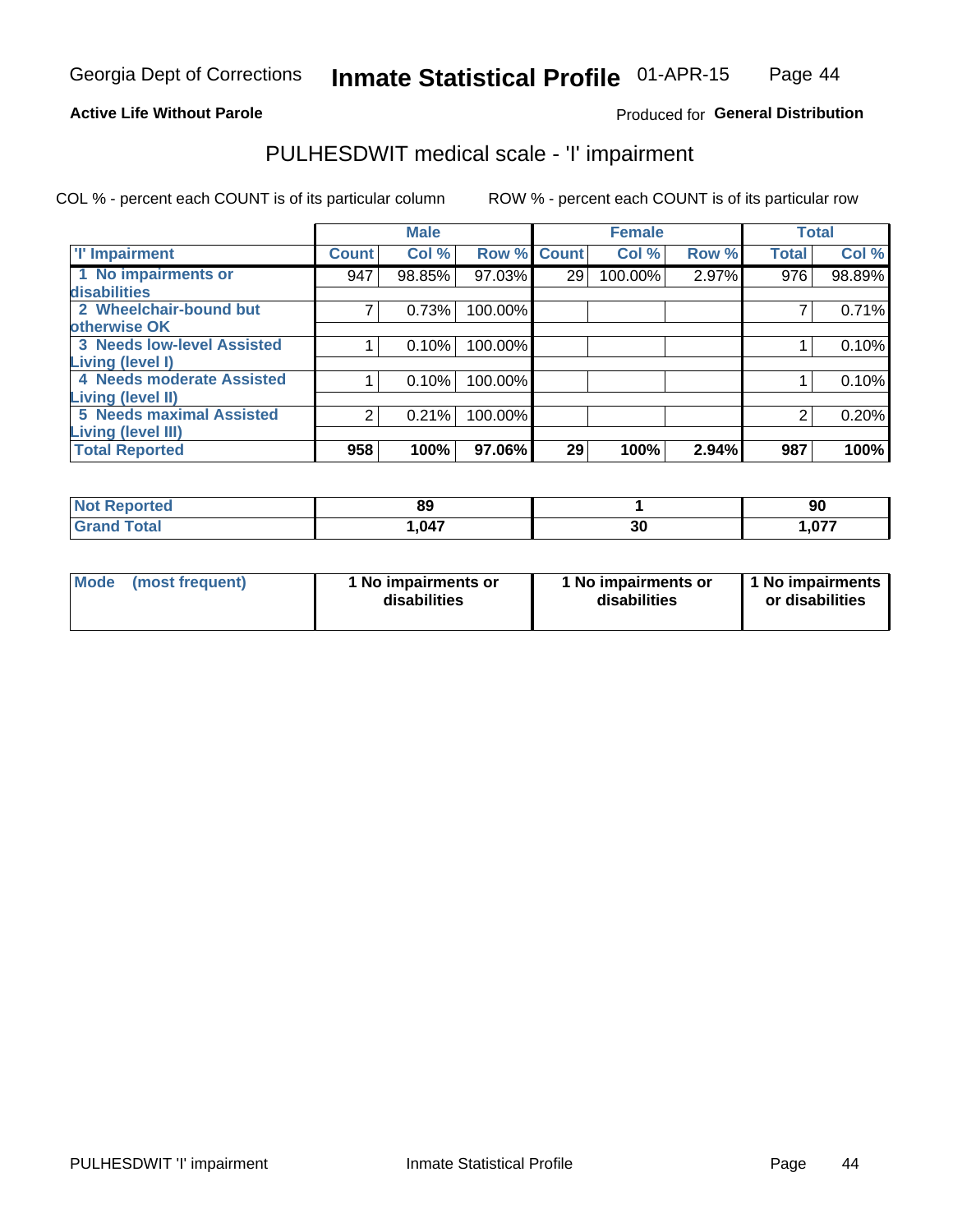### **Active Life Without Parole**

### Produced fo General Distribution

# PULHESDWIT medical scale - 'T' transportability

COL % - percent each COUNT is of its particular column

|                             |              | <b>Male</b> |             |    | <b>Female</b> |       |              | <b>Total</b> |
|-----------------------------|--------------|-------------|-------------|----|---------------|-------|--------------|--------------|
| <b>T' Transportability</b>  | <b>Count</b> | Col %       | Row % Count |    | Col %         | Row % | <b>Total</b> | Col %        |
| 1 Can be transported in any | 956          | 99.27%      | 97.06%      | 29 | 100.00%       | 2.94% | 985          | 99.29%       |
| ordinary approved vehicle   |              |             |             |    |               |       |              |              |
| 2 Wheelchair-bound, not     |              | 0.10%       | 100.00%     |    |               |       |              | 0.10%        |
| needing special vehicle     |              |             |             |    |               |       |              |              |
| 5 Requires ambulance        | 6            | 0.62%       | 100.00%     |    |               |       |              | 0.60%        |
| transport                   |              |             |             |    |               |       |              |              |
| <b>Total Reported</b>       | 963          | 100%        | 97.08%      | 29 | 100%          | 2.92% | 992          | 100%         |

| eported | 84   |    | Q.<br><b>O</b> J |
|---------|------|----|------------------|
|         | ,047 | 30 | 1,077            |

| Mode (most frequent) | 1 Can be transported in any 1 Can be transported in any | ordinary approved vehicle   ordinary approved vehicle   transported in any | 1 Can be<br>ordinary approved<br>vehicle |
|----------------------|---------------------------------------------------------|----------------------------------------------------------------------------|------------------------------------------|
|                      |                                                         |                                                                            |                                          |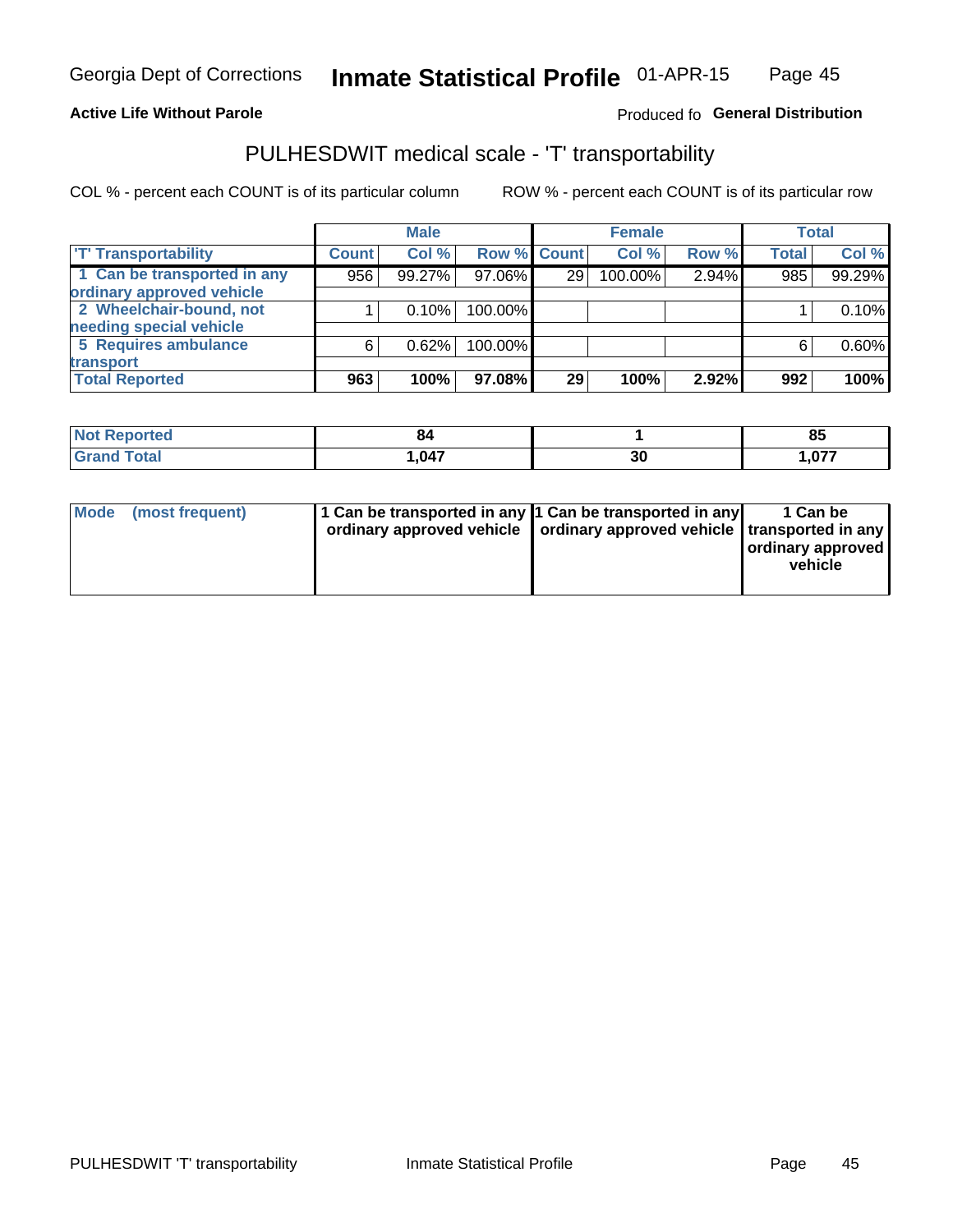#### Inmate Statistical Profile 01-APR-15 Page 46

#### **Active Life Without Parole**

#### Produced for General Distribution

### Number of prior Georgia incarcerations

COL % - percent each COUNT is of its particular column

|                                       |                 | <b>Male</b> |                    |    | <b>Female</b> | <b>Total</b> |       |        |
|---------------------------------------|-----------------|-------------|--------------------|----|---------------|--------------|-------|--------|
| <b>Num of Prior GA Incarcerations</b> | <b>Count</b>    | Col %       | <b>Row % Count</b> |    | Col %         | Row %        | Total | Col %  |
|                                       | 532             | 50.81%      | 95.86%             | 23 | 76.67%        | 4.14%        | 555   | 51.53% |
|                                       | 197             | 18.82%      | 98.99%             | 2  | 6.67%         | 1.01%        | 199   | 18.48% |
|                                       | 124             | 11.84%      | 98.41%             | 2  | 6.67%         | 1.59%        | 126   | 11.70% |
| 3                                     | 90 <sub>1</sub> | 8.60%       | 97.83%             | 2  | 6.67%         | 2.17%        | 92    | 8.54%  |
| 4                                     | 51              | 4.87%       | 100.00%            |    |               |              | 51    | 4.74%  |
| 5                                     | 32              | 3.06%       | 100.00%            |    |               |              | 32    | 2.97%  |
| <b>More Than 5</b>                    | 21              | 2.01%       | 95.45%             |    | 3.33%         | 4.55%        | 22    | 2.04%  |
| <b>Total Reported</b>                 | 1,047           | 100%        | 97.21%             | 30 | 100.0%        | 2.79%        | 1,077 | 100%   |

| rted<br><b>NOT</b> |       |   |                         |
|--------------------|-------|---|-------------------------|
| <b>otal</b>        | 1,047 | u | $\sim$ $\sim$<br>I .V 1 |

| Mean (average)       | 1.16 | .ט | 1.14 |
|----------------------|------|----|------|
| Median (middle)      |      |    |      |
| Mode (most frequent) |      |    |      |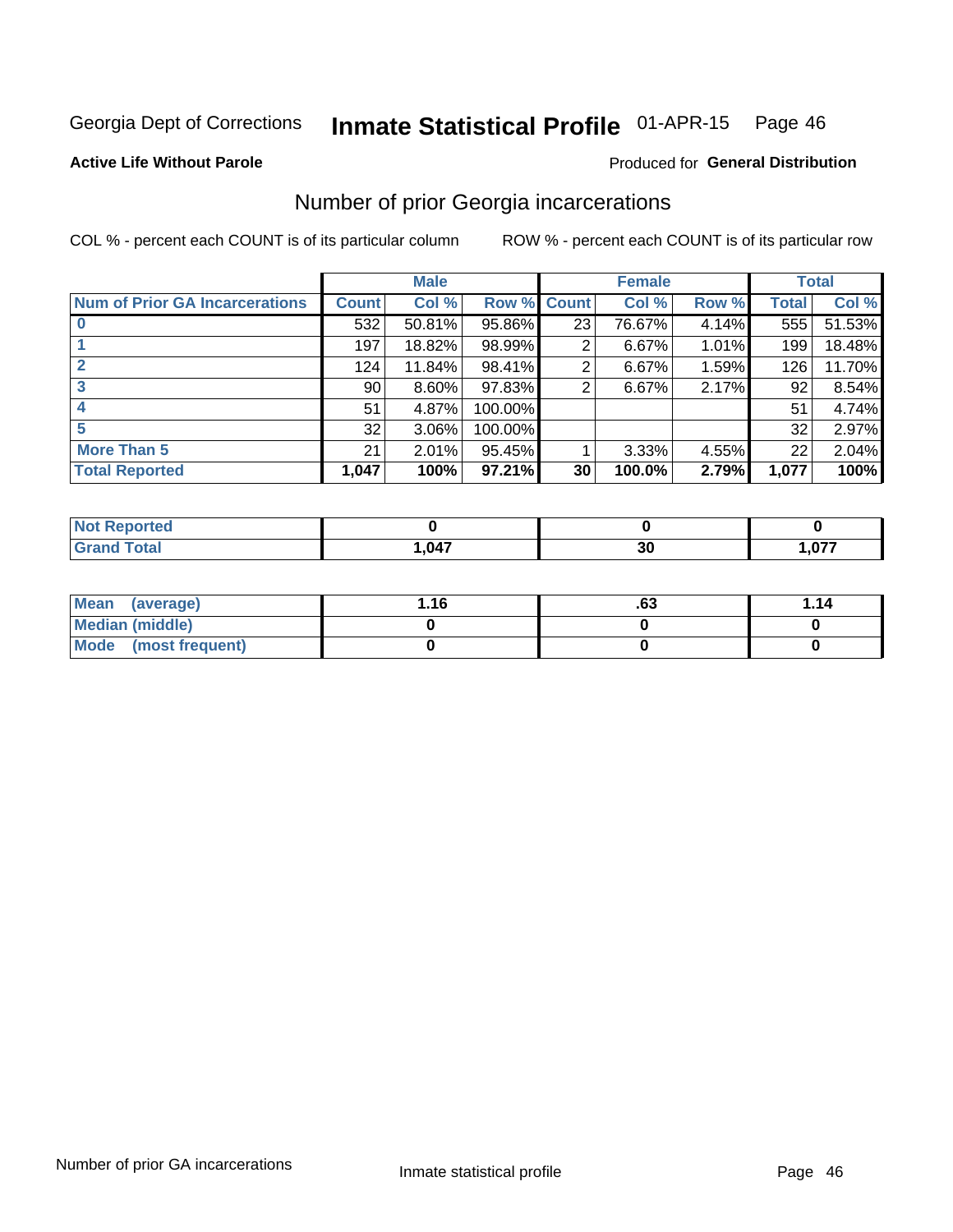#### Inmate Statistical Profile 01-APR-15 Page 47

**Active Life Without Parole** 

Produced for General Distribution

### Prison sentence in years

COL % - percent each COUNT is of its particular column

ROW % - percent each COUNT is of its particular row

|                                 | <b>Male</b> |        |                    | <b>Female</b> |         |          | Total       |        |
|---------------------------------|-------------|--------|--------------------|---------------|---------|----------|-------------|--------|
| <b>Prison Sentence In Years</b> | Count l     | Col %  | <b>Row % Count</b> |               | Col %   | Row %    | $\tau$ otal | Col %  |
| <b>Life Without Parole</b>      | 040.        | 99.33% | $97.20\%$          | 30            | 100.00% | $2.80\%$ | 1.070       | 99.35% |
| <b>Death</b>                    |             | 0.67%  | 100.00%            |               |         |          |             | 0.65%  |
| <b>Total Reported</b>           | 1,047       | 100%   | $97.21\%$          | 30            | 100%    | 2.79%    | 1,077       | 100%   |

| ported      |        |    |            |
|-------------|--------|----|------------|
| <b>otal</b> | 047. ا | 30 | 1.07<br>v/ |

### **Determinate (numeric) sentences only**

| 1112211 | <b>Mean</b> | Ane <sup>*</sup> |  |  |
|---------|-------------|------------------|--|--|

All sentences (including determinate), with life, life without parole, and death sentences figured at 45 years

| Me: |  |  |  |
|-----|--|--|--|
|     |  |  |  |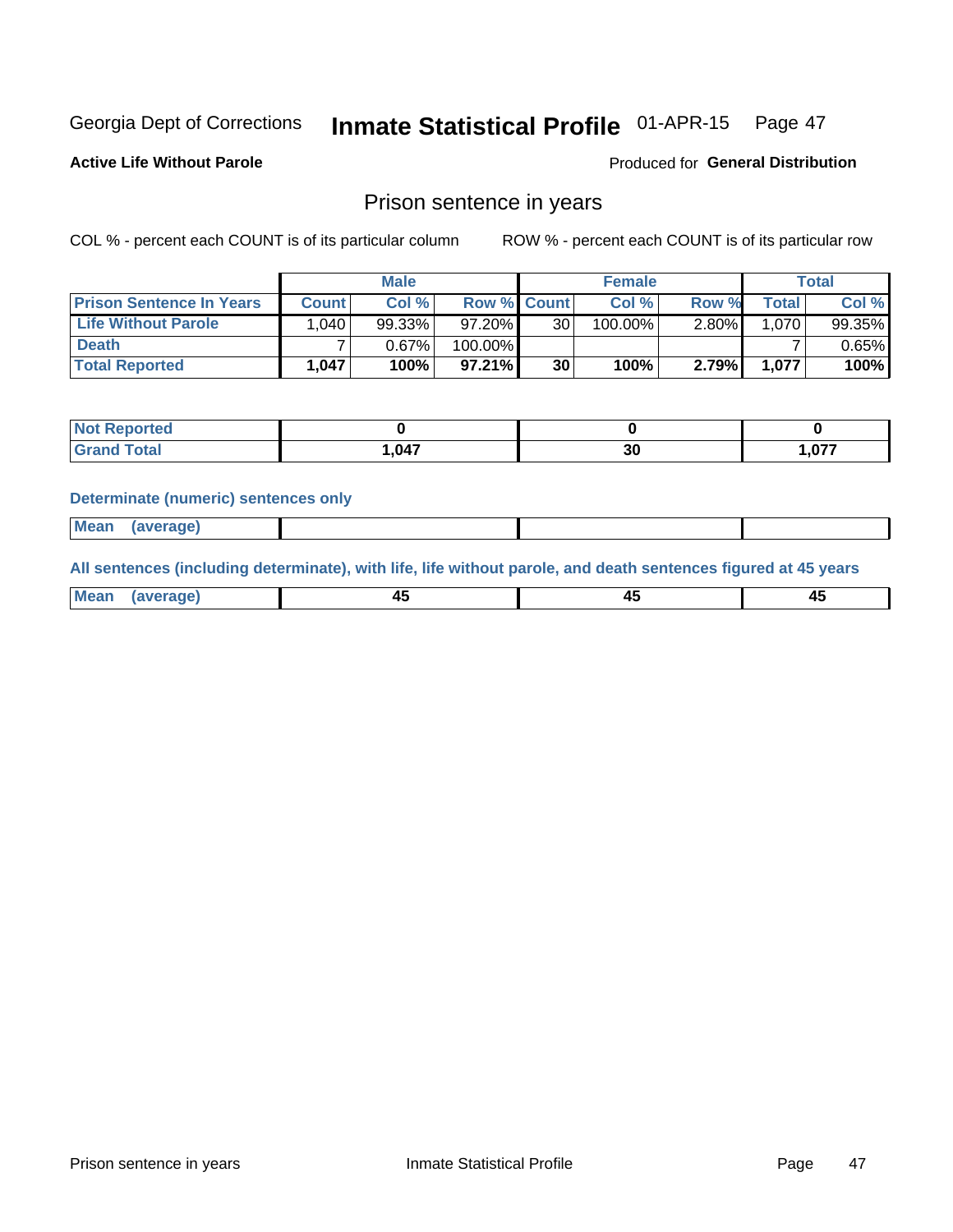#### Inmate Statistical Profile 01-APR-15 Georgia Dept of Corrections Page 48

#### **Active Life Without Parole**

#### Produced for General Distribution

## Primary offense, broken out into felonies vs misdemeanors

COL % - percent each COUNT is of its particular column

|                                  |              | <b>Male</b> |                    |    | <b>Female</b> |        | Total        |         |
|----------------------------------|--------------|-------------|--------------------|----|---------------|--------|--------------|---------|
| <b>Felonies and Misdemeanors</b> | <b>Count</b> | Col%        | <b>Row % Count</b> |    | Col%          | Row %  | <b>Total</b> | Col %   |
| <b>Felonies</b>                  | 1.045        | 100.00%     | $97.21\%$          | 30 | 100.00%       | 2.79%  | 1.075        | 100.00% |
| <b>Total Reported</b>            | 1,045        | 100%        | $97.21\%$          | 30 | 100%          | 2.79%) | 1,075        | 100%    |

| <b>Not Reported</b>   |      |       |                 |
|-----------------------|------|-------|-----------------|
| Total<br><b>Grand</b> | .047 | 1,045 | $\sim$<br>1.V / |

| <b>Mode</b><br>frequent)<br>nies<br>≧ (most tr.<br>. | onies<br>. | lonies<br>ею<br>____ |
|------------------------------------------------------|------------|----------------------|
|------------------------------------------------------|------------|----------------------|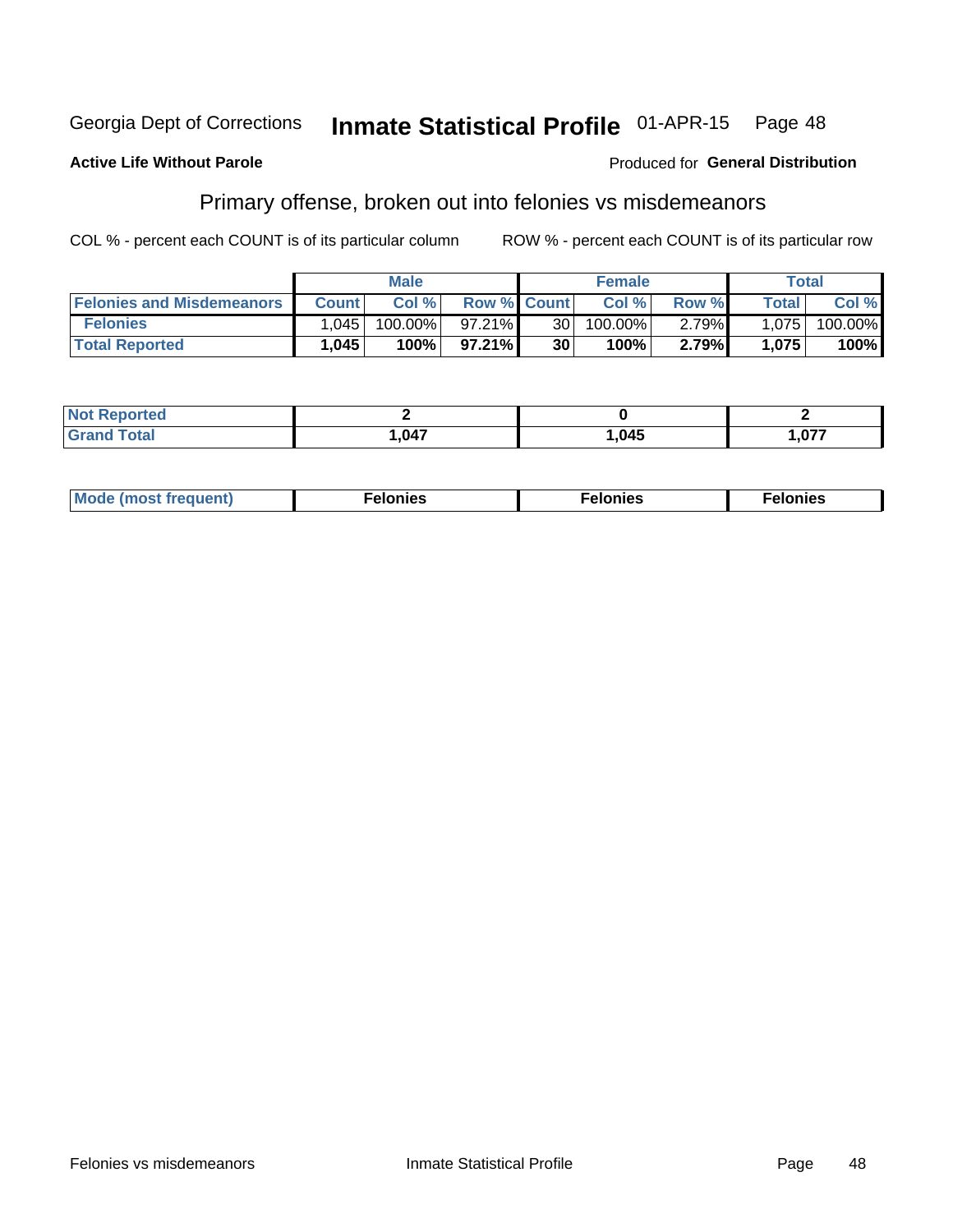#### Inmate Statistical Profile 01-APR-15 Page 49

### **Active Life Without Parole**

### Produced for General Distribution

### Primary offense, broken out into six broad crime categories

COL % - percent each COUNT is of its particular column

|                                  |              | <b>Male</b> |           |                    | <b>Female</b> |       |              | <b>Total</b> |
|----------------------------------|--------------|-------------|-----------|--------------------|---------------|-------|--------------|--------------|
| <b>Crime Categories</b>          | <b>Count</b> | Col %       |           | <b>Row % Count</b> | Col %         | Row % | <b>Total</b> | Col %        |
| <b>Violent</b>                   | 813          | 77.80%      | 96.79%    | 27                 | 90.00%        | 3.21% | 840          | 78.14%       |
| <b>Sex Crime</b><br>$\mathbf{2}$ | 131          | 12.54%      | 100.00%   |                    | .00%          |       | 131          | 12.19%       |
| <b>Property</b><br>3             | 44           | 4.21%       | $95.65\%$ |                    | 6.67%         | 4.35% | 46           | 4.28%        |
| <b>Drug</b><br>4                 | 38           | 3.64%       | 97.44%    |                    | 3.33%         | 2.56% | 39           | 3.63%        |
| <b>Other</b><br>6                | 19           | $.82\%$     | 100.00%   |                    | .00%          |       | 19           | 1.77%        |
| <b>Total Reported</b>            | 1,045        | 100%        | 97.21%    | 30                 | 100%          | 2.79% | 1,075        | 100%         |

| <b>Not Reported</b> |      |    |     |
|---------------------|------|----|-----|
| <b>Total</b>        | ,047 | 21 | 077 |
| Grand               |      | งบ | יש. |

| M | . | 40 O |
|---|---|------|
|   |   |      |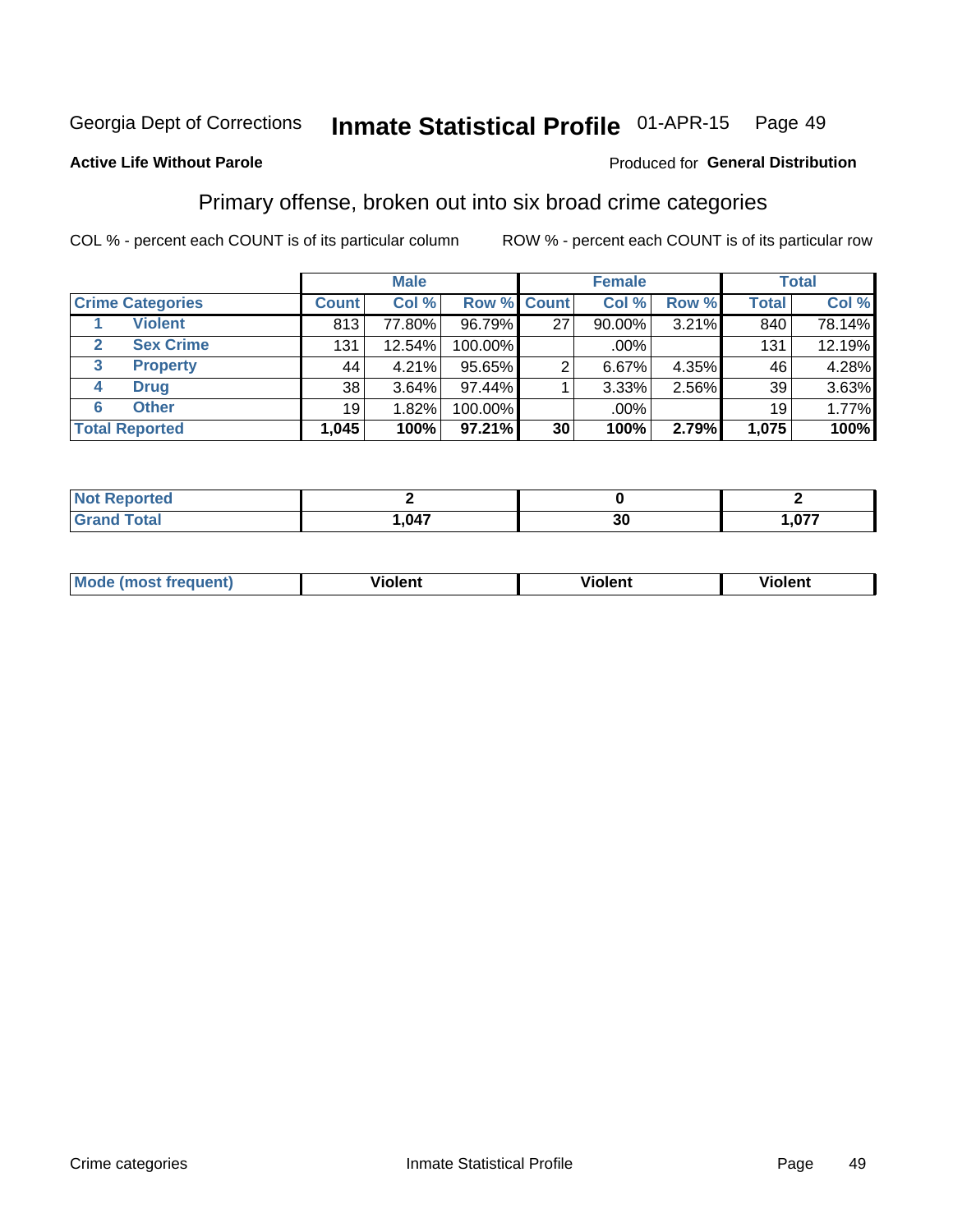#### Inmate Statistical Profile 01-APR-15 Page 50

#### **Active Life Without Parole**

### **Produced for General Distribution**

### Primary offense, detailed offense code

COL % - percent each COUNT is of its particular column

|                                            |                | <b>Male</b> |         |              | <b>Female</b> |        |                         | <b>Total</b> |
|--------------------------------------------|----------------|-------------|---------|--------------|---------------|--------|-------------------------|--------------|
| <b>Primary Offense</b>                     | <b>Count</b>   | Col %       | Row %   | <b>Count</b> | Col %         | Row %  | <b>Total</b>            | Col %        |
| <b>Abandonment Of Child (2852)</b>         | 1              | .10%        | 100.00% |              |               |        | 1                       | .09%         |
| <b>Aggrav Assault (1302)</b>               | 34             | 3.25%       | 100.00% |              |               |        | 34                      | 3.16%        |
| <b>Aggrav Battery (1305)</b>               | 3              | .29%        | 100.00% |              |               |        | 3                       | .28%         |
| <b>Aggrav Child Molestation (2021)</b>     | 22             | 2.11%       | 100.00% |              |               |        | 22                      | 2.05%        |
| <b>Aggrav Sexual Battery (2009)</b>        | 4              | .38%        | 100.00% |              |               |        | $\overline{\mathbf{4}}$ | .37%         |
| <b>Aggrav Sodomy (2003)</b>                | 7              | .67%        | 100.00% |              |               |        | $\overline{7}$          | .65%         |
| <b>Aggrav Stalking (1321)</b>              | 1              | .10%        | 100.00% |              |               |        | $\mathbf{1}$            | .09%         |
| <b>Armed Robbery (1902)</b>                | 126            | 12.06%      | 99.21%  | 1            | 3.33%         | .79%   | 127                     | 11.81%       |
| Arson 1st Degree (1401)                    | 2              | .19%        | 100.00% |              |               |        | 2                       | .19%         |
| <b>Atmpt Armed Robbery (1992)</b>          | 1              | .10%        | 100.00% |              |               |        | $\mathbf{1}$            | .09%         |
| <b>Atmpt Escape (2590)</b>                 | 1              | .10%        | 100.00% |              |               |        | 1                       | .09%         |
| <b>Att/Consprcy Commt C/S/Of</b><br>(4134) | 1              | .10%        | 100.00% |              |               |        | 1                       | .09%         |
| <b>Burg Bef 7/1/12 (1601)</b>              | 20             | 1.91%       | 95.24%  | 1            | 3.33%         | 4.76%  | 21                      | 1.95%        |
| <b>Carry Weapon At School (2915)</b>       | 1              | .10%        | 100.00% |              |               |        | 1                       | .09%         |
| <b>Child Molestation (2019)</b>            | 5              | .48%        | 100.00% |              |               |        | 5                       | .47%         |
| <b>Crmnl Interfere Govt Prop (2613)</b>    | $\mathbf 1$    | .10%        | 100.00% |              |               |        | $\mathbf{1}$            | .09%         |
| <b>Cruelty To Children (2801)</b>          | 2              | .19%        | 100.00% |              |               |        | $\overline{2}$          | .19%         |
| <b>Escape (2501)</b>                       | $\mathbf{1}$   | .10%        | 100.00% |              |               |        | 1                       | .09%         |
| <b>False Imprisonment (1308)</b>           | 3              | .29%        | 100.00% |              |               |        | 3                       | .28%         |
| <b>False Statements Govt (2408)</b>        | 1              | .10%        | 100.00% |              |               |        | 1                       | .09%         |
| <b>Family Violence Battery (1301)</b>      | 1              | .10%        | 100.00% |              |               |        | 1                       | .09%         |
| Forg 1st Bef 7/1/12 (1701)                 | 8              | .77%        | 88.89%  | 1            | 3.33%         | 11.11% | 9                       | .84%         |
| <b>Hijacking Motor Vehicle (1911)</b>      | 1              | .10%        | 100.00% |              |               |        | 1                       | .09%         |
| <b>Incest (2006)</b>                       | 1              | .10%        | 100.00% |              |               |        | $\mathbf{1}$            | .09%         |
| <b>Involuntary Manslaughter (1103)</b>     | 1              | .10%        | 100.00% |              |               |        | $\mathbf{1}$            | .09%         |
| Kidnapping (1311)                          | 74             | 7.08%       | 100.00% |              |               |        | 74                      | 6.88%        |
| <b>Murder (1101)</b>                       | 548            | 52.44%      | 95.64%  | 25           | 83.33%        | 4.36%  | 573                     | 53.30%       |
| <b>Obstr Of Law Enf Officer (2314)</b>     | 5              | .48%        | 100.00% |              |               |        | 5                       | .47%         |
| <b>Poss Dep Stim Cntrf Drugs</b><br>(4007) | 1              | .10%        | 100.00% |              |               |        | $\mathbf 1$             | .09%         |
| Poss Firearm 1st Offender (2913)           | $\mathbf{1}$   | .10%        | 100.00% |              |               |        | 1                       | .09%         |
| <b>Poss Firearm Convct Felon</b><br>(2914) | 6              | .57%        | 100.00% |              |               |        | 6                       | .56%         |
| Poss Methamphetamine (4031)                | $\overline{2}$ | .19%        | 100.00% |              |               |        | $\overline{2}$          | .19%         |
| <b>Poss Narcotics Opiates (4006)</b>       | $\mathbf 1$    | .10%        | 50.00%  | $\mathbf{1}$ | 3.33%         | 50.00% | $\overline{2}$          | .19%         |
| Poss Of Cocaine (4022)                     | 5              | .48%        | 100.00% |              |               |        | 5                       | .47%         |
| <b>Poss Of Firearm Dur Crime</b><br>(2910) | $\overline{2}$ | .19%        | 100.00% |              |               |        | $\overline{2}$          | .19%         |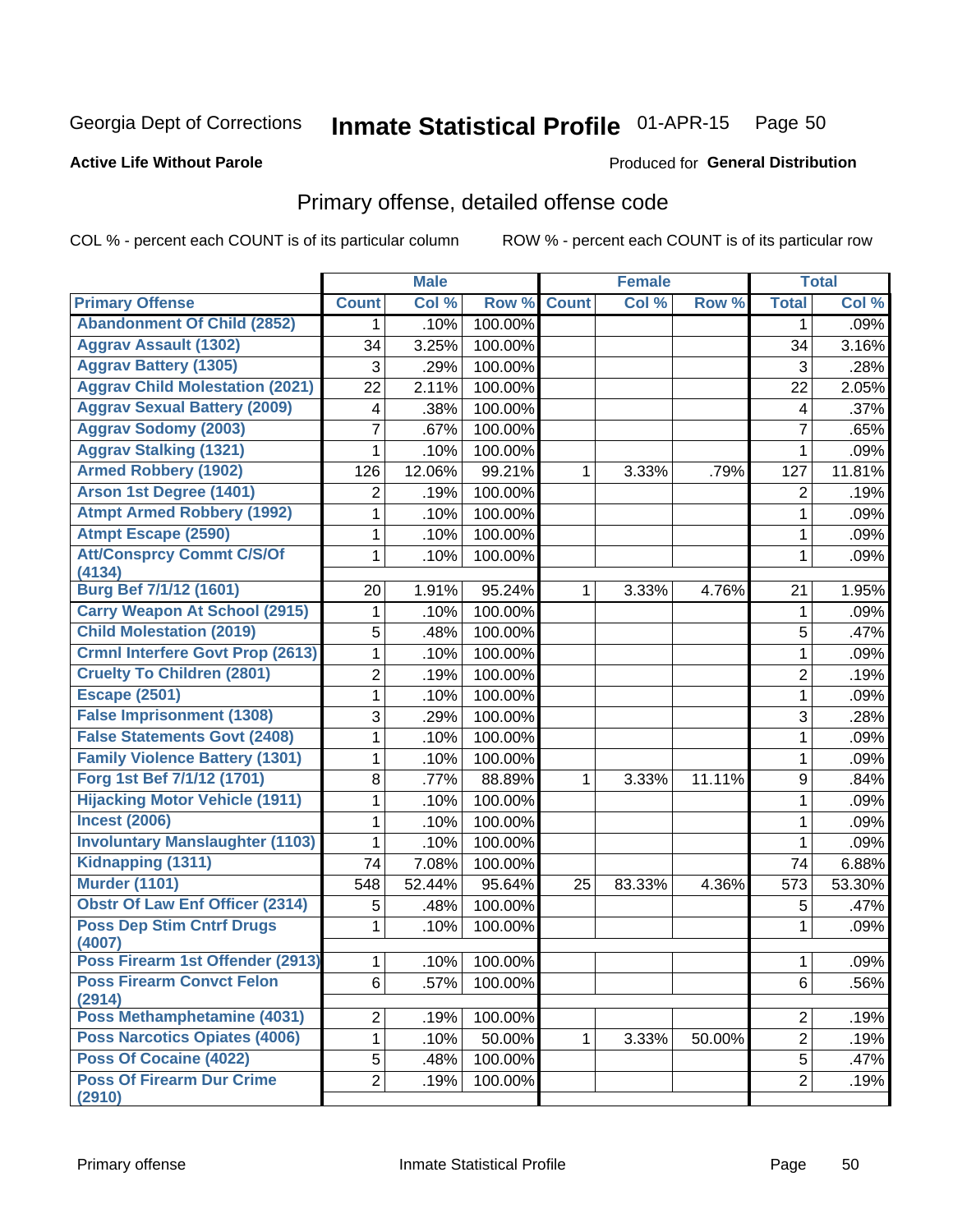#### Inmate Statistical Profile 01-APR-15 Page 51

#### **Active Life Without Parole**

#### Produced for General Distribution

# Primary offense, detailed offense code

COL % - percent each COUNT is of its particular column

|                                            |                | <b>Male</b> |         |              | <b>Female</b> |        |                | <b>Total</b> |
|--------------------------------------------|----------------|-------------|---------|--------------|---------------|--------|----------------|--------------|
| <b>Primary Offense</b>                     | <b>Count</b>   | Col %       | Row %   | <b>Count</b> | Col %         | Row %  | <b>Total</b>   | Col %        |
| Poss Of Marijuana (4009)                   | 5              | .48%        | 100.00% |              |               |        | 5              | .47%         |
| Poss Tools Commit Crime (1602)             | 1              | .10%        | 100.00% |              |               |        | 1              | .09%         |
| Poss W Int Dist Cocaine (4050)             | 3              | .29%        | 100.00% |              |               |        | 3              | .28%         |
| Rape (2001)                                | 86             | 8.23%       | 100.00% |              |               |        | 86             | 8.00%        |
| Robbery (1901)                             | 5              | .48%        | 100.00% |              |               |        | 5              | .47%         |
| <b>Robbery By Force (1903)</b>             | 4              | .38%        | 100.00% |              |               |        | 4              | .37%         |
| <b>Robbery By Intimidation (1904)</b>      |                | .10%        | 100.00% |              |               |        | 1              | .09%         |
| <b>Robbery By Sudden Snatch</b>            | 1              | .10%        | 100.00% |              |               |        | 1              | .09%         |
| (1905)                                     |                |             |         |              |               |        |                |              |
| S/D Cocaine (4021)                         | 8              | .77%        | 100.00% |              |               |        | 8              | .74%         |
| S/D Cont Sub Public (4017)                 | 2              | .19%        | 100.00% |              |               |        | $\overline{2}$ | .19%         |
| S/D Cont Sub School (4018)                 | 1              | .10%        | 100.00% |              |               |        | 1              | .09%         |
| S/D Of Marijuana (4004)                    | $\overline{2}$ | .19%        | 100.00% |              |               |        | $\overline{2}$ | .19%         |
| <b>Statutory Rape (2018)</b>               | 6              | .57%        | 100.00% |              |               |        | 6              | .56%         |
| <b>Terrorist Threats &amp; Acts (1307)</b> | $\overline{2}$ | .19%        | 66.67%  | 1            | 3.33%         | 33.33% | 3              | .28%         |
| Theft By Rec Stolen Prop (1806)            | 8              | .77%        | 100.00% |              |               |        | 8              | .74%         |
| <b>Theft By Shoplifting (1821)</b>         | 1              | .10%        | 100.00% |              |               |        | 1              | .09%         |
| Theft By Taking (1802)                     | 4              | .38%        | 100.00% |              |               |        | 4              | .37%         |
| <b>Traf Cocaine 401+ Gm (4103)</b>         | 1              | .10%        | 100.00% |              |               |        | 1              | .09%         |
| <b>Traf Methamph 28-199 Gm</b><br>(4140)   | 1              | .10%        | 100.00% |              |               |        | 1              | .09%         |
| <b>Unknown Offense (9999)</b>              | 1              | .10%        | 100.00% |              |               |        | 1              | .09%         |
| <b>Viol Dngrous Drgs Act (4013)</b>        | 1              | .10%        | 100.00% |              |               |        | 1              | .09%         |
| Viol Ga Cntrl Sbst Act (4012)              | 4              | .38%        | 100.00% |              |               |        | 4              | .37%         |
| <b>Voluntary Manslaughter (1102)</b>       | 3              | .29%        | 100.00% |              |               |        | 3              | .28%         |
| <b>Total Rported</b>                       | 1,045          | 100%        | 97.21%  | 30           | 100%          | 2.79%  | 1,075          | 100%         |

| <b>Reported</b>     |      |    |       |
|---------------------|------|----|-------|
| <b>Total</b><br>Gra | .047 | 30 | . 077 |

| <b>Mode (most frequent)</b> | 1101 Murder | 1101 Murder | 1101 Murder |
|-----------------------------|-------------|-------------|-------------|
|                             |             |             |             |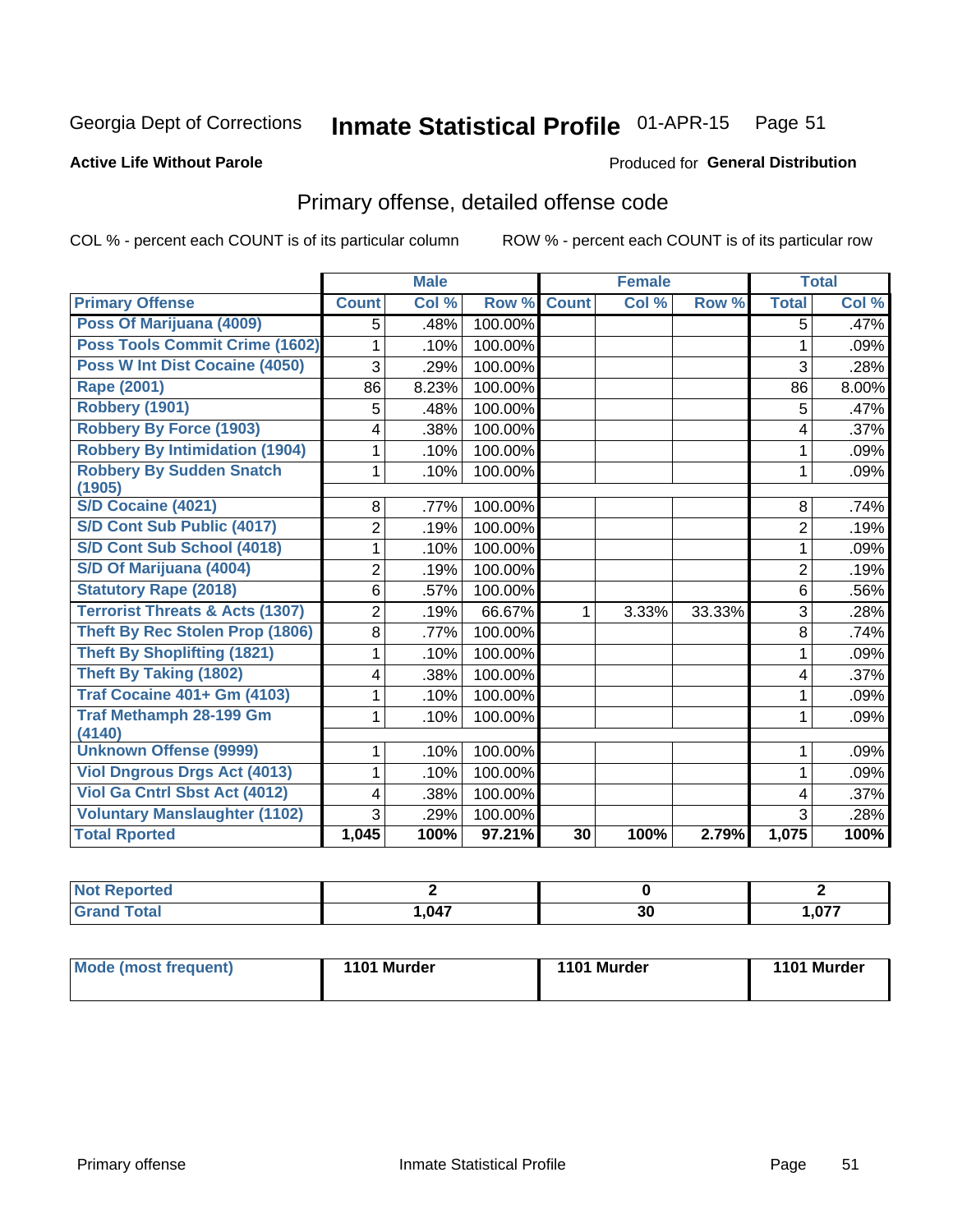# Inmate Statistical Profile 01-APR-15 Page 52

**Produced for General Distribution** 

### **Active Life Without Parole**

# County of conviction of primary offense

COL % - percent each COUNT is of its particular column

|     |                             |                | <b>Male</b> |         |                 | <b>Female</b> |        |                | <b>Total</b> |
|-----|-----------------------------|----------------|-------------|---------|-----------------|---------------|--------|----------------|--------------|
|     | <b>County of Conviction</b> | <b>Count</b>   | Col%        | Row %   | <b>Count</b>    | Col %         | Row %  | <b>Total</b>   | Col %        |
| 000 | <b>Unknown</b>              | 450            | 42.98%      | 95.54%  | $\overline{21}$ | 70.00%        | 4.46%  | 471            | 43.73%       |
| 001 | <b>Appling County</b>       | 1              | .10%        | 100.00% |                 |               |        | 1              | .09%         |
| 002 | <b>Atkinson County</b>      | $\mathbf{1}$   | .10%        | 100.00% |                 |               |        | 1              | .09%         |
| 003 | <b>Bacon County</b>         | 3              | .29%        | 100.00% |                 |               |        | 3              | .28%         |
| 005 | <b>Baldwin County</b>       | 4              | .38%        | 100.00% |                 |               |        | 4              | .37%         |
| 006 | <b>Banks County</b>         | 1              | .10%        | 100.00% |                 |               |        | 1              | .09%         |
| 007 | <b>Barrow County</b>        | 5              | .48%        | 100.00% |                 |               |        | 5              | .46%         |
| 008 | <b>Bartow County</b>        | 4              | .38%        | 100.00% |                 |               |        | 4              | .37%         |
| 009 | <b>Ben Hill County</b>      | $\overline{2}$ | .19%        | 100.00% |                 |               |        | $\overline{2}$ | .19%         |
| 011 | <b>Bibb County</b>          | 13             | 1.24%       | 100.00% |                 |               |        | 13             | 1.21%        |
| 012 | <b>Bleckley County</b>      | $\mathbf{1}$   | .10%        | 100.00% |                 |               |        | 1              | .09%         |
| 013 | <b>Brantley County</b>      | 1              | .10%        | 100.00% |                 |               |        | $\mathbf 1$    | .09%         |
| 014 | <b>Brooks County</b>        | $\mathbf{1}$   | .10%        | 100.00% |                 |               |        | $\mathbf 1$    | .09%         |
| 016 | <b>Bulloch County</b>       | 6              | .57%        | 100.00% |                 |               |        | 6              | .56%         |
| 017 | <b>Burke County</b>         | 6              | .57%        | 100.00% |                 |               |        | 6              | .56%         |
| 018 | <b>Butts County</b>         | 3              | .29%        | 100.00% |                 |               |        | 3              | .28%         |
| 020 | <b>Camden County</b>        | 3              | .29%        | 100.00% |                 |               |        | 3              | .28%         |
| 021 | <b>Candler County</b>       | 1              | .10%        | 100.00% |                 |               |        | 1              | .09%         |
| 022 | <b>Carroll County</b>       | $\overline{2}$ | .19%        | 100.00% |                 |               |        | $\overline{2}$ | .19%         |
| 023 | <b>Catoosa County</b>       | 1              | .10%        | 100.00% |                 |               |        | 1              | .09%         |
| 024 | <b>Charlton County</b>      | $\mathbf{1}$   | .10%        | 100.00% |                 |               |        | $\mathbf 1$    | .09%         |
| 025 | <b>Chatham County</b>       | 24             | 2.29%       | 100.00% |                 |               |        | 24             | 2.23%        |
| 027 | <b>Chattooga County</b>     | $\overline{c}$ | .19%        | 100.00% |                 |               |        | $\overline{2}$ | .19%         |
| 028 | <b>Cherokee County</b>      | 3              | .29%        | 100.00% |                 |               |        | 3              | .28%         |
| 029 | <b>Clarke County</b>        | 15             | 1.43%       | 100.00% |                 |               |        | 15             | 1.39%        |
| 031 | <b>Clayton County</b>       | 26             | 2.48%       | 100.00% |                 |               |        | 26             | 2.41%        |
| 033 | <b>Cobb County</b>          | 21             | 2.01%       | 100.00% |                 |               |        | 21             | 1.95%        |
| 034 | <b>Coffee County</b>        | 3              | .29%        | 100.00% |                 |               |        | 3              | .28%         |
| 035 | <b>Colquitt County</b>      | 4              | .38%        | 100.00% |                 |               |        | 4              | .37%         |
| 036 | <b>Columbia County</b>      | 3              | .29%        | 75.00%  | 1               | 3.33%         | 25.00% | 4              | .37%         |
| 037 | <b>Cook County</b>          | 4              | .38%        | 100.00% |                 |               |        | 4              | .37%         |
| 038 | <b>Coweta County</b>        | 2              | .19%        | 100.00% |                 |               |        | 2              | .19%         |
| 039 | <b>Crawford County</b>      | 1              | .10%        | 100.00% |                 |               |        | $\mathbf{1}$   | .09%         |
| 040 | <b>Crisp County</b>         | 3              | .29%        | 100.00% |                 |               |        | 3              | .28%         |
| 041 | <b>Dade County</b>          | 1              | .10%        | 100.00% |                 |               |        | $\mathbf 1$    | .09%         |
| 042 | <b>Dawson County</b>        | $\overline{2}$ | .19%        | 100.00% |                 |               |        | $\overline{c}$ | .19%         |
| 043 | <b>Decatur County</b>       | 1              | .10%        | 100.00% |                 |               |        | $\mathbf{1}$   | .09%         |
| 044 | <b>Dekalb County</b>        | 47             | 4.49%       | 100.00% |                 |               |        | 47             | 4.36%        |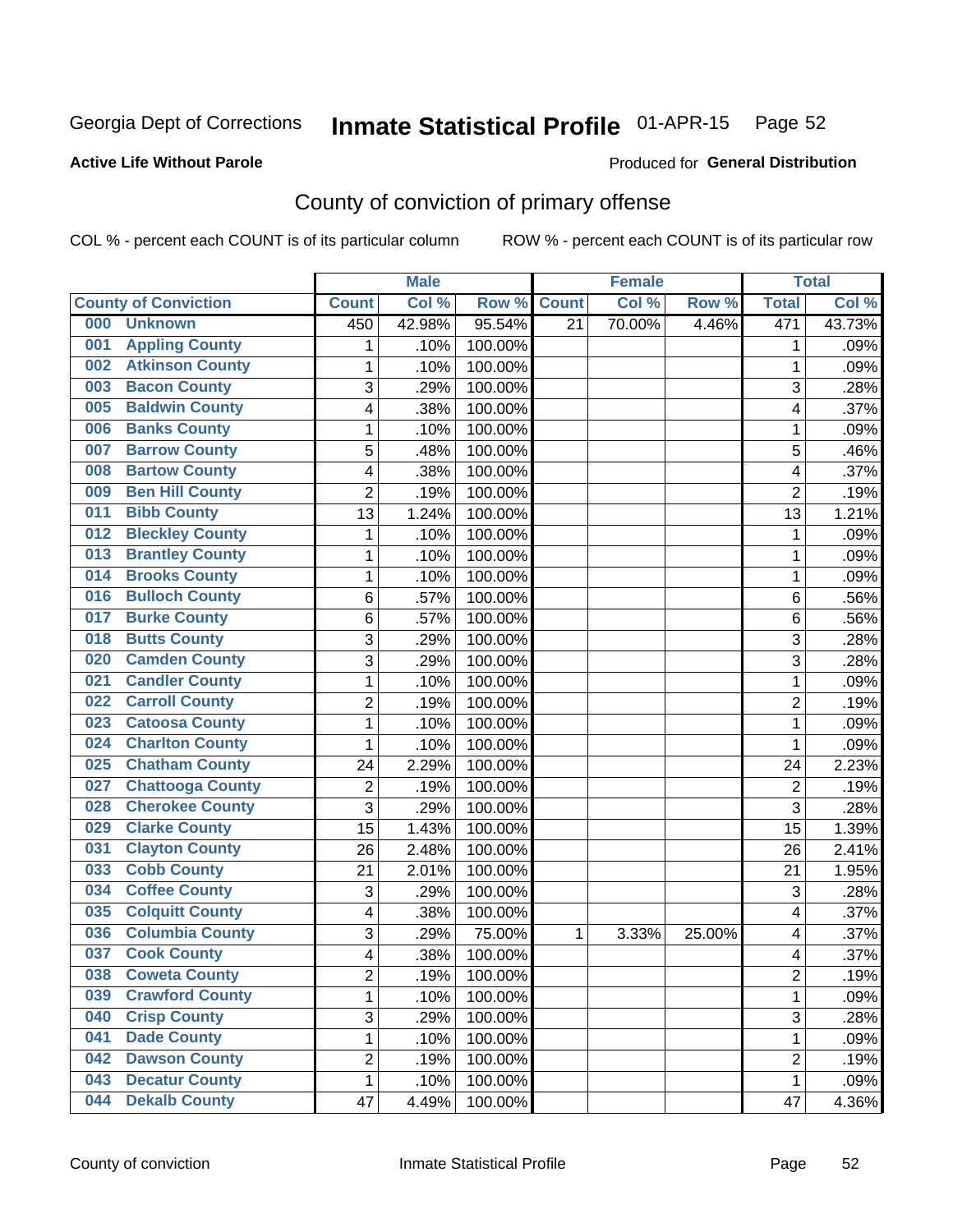# Inmate Statistical Profile 01-APR-15 Page 53

### **Active Life Without Parole**

#### Produced for General Distribution

# County of conviction of primary offense

COL % - percent each COUNT is of its particular column

|                                |                 | <b>Male</b> |         |              | <b>Female</b> |       |                         | <b>Total</b> |
|--------------------------------|-----------------|-------------|---------|--------------|---------------|-------|-------------------------|--------------|
| <b>County of Conviction</b>    | <b>Count</b>    | Col %       | Row %   | <b>Count</b> | Col %         | Row % | <b>Total</b>            | Col %        |
| <b>Dodge County</b><br>045     | 1               | .10%        | 100.00% |              |               |       | 1                       | .09%         |
| <b>Dooly County</b><br>046     | 1               | .10%        | 100.00% |              |               |       | $\mathbf{1}$            | .09%         |
| <b>Dougherty County</b><br>047 | $\overline{17}$ | 1.62%       | 100.00% |              |               |       | 17                      | 1.58%        |
| <b>Douglas County</b><br>048   | 16              | 1.53%       | 94.12%  | 1            | 3.33%         | 5.88% | 17                      | 1.58%        |
| <b>Early County</b><br>049     | 1               | .10%        | 100.00% |              |               |       | 1                       | .09%         |
| <b>Elbert County</b><br>052    | 3               | .29%        | 100.00% |              |               |       | 3                       | .28%         |
| <b>Emanuel County</b><br>053   | $\overline{2}$  | .19%        | 100.00% |              |               |       | $\overline{2}$          | .19%         |
| <b>Fayette County</b><br>056   | 4               | .38%        | 100.00% |              |               |       | 4                       | .37%         |
| <b>Floyd County</b><br>057     | 8               | .76%        | 100.00% |              |               |       | 8                       | .74%         |
| <b>Franklin County</b><br>059  | 1               | .10%        | 100.00% |              |               |       | 1                       | .09%         |
| <b>Fulton County</b><br>060    | 92              | 8.79%       | 96.84%  | 3            | 10.00%        | 3.16% | 95                      | 8.82%        |
| <b>Gilmer County</b><br>061    | 1               | .10%        | 100.00% |              |               |       | 1                       | .09%         |
| <b>Glynn County</b><br>063     | 10              | .96%        | 90.91%  | 1            | 3.33%         | 9.09% | 11                      | 1.02%        |
| <b>Gordon County</b><br>064    | 3               | .29%        | 100.00% |              |               |       | 3                       | .28%         |
| <b>Grady County</b><br>065     | 1               | .10%        | 100.00% |              |               |       | 1                       | .09%         |
| <b>Greene County</b><br>066    | 1               | .10%        | 100.00% |              |               |       | 1                       | .09%         |
| <b>Gwinnett County</b><br>067  | 13              | 1.24%       | 100.00% |              |               |       | 13                      | 1.21%        |
| <b>Habersham County</b><br>068 | 3               | .29%        | 100.00% |              |               |       | 3                       | .28%         |
| <b>Hall County</b><br>069      | 10              | .96%        | 100.00% |              |               |       | 10                      | .93%         |
| <b>Haralson County</b><br>071  | $\overline{2}$  | .19%        | 100.00% |              |               |       | $\overline{2}$          | .19%         |
| <b>Harris County</b><br>072    | 1               | .10%        | 100.00% |              |               |       | 1                       | .09%         |
| <b>Hart County</b><br>073      | 3               | .29%        | 100.00% |              |               |       | 3                       | .28%         |
| <b>Henry County</b><br>075     | 8               | .76%        | 100.00% |              |               |       | 8                       | .74%         |
| <b>Houston County</b><br>076   | 9               | .86%        | 100.00% |              |               |       | 9                       | .84%         |
| <b>Jackson County</b><br>078   | 4               | .38%        | 100.00% |              |               |       | 4                       | .37%         |
| <b>Jasper County</b><br>079    | 1               | .10%        | 100.00% |              |               |       | 1                       | .09%         |
| <b>Jefferson County</b><br>081 | 1               | .10%        | 100.00% |              |               |       | 1                       | .09%         |
| <b>Jones County</b><br>084     | 1               | .10%        | 100.00% |              |               |       | 1                       | .09%         |
| <b>Lamar County</b><br>085     | 1               | .10%        | 100.00% |              |               |       | 1                       | .09%         |
| <b>Lanier County</b><br>086    | 1               | .10%        | 100.00% |              |               |       | 1                       | .09%         |
| <b>Laurens County</b><br>087   | 3               | .29%        | 100.00% |              |               |       | 3                       | .28%         |
| 088<br><b>Lee County</b>       | 2               | .19%        | 100.00% |              |               |       | $\overline{\mathbf{c}}$ | .19%         |
| <b>Liberty County</b><br>089   | $\overline{5}$  | .48%        | 100.00% |              |               |       | $\overline{5}$          | .46%         |
| <b>Long County</b><br>091      | $\overline{3}$  | .29%        | 100.00% |              |               |       | 3                       | .28%         |
| <b>Lowndes County</b><br>092   | 8               | .76%        | 100.00% |              |               |       | 8                       | .74%         |
| <b>Madison County</b><br>095   | 1               | .10%        | 100.00% |              |               |       | 1                       | .09%         |
| <b>Marion County</b><br>096    | 1               | .10%        | 100.00% |              |               |       | 1                       | .09%         |
| <b>Mcintosh County</b><br>098  | 1               | .10%        | 100.00% |              |               |       | 1                       | .09%         |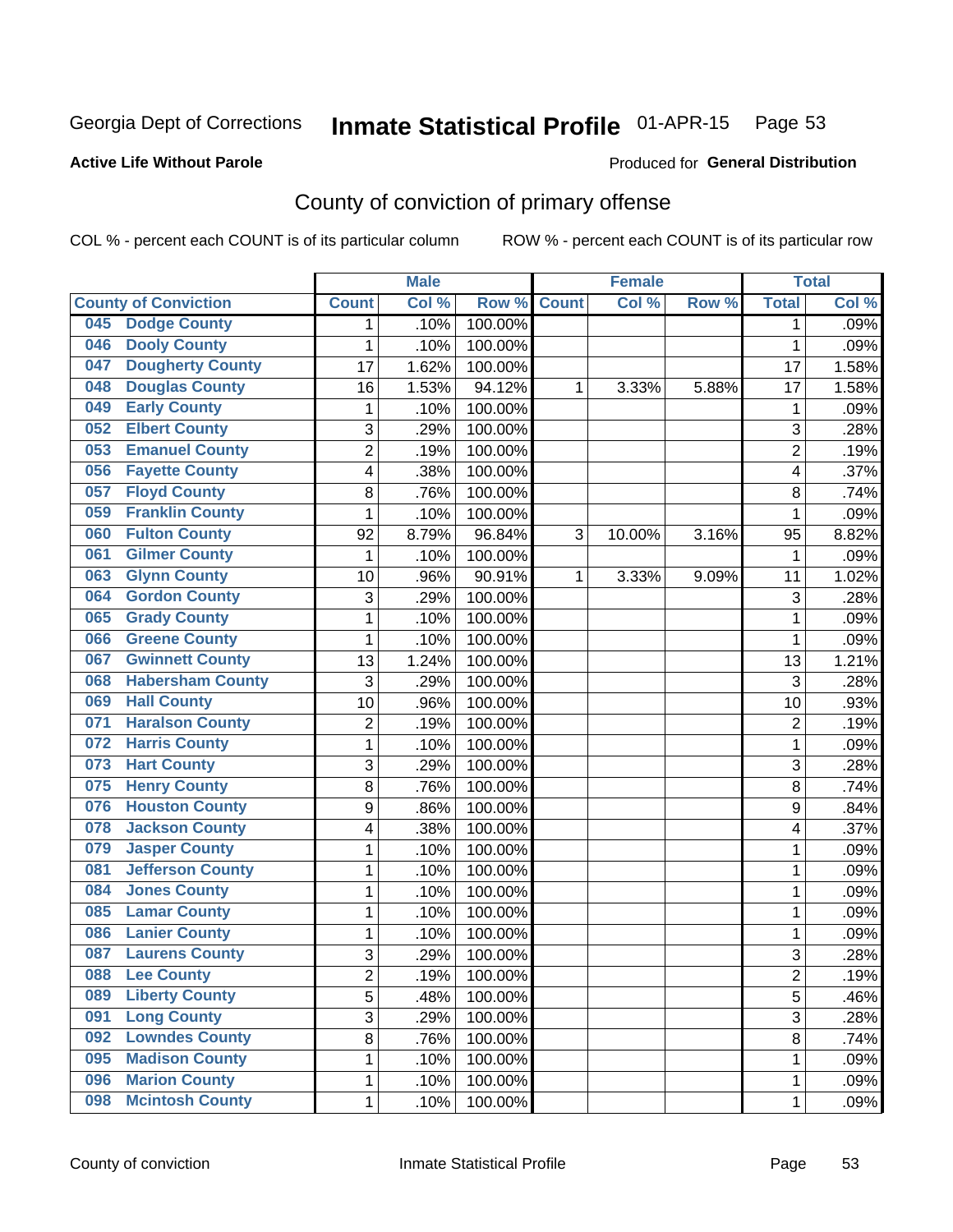# Inmate Statistical Profile 01-APR-15 Page 54

### **Active Life Without Parole**

#### Produced for General Distribution

# County of conviction of primary offense

COL % - percent each COUNT is of its particular column

|                                            |                | <b>Male</b> |         |              | <b>Female</b> |        |                | <b>Total</b> |
|--------------------------------------------|----------------|-------------|---------|--------------|---------------|--------|----------------|--------------|
| <b>County of Conviction</b>                | <b>Count</b>   | Col %       | Row %   | <b>Count</b> | Col %         | Row %  | <b>Total</b>   | Col %        |
| <b>Miller County</b><br>100                | 1              | .10%        | 100.00% |              |               |        | 1              | .09%         |
| <b>Monroe County</b><br>102                | 4              | .38%        | 100.00% |              |               |        | 4              | .37%         |
| <b>Murray County</b><br>105                | 1              | .10%        | 100.00% |              |               |        | 1              | .09%         |
| <b>Muscogee County</b><br>106              | 21             | 2.01%       | 100.00% |              |               |        | 21             | 1.95%        |
| <b>Newton County</b><br>107                | 5              | .48%        | 83.33%  | 1            | 3.33%         | 16.67% | 6              | .56%         |
| <b>Oglethorpe County</b><br>109            | 1              | .10%        | 100.00% |              |               |        | 1              | .09%         |
| <b>Paulding County</b><br>110              | 3              | .29%        | 100.00% |              |               |        | 3              | .28%         |
| <b>Pierce County</b><br>113                | 1              | .10%        | 100.00% |              |               |        | $\mathbf 1$    | .09%         |
| <b>Pike County</b><br>114                  | 3              | .29%        | 100.00% |              |               |        | 3              | .28%         |
| <b>Pulaski County</b><br>116               | 1              | .10%        | 100.00% |              |               |        | 1              | .09%         |
| <b>Putnam County</b><br>117                | 4              | .38%        | 100.00% |              |               |        | 4              | .37%         |
| <b>Randolph County</b><br>120              | 1              | .10%        | 100.00% |              |               |        | 1              | .09%         |
| <b>Richmond County</b><br>$\overline{121}$ | 21             | 2.01%       | 95.45%  | 1            | 3.33%         | 4.55%  | 22             | 2.04%        |
| <b>Rockdale County</b><br>122              | 5              | .48%        | 100.00% |              |               |        | 5              | .46%         |
| <b>Screven County</b><br>124               | 1              | .10%        | 100.00% |              |               |        | 1              | .09%         |
| <b>Spalding County</b><br>126              | 4              | .38%        | 100.00% |              |               |        | 4              | .37%         |
| <b>Stephens County</b><br>127              | 1              | .10%        | 100.00% |              |               |        | 1              | .09%         |
| <b>Sumter County</b><br>129                | 1              | .10%        | 100.00% |              |               |        | 1              | .09%         |
| <b>Taliaferro County</b><br>131            | 1              | .10%        | 100.00% |              |               |        | 1              | .09%         |
| <b>Tattnall County</b><br>132              | 1              | .10%        | 100.00% |              |               |        | 1              | .09%         |
| <b>Taylor County</b><br>133                | 1              | .10%        | 100.00% |              |               |        | 1              | .09%         |
| <b>Telfair County</b><br>134               | 1              | .10%        | 100.00% |              |               |        | $\mathbf 1$    | .09%         |
| <b>Terrell County</b><br>135               | 1              | .10%        | 100.00% |              |               |        | 1              | .09%         |
| <b>Thomas County</b><br>136                | $\overline{c}$ | .19%        | 100.00% |              |               |        | $\overline{2}$ | .19%         |
| <b>Tift County</b><br>137                  | 6              | .57%        | 100.00% |              |               |        | 6              | .56%         |
| <b>Toombs County</b><br>138                | 5              | .48%        | 100.00% |              |               |        | 5              | .46%         |
| <b>Towns County</b><br>139                 | 1              | .10%        | 100.00% |              |               |        | 1              | .09%         |
| <b>Treutlen County</b><br>140              | 1              | .10%        | 100.00% |              |               |        | 1              | .09%         |
| <b>Troup County</b><br>141                 | $\overline{2}$ | .19%        | 100.00% |              |               |        | $\overline{2}$ | .19%         |
| <b>Upson County</b><br>145                 | 1              | .10%        | 100.00% |              |               |        | $\mathbf 1$    | .09%         |
| <b>Walker County</b><br>146                | $\overline{2}$ | .19%        | 66.67%  | 1            | 3.33%         | 33.33% | 3              | .28%         |
| 147<br><b>Walton County</b>                | 5              | .48%        | 100.00% |              |               |        | 5              | .46%         |
| <b>Ware County</b><br>148                  | 9              | .86%        | 100.00% |              |               |        | 9              | .84%         |
| <b>Washington County</b><br>150            | 4              | .38%        | 100.00% |              |               |        | 4              | .37%         |
| <b>Wayne County</b><br>151                 | 1              | .10%        | 100.00% |              |               |        | $\mathbf{1}$   | .09%         |
| <b>Whitfield County</b><br>155             | 5              | .48%        | 100.00% |              |               |        | 5              | .46%         |
| <b>Wilkes County</b><br>157                | $\overline{c}$ | .19%        | 100.00% |              |               |        | $\overline{c}$ | .19%         |
| <b>Worth County</b><br>159                 | 1              | .10%        | 100.00% |              |               |        | 1              | .09%         |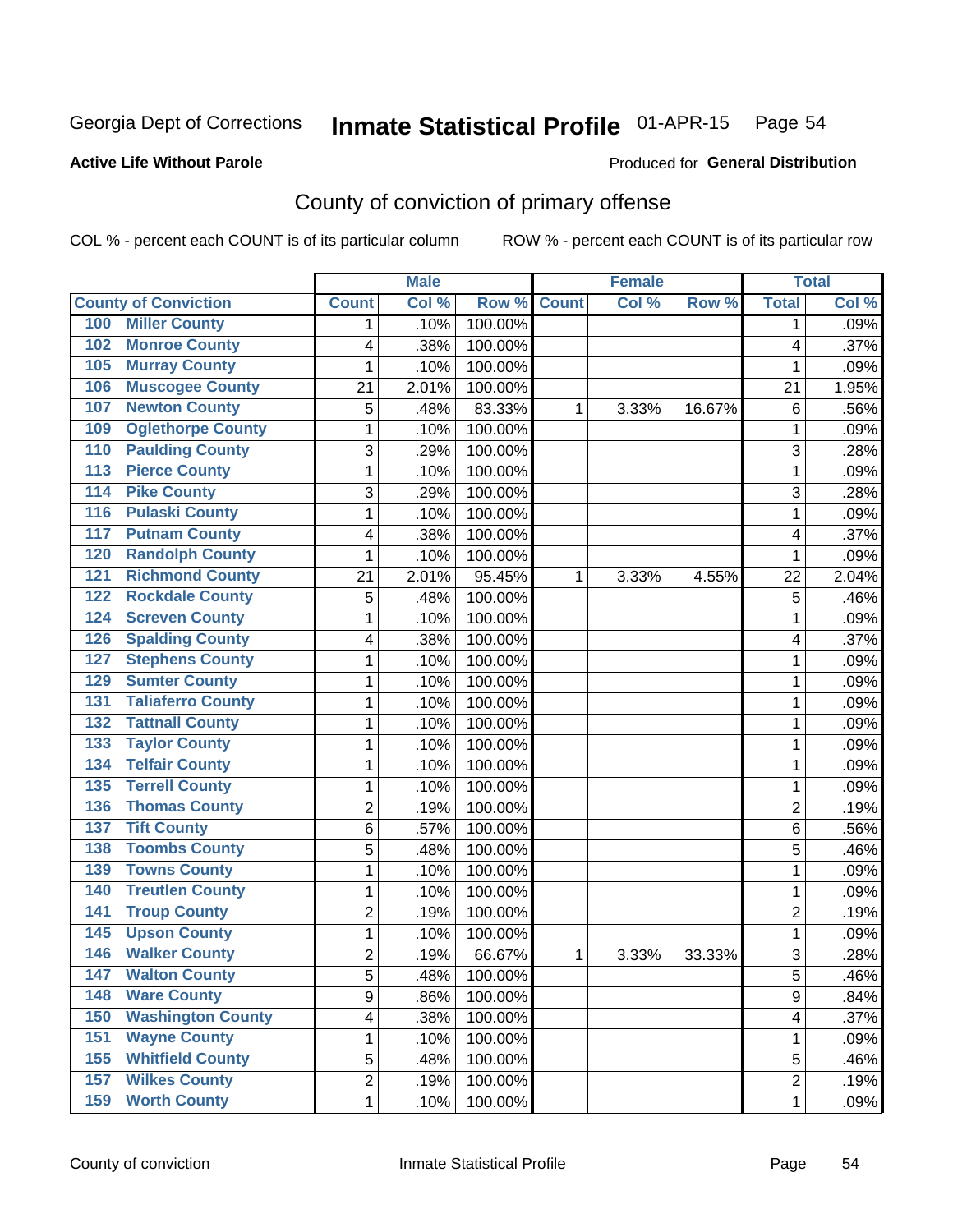# Inmate Statistical Profile 01-APR-15 Page 55

#### **Active Life Without Parole**

#### Produced for General Distribution

# County of conviction of primary offense

COL % - percent each COUNT is of its particular column

|                             | <b>Male</b>  |       |                    | <b>Female</b>   |         |       | $\tau$ otal  |       |
|-----------------------------|--------------|-------|--------------------|-----------------|---------|-------|--------------|-------|
| <b>County of Conviction</b> | <b>Count</b> | Col % | <b>Row % Count</b> |                 | Col %   | Row % | <b>Total</b> | Col % |
| <b>Total Rported</b>        | 1.047        | 100%  | 97.21%             | 30 <sub>1</sub> | $100\%$ | 2.79% | 1.077        | 100%  |

| oorted?<br>NOT F    |      |    |      |
|---------------------|------|----|------|
| <b>Total</b><br>Cro | .047 | 30 | ,077 |

| <b>Mode</b><br>(most frequent) | Unknown | Unknown | 'nknown |
|--------------------------------|---------|---------|---------|
|--------------------------------|---------|---------|---------|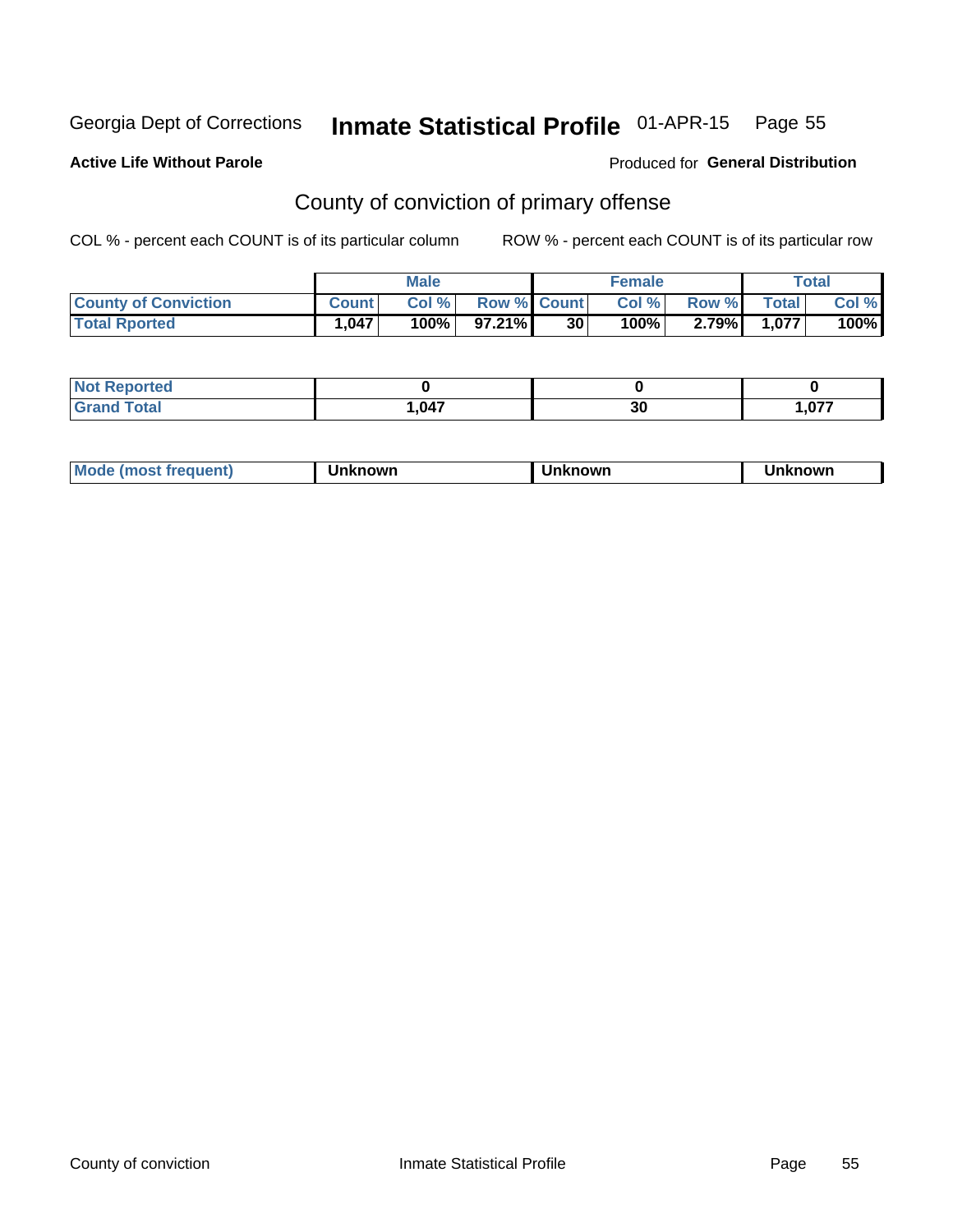### Georgia Dept of Corrections **Active Life Without Parole**

#### Inmate Statistical Profile 01-APR-15 Page 56

Produced for General Distribution

# Circuit of conviction of primary offense

COL % - percent each COUNT is of its particular column ROW % - percent each COUNT is of its particular row

|                         |                                 |                  | <b>Male</b> |         |                | <b>Female</b> |        | <b>Total</b>            |        |
|-------------------------|---------------------------------|------------------|-------------|---------|----------------|---------------|--------|-------------------------|--------|
|                         | <b>Circuit of Conviction</b>    | <b>Count</b>     | Col %       | Row %   | <b>Count</b>   | Col%          | Row %  | <b>Total</b>            | Col %  |
| 1                       | <b>Alapaha Circuit</b>          | 6                | 1.01%       | 100.00% |                |               |        | $\overline{6}$          | .99%   |
| $\overline{2}$          | <b>Alcovy Circuit</b>           | 10               | 1.68%       | 90.91%  | 1              | 11.11%        | 9.09%  | 11                      | 1.82%  |
| $\overline{\mathbf{3}}$ | <b>Atlanta Circuit</b>          | 92               | 15.41%      | 96.84%  | 3              | 33.33%        | 3.16%  | 95                      | 15.68% |
| 4                       | <b>Atlantic Circuit</b>         | 10               | 1.68%       | 100.00% |                |               |        | 10                      | 1.65%  |
| 5                       | <b>Augusta Circuit</b>          | 30               | 5.03%       | 93.75%  | $\overline{2}$ | 22.22%        | 6.25%  | 32                      | 5.28%  |
| 6                       | <b>Blue Ridge Circuit</b>       | 3                | .50%        | 100.00% |                |               |        | 3                       | .50%   |
| 7                       | <b>Brunswick Circuit</b>        | $\overline{15}$  | 2.51%       | 93.75%  | $\mathbf{1}$   | 11.11%        | 6.25%  | 16                      | 2.64%  |
| $\overline{\mathbf{8}}$ | <b>Chattahoochee Circuit</b>    | 24               | 4.02%       | 100.00% |                |               |        | 24                      | 3.96%  |
| $\overline{9}$          | <b>Cherokee Circuit</b>         | $\overline{7}$   | 1.17%       | 100.00% |                |               |        | $\overline{7}$          | 1.16%  |
| 10                      | <b>Clayton Circuit</b>          | 26               | 4.36%       | 100.00% |                |               |        | 26                      | 4.29%  |
| $\overline{11}$         | <b>Cobb Circuit</b>             | 21               | 3.52%       | 100.00% |                |               |        | 21                      | 3.47%  |
| $\overline{12}$         | <b>Conasauga Circuit</b>        | 6                | 1.01%       | 100.00% |                |               |        | $\,6$                   | .99%   |
| 13                      | <b>Cordele Circuit</b>          | 6                | 1.01%       | 100.00% |                |               |        | 6                       | .99%   |
| $\overline{14}$         | <b>Coweta Circuit</b>           | $\overline{6}$   | 1.01%       | 100.00% |                |               |        | $\,6$                   | .99%   |
| $\overline{15}$         | <b>Dougherty Circuit</b>        | 17               | 2.85%       | 100.00% |                |               |        | 17                      | 2.81%  |
| 16                      | <b>Dublin Circuit</b>           | 4                | .67%        | 100.00% |                |               |        | 4                       | .66%   |
| 17                      | <b>Eastern Circuit</b>          | 24               | 4.02%       | 100.00% |                |               |        | 24                      | 3.96%  |
| 18                      | <b>Flint Circuit</b>            | 8                | 1.34%       | 100.00% |                |               |        | 8                       | 1.32%  |
| 19                      | <b>Griffin Circuit</b>          | 12               | 2.01%       | 100.00% |                |               |        | 12                      | 1.98%  |
| 20                      | <b>Gwinnett Circuit</b>         | 13               | 2.18%       | 100.00% |                |               |        | 13                      | 2.15%  |
| $\overline{21}$         | <b>Houston Circuit</b>          | $\boldsymbol{9}$ | 1.51%       | 100.00% |                |               |        | $\mathsf g$             | 1.49%  |
| $\overline{22}$         | <b>Lookout Mountain Circuit</b> | $\,6$            | 1.01%       | 85.71%  | 1              | 11.11%        | 14.29% | $\overline{7}$          | 1.16%  |
| 23                      | <b>Macon Circuit</b>            | 14               | 2.35%       | 100.00% |                |               |        | 14                      | 2.31%  |
| $\overline{24}$         | <b>Middle Circuit</b>           | 13               | 2.18%       | 100.00% |                |               |        | 13                      | 2.15%  |
| $\overline{25}$         | <b>Mountain Circuit</b>         | 4                | .67%        | 100.00% |                |               |        | 4                       | .66%   |
| 26                      | <b>Northeastern Circuit</b>     | 12               | 2.01%       | 100.00% |                |               |        | 12                      | 1.98%  |
| $\overline{27}$         | <b>Northern Circuit</b>         | 9                | 1.51%       | 100.00% |                |               |        | $\boldsymbol{9}$        | 1.49%  |
| 28                      | <b>Ocmulgee Circuit</b>         | 11               | 1.84%       | 100.00% |                |               |        | 11                      | 1.82%  |
| 29                      | <b>Oconee Circuit</b>           | 4                | .67%        | 100.00% |                |               |        | $\overline{\mathbf{4}}$ | .66%   |
| 30                      | <b>Ogeechee Circuit</b>         | $\overline{7}$   | 1.17%       | 100.00% |                |               |        | $\overline{7}$          | 1.16%  |
| $\overline{31}$         | <b>Pataula Circuit</b>          | 4                | .67%        | 100.00% |                |               |        | $\overline{\mathbf{4}}$ | .66%   |
| 32                      | <b>Piedmont Circuit</b>         | 10               | 1.68%       | 100.00% |                |               |        | 10                      | 1.65%  |
| 33                      | <b>Rome Circuit</b>             | 8                | 1.34%       | 100.00% |                |               |        | 8                       | 1.32%  |
| 34                      | <b>South Georgia Circuit</b>    | $\overline{2}$   | .34%        | 100.00% |                |               |        | $\overline{2}$          | .33%   |
| 35                      | <b>Southern Circuit</b>         | 15               | 2.51%       | 100.00% |                |               |        | 15                      | 2.48%  |
| 36                      | <b>Southwestern Circuit</b>     | 3                | .50%        | 100.00% |                |               |        | 3                       | .50%   |
| 37                      | <b>Stone Mountain Circuit</b>   | 47               | 7.87%       | 100.00% |                |               |        | 47                      | 7.76%  |
| 38                      | <b>Tallapoosa Circuit</b>       | $\overline{2}$   | .34%        | 100.00% |                |               |        | $\overline{c}$          | .33%   |
| 39                      | <b>Tifton Circuit</b>           | $\overline{7}$   | 1.17%       | 100.00% |                |               |        | $\overline{7}$          | 1.16%  |
| 40                      | <b>Toombs Circuit</b>           | 3                | .50%        | 100.00% |                |               |        | 3                       | .50%   |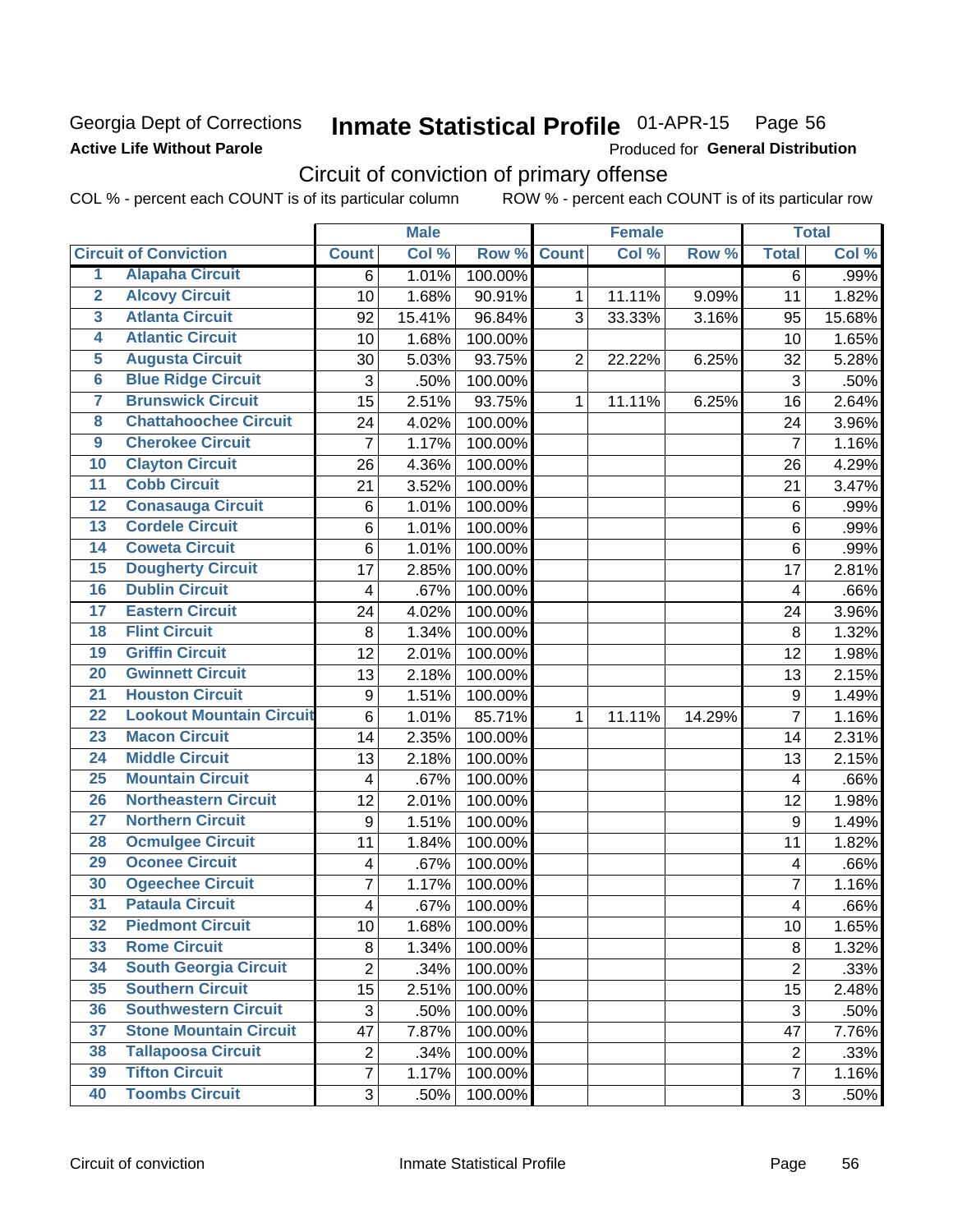### Georgia Dept of Corrections **Active Life Without Parole**

#### Inmate Statistical Profile 01-APR-15 Page 57

Produced for General Distribution

# Circuit of conviction of primary offense

COL % - percent each COUNT is of its particular column ROW % - percent each COUNT is of its particular row

|                                        |                 | <b>Male</b>    |         |              | <b>Female</b>  |       |              | <b>Total</b>   |  |
|----------------------------------------|-----------------|----------------|---------|--------------|----------------|-------|--------------|----------------|--|
| <b>Circuit of Conviction</b>           | <b>Count</b>    | Col %          | Row %   | <b>Count</b> | Col %          | Row % | <b>Total</b> | Col %          |  |
| <b>Waycross Circuit</b><br>41          | 18              | 3.02%          | 100.00% |              |                |       | 18           | 2.97%          |  |
| <b>Western Circuit</b><br>42           | 15 <sub>2</sub> | 2.51%          | 100.00% |              |                |       | 15           | 2.48%          |  |
| <b>Rockdale Circuit</b><br>43          | 5               | .84%           | 100.00% |              |                |       | 5            | .83%           |  |
| <b>Douglas Circuit</b><br>44           | 16              | 2.68%          | 94.12%  | 1            | 11.11%         | 5.88% | 17           | 2.81%          |  |
| <b>Appalachian Circuit</b><br>45       |                 | .17%           | 100.00% |              |                |       |              | .17%           |  |
| <b>Enotah Circuit</b><br>46            |                 | .17%           | 100.00% |              |                |       |              | .17%           |  |
| <b>Towaliga Judicial Circuit</b><br>48 | 8               | 1.34%          | 100.00% |              |                |       | 8            | 1.32%          |  |
| <b>Paulding Circuit</b><br>49          | 3               | .50%           | 100.00% |              |                |       | 3            | .50%           |  |
| <b>Total Rported</b>                   | 597             | 100%           | 98.51%  | 9            | 100%           | 1.49% | 606          | 100%           |  |
| <b>Not Reported</b>                    |                 | 450            |         |              | 21             |       |              | 471            |  |
| <b>Grand Total</b>                     |                 | 1,047          |         |              | 30             |       |              | 1,077          |  |
| <b>Mode (most frequent)</b>            |                 | <b>Atlanta</b> |         |              | <b>Atlanta</b> |       |              | <b>Atlanta</b> |  |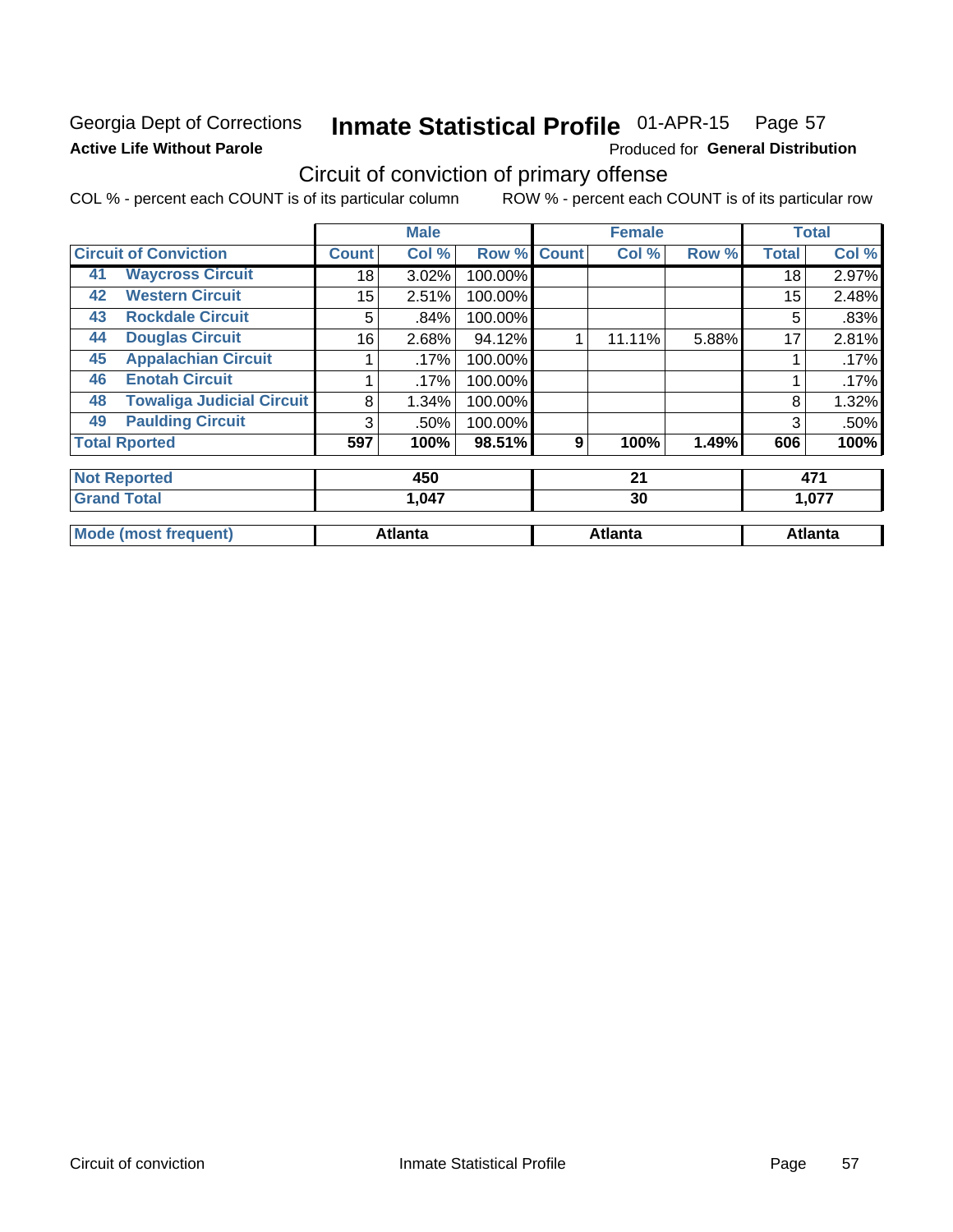### **Active Life Without Parole**

### Produced for General Distribution

### Years served (jail + prison) in this incarceration

COL % - percent each COUNT is of its particular column

|                        | <b>Male</b>     |       | Female  |                 |        | <b>Total</b> |                |       |
|------------------------|-----------------|-------|---------|-----------------|--------|--------------|----------------|-------|
| <b>Years Served</b>    | <b>Count</b>    | Col % | Row %   | <b>Count</b>    | Col %  | Row %        | <b>Total</b>   | Col % |
| Less than one year     | $\overline{96}$ | 9.19% | 96.00%  | 4               | 13.33% | 4.00%        | 100            | 9.30% |
| 1 to 1.99 years        | 96              | 9.19% | 93.20%  | 7               | 23.33% | 6.80%        | 103            | 9.58% |
| 2 to 2.99 years        | 88              | 8.42% | 92.63%  | 7               | 23.33% | 7.37%        | 95             | 8.84% |
| 3 to 3.99 years        | 80              | 7.66% | 98.77%  | 1               | 3.33%  | 1.23%        | 81             | 7.53% |
| 4 to 4.99 years        | 58              | 5.55% | 98.31%  | 1               | 3.33%  | 1.69%        | 59             | 5.49% |
| 5 to 5.99 years        | 38              | 3.64% | 100.00% |                 |        |              | 38             | 3.53% |
| 6 to 6.99 years        | 24              | 2.30% | 100.00% |                 |        |              | 24             | 2.23% |
| 7 to 7.99 years        | 34              | 3.25% | 100.00% |                 |        |              | 34             | 3.16% |
| <b>8 to 8.99 years</b> | 29              | 2.78% | 93.55%  | $\overline{2}$  | 6.67%  | 6.45%        | 31             | 2.88% |
| 9 to 9.99 years        | 28              | 2.68% | 96.55%  | 1               | 3.33%  | 3.45%        | 29             | 2.70% |
| 10 to 10.99 years      | 33              | 3.16% | 100.00% |                 |        |              | 33             | 3.07% |
| 11 to 11.99 years      | 29              | 2.78% | 96.67%  | 1               | 3.33%  | 3.33%        | 30             | 2.79% |
| 12 to 12.99 years      | 42              | 4.02% | 91.30%  | 4               | 13.33% | 8.70%        | 46             | 4.28% |
| 13 to 13.99 years      | 41              | 3.92% | 100.00% |                 |        |              | 41             | 3.81% |
| 14 to 14.99 years      | 46              | 4.40% | 100.00% |                 |        |              | 46             | 4.28% |
| 15 to 15.99 years      | 41              | 3.92% | 100.00% |                 |        |              | 41             | 3.81% |
| 16 to 16.99 years      | 30              | 2.87% | 96.77%  | 1               | 3.33%  | 3.23%        | 31             | 2.88% |
| 17 to 17.99 years      | 51              | 4.88% | 98.08%  | 1               | 3.33%  | 1.92%        | 52             | 4.84% |
| 18 to 18.99 years      | 45              | 4.31% | 100.00% |                 |        |              | 45             | 4.19% |
| 19 to 19.99 years      | 28              | 2.68% | 100.00% |                 |        |              | 28             | 2.60% |
| 20 to 20.99 years      | 27              | 2.58% | 100.00% |                 |        |              | 27             | 2.51% |
| 21 to 21.99 years      | 23              | 2.20% | 100.00% |                 |        |              | 23             | 2.14% |
| 22 to 22.99 years      | 7               | 0.67% | 100.00% |                 |        |              | $\overline{7}$ | 0.65% |
| 23 to 23.99 years      | 6               | 0.57% | 100.00% |                 |        |              | 6              | 0.56% |
| 24 to 24.99 years      | 1               | 0.10% | 100.00% |                 |        |              | 1              | 0.09% |
| 25 to 25.99 years      | 1               | 0.10% | 100.00% |                 |        |              | 1              | 0.09% |
| 26 to 26.99 years      | 9               | 0.86% | 100.00% |                 |        |              | 9              | 0.84% |
| 27 to 27.99 years      | $\mathbf 1$     | 0.10% | 100.00% |                 |        |              | $\mathbf 1$    | 0.09% |
| 28 to 28.99 years      | 3               | 0.29% | 100.00% |                 |        |              | 3              | 0.28% |
| Thirty + years         | 10              | 0.96% | 100.00% |                 |        |              | 10             | 0.93% |
| <b>Total Reported</b>  | 1,045           | 100%  | 97.21%  | $\overline{30}$ | 100%   | 2.79%        | 1,075          | 100%  |

| <b>Not Reported</b>      |                    |                 |               |
|--------------------------|--------------------|-----------------|---------------|
| <b>Grand Total</b>       | 1.047              | 30              | 1,077         |
|                          |                    |                 |               |
| <b>Mean</b><br>(average) | 9.59               | 5.37            | 9.47          |
| <b>Median (middle)</b>   | 8.31               | 2.335           | 8.06          |
| Mode<br>(most frequent)  | Less than one year | 2 to 2.99 years | Less than one |
|                          |                    |                 | vear          |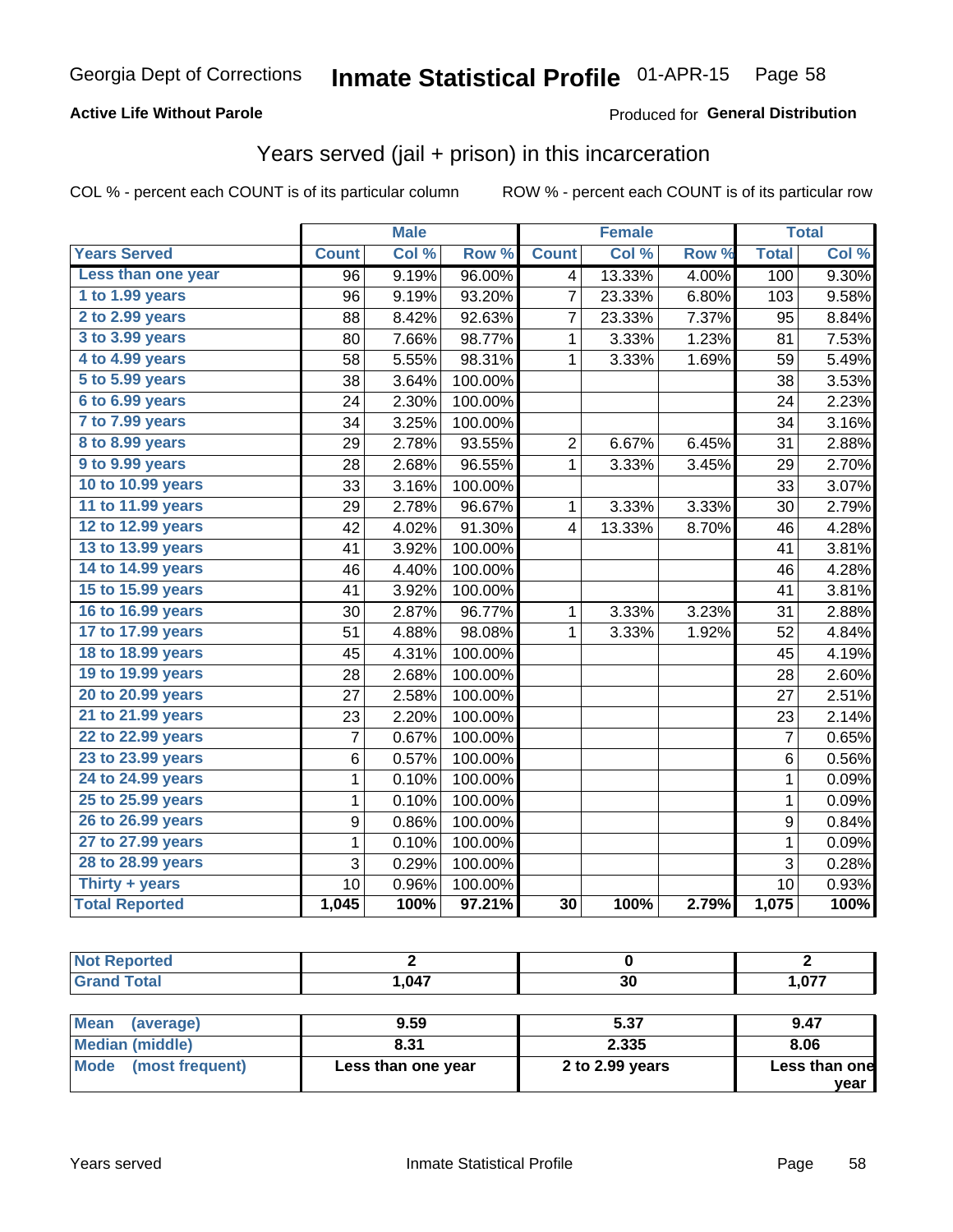#### Inmate Statistical Profile 01-APR-15 Page 59

### **Active Life Without Parole**

Produced for General Distribution

### Results of most recent HIV tests

COL % - percent each COUNT is of its particular column

|                         | <b>Male</b>       |           |           | <b>Female</b>   | Total     |          |              |        |
|-------------------------|-------------------|-----------|-----------|-----------------|-----------|----------|--------------|--------|
| <b>HIV Test Results</b> | <b>Count</b>      | Col%      | Row %     | <b>Count</b>    | Col %     | Row %    | <b>Total</b> | Col %  |
| <b>Positive</b>         |                   | 0.69%     | 87.50%    |                 | $3.33\%$  | 12.50%   |              | 0.76%  |
| <b>Negative</b>         | .011              | $99.31\%$ | $97.21\%$ | 29 <sub>1</sub> | $96.67\%$ | $2.79\%$ | 1,040        | 99.24% |
| <b>Total Reported</b>   | $.018$ $^{\circ}$ | $100\%$   | 97.14%I   | 30              | 100%      | 2.86%    | 1,048        | 100%   |

| <b>Not</b><br><b>Reported</b> | 29   |    | າເ<br>25 |
|-------------------------------|------|----|----------|
| <b>i</b> otal<br>. Grec       | ,047 | 30 | .077     |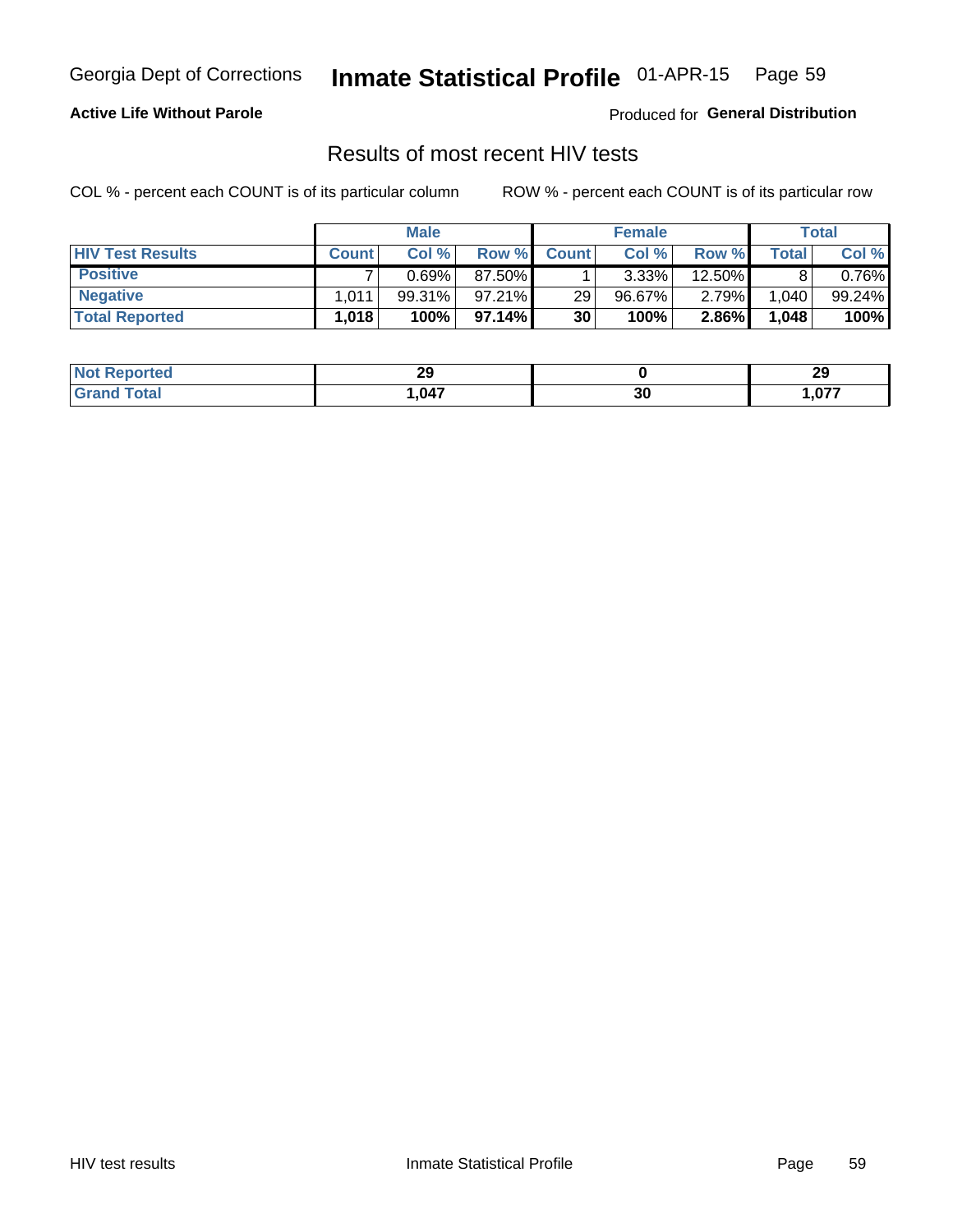### **Active Life Without Parole**

**Produced for General Distribution** 

## Results of most recent tuberculosis test

COL % - percent each COUNT is of its particular column

|                                  | <b>Male</b>  |        |           | <b>Female</b> |           |        | Total   |        |
|----------------------------------|--------------|--------|-----------|---------------|-----------|--------|---------|--------|
| <b>Tuberculosis Test Results</b> | <b>Count</b> | Col%   | Row %I    | <b>Count</b>  | Col %     | Row %I | Total I | Col %  |
| <b>Positive on current test</b>  | 240          | 23.55% | 98.77%    |               | $10.00\%$ | 1.23%  | 243     | 23.16% |
| <b>Negative</b>                  | 779          | 76.45% | 96.65%    | 27            | 90.00%    | 3.35%  | 806     | 76.84% |
| <b>Total Reported</b>            | 1.019        | 100%   | $97.14\%$ | 30            | 100%      | 2.86%  | 1,049   | 100%   |

| <b>Not Reported</b> | ሳር<br>20 |    | e c<br>Zu |
|---------------------|----------|----|-----------|
| <b>Total</b>        | ,047     | 30 | ,077      |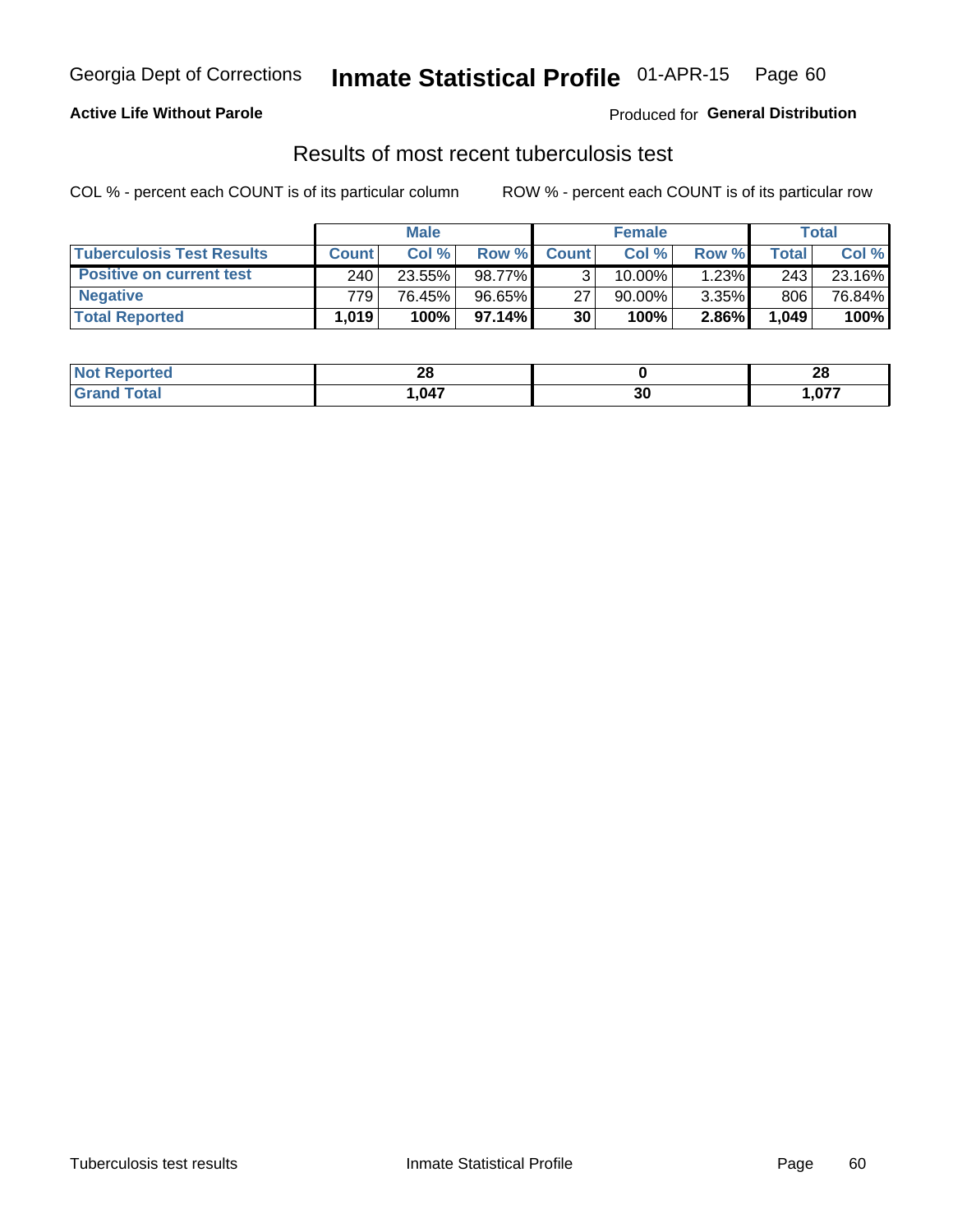# Georgia Dept of Corrections **Inmate Statistical Profile** 01-APR-15 Page 61

### **Active Life Without Parole**

Produced for **General Distribution**

### Results of most recent syphilis test

COL % - percent each COUNT is of its particular column ROW % - percent each COUNT is of its particular row

|                                 | <b>Male</b>  |           |           | <b>Female</b> |           |          | Total |        |
|---------------------------------|--------------|-----------|-----------|---------------|-----------|----------|-------|--------|
| <b>Syphilis Test Results</b>    | <b>Count</b> | Col %     | Row %     | <b>Count</b>  | Col %     | Row %I   | Total | Col %  |
| <b>Positive on current test</b> | 16           | $2.54\%$  | $94.12\%$ |               | 9.09%     | 5.88%    | 17    | 2.65%  |
| <b>Negative</b>                 | 614          | $97.46\%$ | 98.40%    | 10            | $90.91\%$ | $1.60\%$ | 624   | 97.35% |
| <b>Total Reported</b>           | 630          | 100%      | 98.28%    | 11            | 100%      | 1.72%    | 641   | 100%   |

| <b>Not Reported</b> | 11 7<br>– 17 |    | "^^<br>430 |
|---------------------|--------------|----|------------|
| <b>Total</b>        | ,047         | 30 | 077,       |